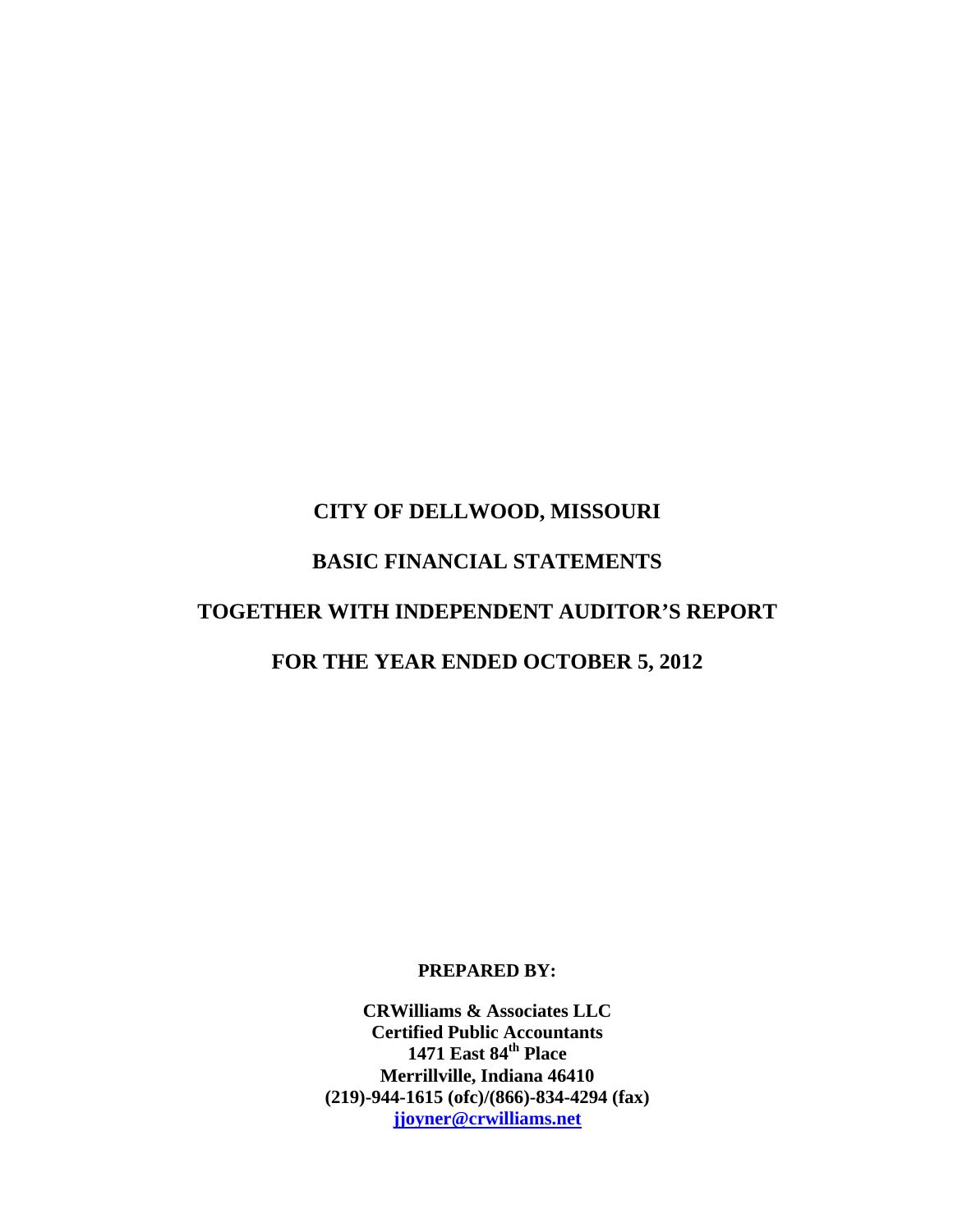# CITY OF DELLWOOD, MISSOURI BASIC FINANCIAL STATEMENTS FOR THE YEARS ENDED DECEMBER 31, 2009

# **TABLE OF CONTENTS**

|                                                                                                     | Page<br><b>Number</b> |
|-----------------------------------------------------------------------------------------------------|-----------------------|
| <b>Table of Contents</b>                                                                            | $\mathbf{1}$          |
| <b>Independent Auditor's Report</b>                                                                 | $1-2$                 |
| <b>Basic Financial Statements</b>                                                                   |                       |
| Government-wide Statement of Financial Position                                                     | 3                     |
| Government-wide Statement of Activities                                                             | $\overline{4}$        |
| <b>Balance Sheet - Governmental Funds</b>                                                           | $\sqrt{5}$            |
| Reconciliation of Governmental Fund Balances to Total Net Assets                                    | 6                     |
| Statement of Revenues, Expenditures, and Changes in Fund Balances - Governmental Funds              | $\tau$                |
| Reconciliation of Statement of Revenues, Expenditures, and Changes in Fund to Net Assets            | 8                     |
| <b>Notes to the Financial Statements</b>                                                            | $9 - 17$              |
| <b>Required Supplemental Information</b>                                                            |                       |
| <b>Budgetary Comparison Schedule</b>                                                                | $18 - 23$             |
| <b>Supplemental Reports</b>                                                                         |                       |
| Independent Auditor's Report on Internal Control over Financial Reporting and on Compliance and     |                       |
| Other Matters Based on an Audit of Financial Statements Performed in Accordance with Government     |                       |
| <b>Auditing Standards</b>                                                                           | $24 - 25$             |
| Follow-Up on Prior Audit Findings for an Audit of Financial Statements Performed in Accordance with |                       |
| <b>Government Auditing Standards</b>                                                                | 26                    |
| <b>Supplemental Information</b>                                                                     |                       |
| Combining Balance Sheet-Non-Major Governmental Funds                                                | 27                    |
| Combining Statement of Revenues, Expenditures, and Changes in Fund Balances-Non-Major               |                       |
| Governmental Funds                                                                                  | 28                    |
| Proprietary Statement of Revenues, Expenditures, and Changes in Net Assets                          | $29 - 30$             |
| Tax Incremental Financing Statement of Assets, Liabilities, and Changes in Fund Balance             | 31                    |
| Tax Incremental Financing Statement of Revenues, Expenditures, and Changes in Net Assets            | 32                    |
| Combining Statement of Fiduciary Net Assets                                                         | 33                    |
| Proprietary Budgetary Comparison Schedule                                                           | $34 - 35$             |
| Special Purpose Budgetary Comparison Schedule                                                       | 36-38                 |
| Tax Incremental Financing Budgetary Comparison Schedule                                             | 39                    |
| <b>2011 Internal Controls Communication</b>                                                         | $40 - 44$             |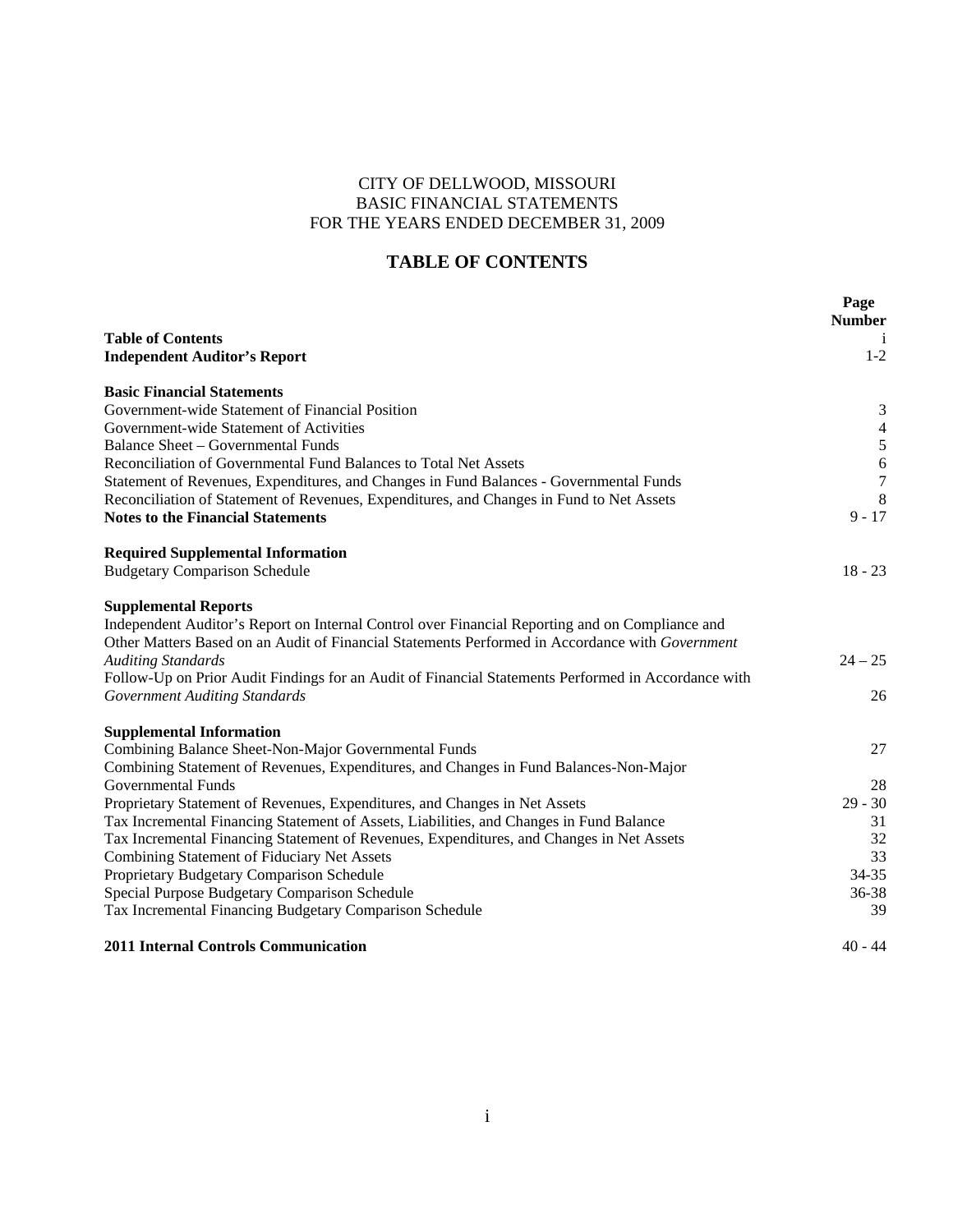1471 East 84<sup>th</sup> Place \* Merrillville, Indiana 46410 TEL: (219)944‐1615 \* FAX: (866) 834‐4294

# **INDEPENDENT AUDITOR'S REPORT ON THE FINANCIAL STATEMENTS**

To the City Alderpersons and Elected Officials of City of Dellwood, Missouri

We have audited the accompanying financial statements of the governmental activities, each major fund, and the aggregate remaining fund information of City of Dellwood, Missouri ("the City") as of and for the year ended December 31, 2011, which collectively comprise the City's basic financial statements as listed in the table of contents. These financial statements are the responsibility of the City's management. Our responsibility is to express an opinion on the financial statements based on our audit.

Except as discussed below, we conducted our audit in accordance with auditing standards generally accepted in the United States of America and the standards applicable to financial audits contained in *Government Auditing Standards,* issued by the Comptroller General of the United States. Those standards require that we plan and perform the audit to obtain reasonable assurance about whether the financial statements are free of material misstatement. An audit includes examining, on a test basis, evidence supporting the amounts and disclosures in the financial statements. An audit also includes assessing the accounting principles used and significant estimates made by management, as well as evaluating the overall financial statement presentation. We believe that our audit provides a reasonable basis for our opinion.

As discussed fully in Note 1, these financial statements were prepared using accounting practices prescribed or permitted by Missouri Law, An Other Comprehensive Basis of Accounting, which differs from accounting principles generally accepted in the United States of America. The effects on the financial statements of the variances between these regulatory accounting practices and accounting principles generally accepted in the United States of America, although not reasonably determinable, are presumed to be material.

In our opinion, because of the effect of the matters discussed in the preceding paragraph, the financial statements referred to above do not present fairly, in conformity with accounting principles generally accepted in the United States of America, the financial position of the governmental activities, each major fund, and the aggregate remaining fund information of City of Dellwood, Missouri, as of and for the year ended December 31, 2011, or the respective changes in financial position for the year then ended.

In accordance with *Government Auditing Standards,* we have also issued a report dated October 5, 2012 on our consideration of the City's internal control structure over financial reporting and on our tests of its compliance with certain provisions of laws, regulations, contracts, grant agreements and other matters. The purpose of that report is to describe the scope of testing of internal control over financial reporting and compliance and the results of that testing and not to provide an opinion on the internal controls over financial reporting or on compliance. That report is an integral part of an audit performed in accordance with *Government Auditing Standards* and should be considered in conjunction with this report in considering the results of our audit.

The City has not presented the management's discussion and analysis as required by GASB 34, *Basic Financial Statements* - *Management's Discussion and Analysis* - *for State and Local Governments,* that accounting principles generally accepted in the United States of America has determined is necessary to supplement, although not required to be a part of, the basic financial statements.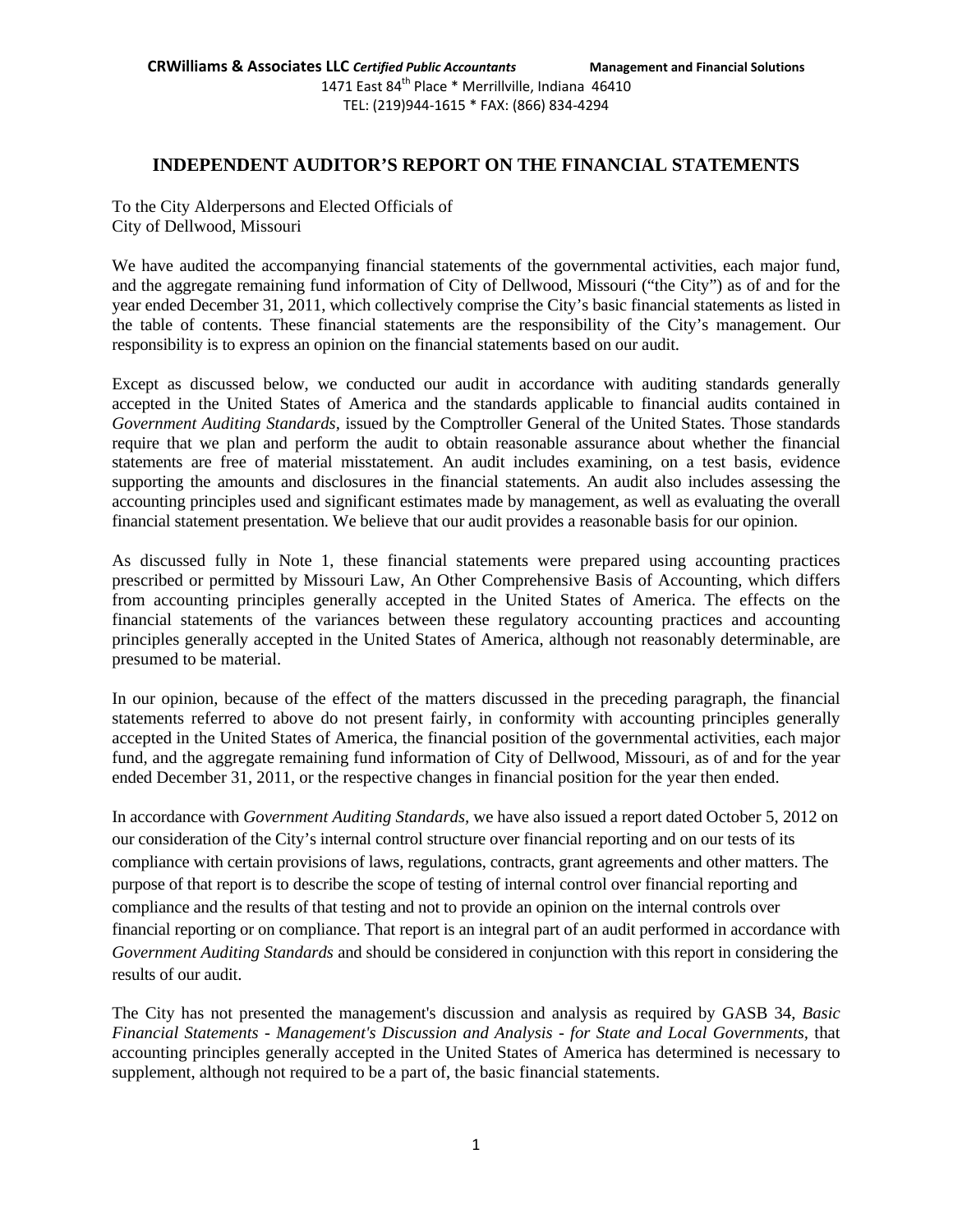The budgetary comparison information on pages 18-23 is not a required part of the financial statements but is supplementary information required by accounting principles generally accepted in the United States of America. We have applied certain limited procedures, which consisted principally of inquires of management regarding the methods of measurement and presentation of the supplementary information. However, we did not audit the information and express no opinion on it.

Our audit was conducted for the purpose of forming opinions on the financial statements that collectively comprise the City of Dellwood's basic financial statements. The combining and individual non-major funds financial statements have been subjected to the auditing procedures applied in the audit of the basic financial statements and, in our opinion, do not present fairly in all material respects in relation to the basic financial statements taken as a whole.

CRWilliams & Associates LLC

Saint Louis, Missouri October 5, 2012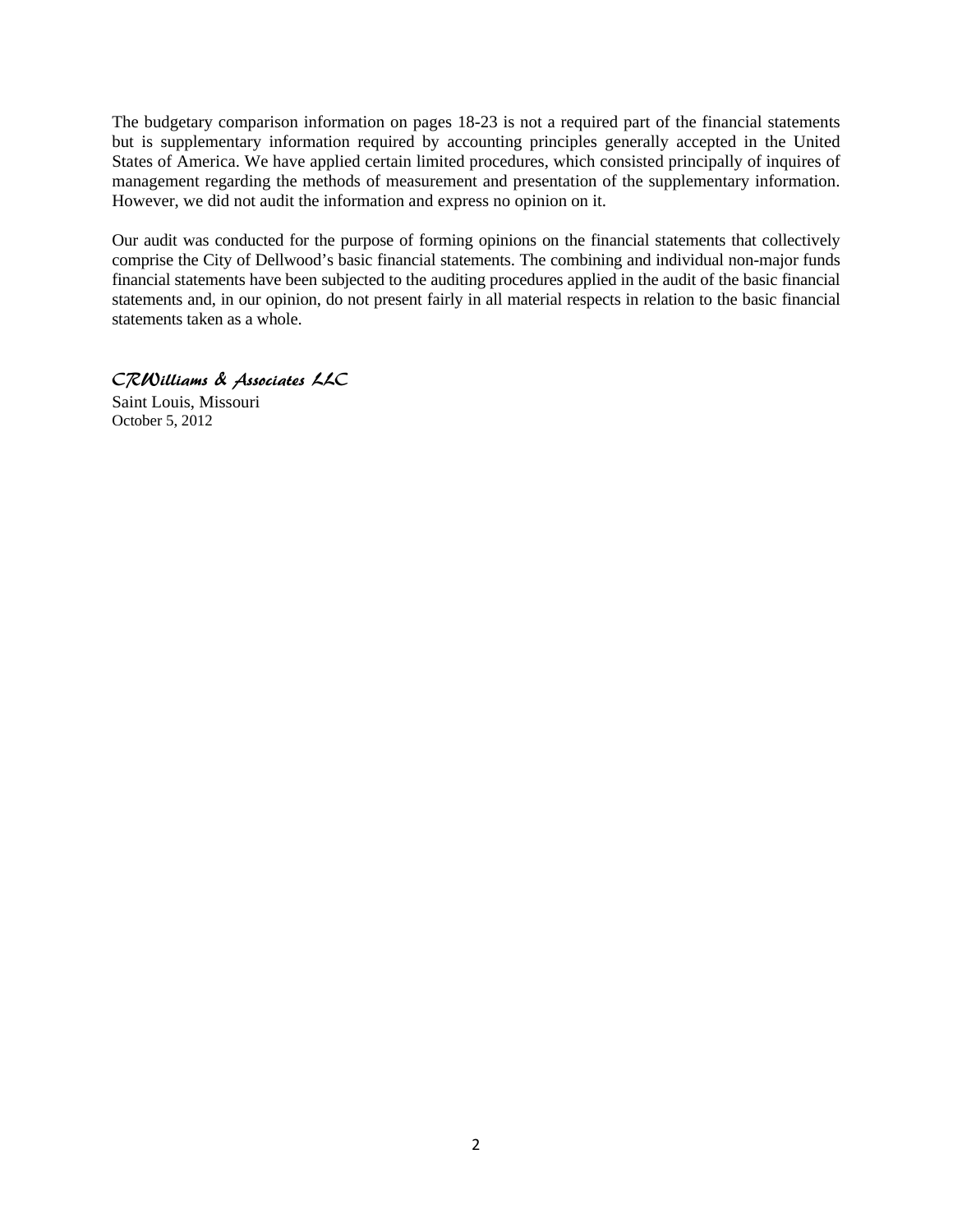## City of Dellwood Dellwood, Missouri Governmentwide Statement of Net Assets Other Comprehensive Basis of Accounting As Of December 31, 2011

|                                            | Governmental            |
|--------------------------------------------|-------------------------|
| <b>Assets</b>                              | <b>Activities</b>       |
| Cash                                       | \$<br>155,180           |
| Investments                                | 549,287                 |
| Restricted assets-cash                     | 812,661                 |
| Storm Debris Removable A/R                 | 52,156                  |
| Due from FEMA                              | 6,325                   |
| <b>Total Current Assets</b>                | 1,575,610               |
| Net Fixed Assets                           | 174,826                 |
| <b>Total assets</b>                        | 1,750,436               |
| <b>Liabilies &amp; Net Assets</b>          |                         |
| <b>Current Liabilities</b>                 |                         |
| Bonds Payable - Held in Trust              | $\mathcal{S}$<br>33,022 |
| <b>Total Current Liabilities</b>           | 33,022                  |
| <b>Net Assets</b>                          |                         |
| Investments in capital assets, net of debt | 174,826                 |
| Restricted net assets                      | 702,655                 |
| Unrestricted net assets                    | 774,515                 |
| Assigned asset sharing net assets          | 65,418                  |
| Total net assets                           | 1,651,996               |
| <b>Total Liabilies &amp; Net Assets</b>    | \$<br>1,685,017         |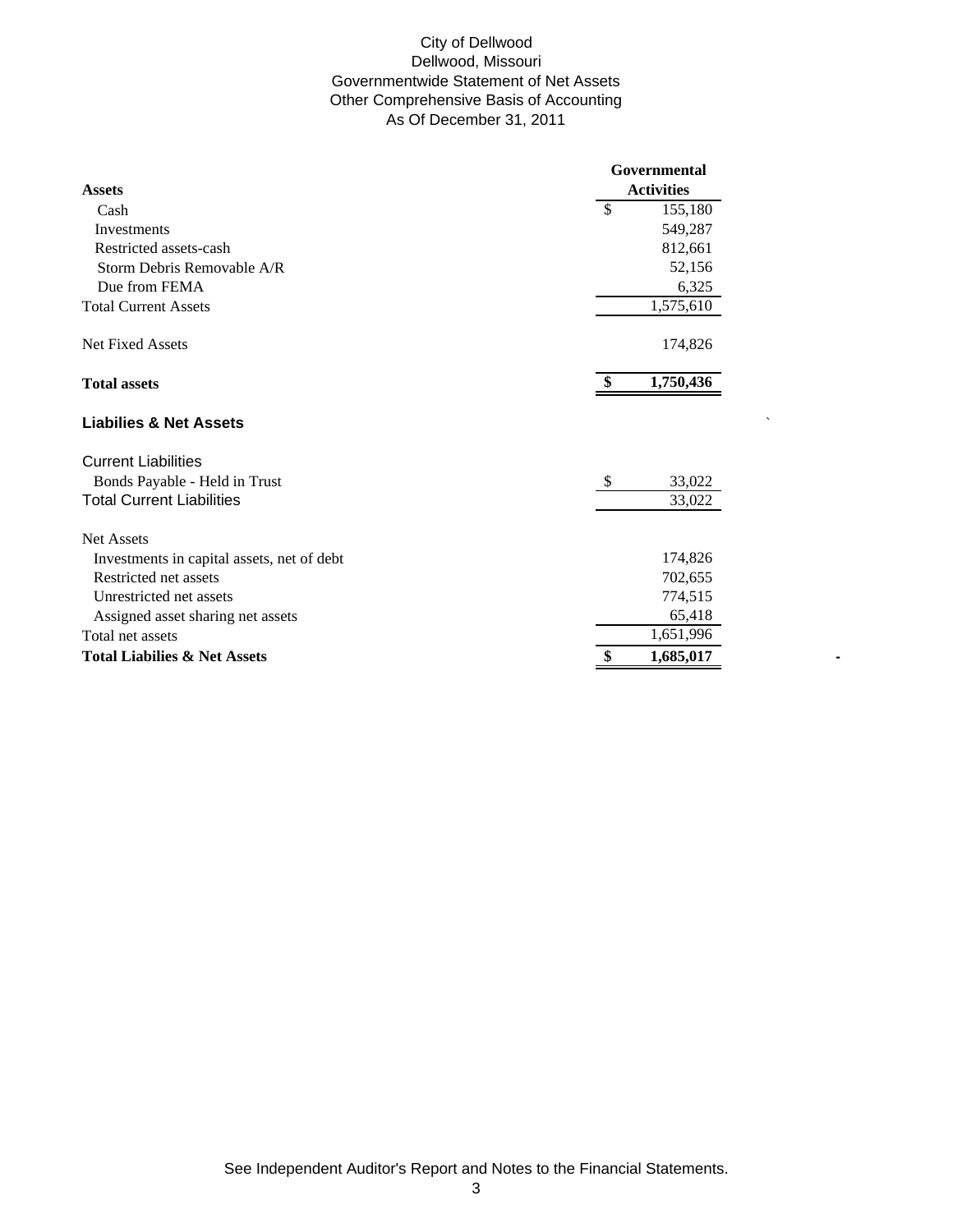#### City of Dellwood Dellwood, Missouri Governmentwide Statement of Activities Other Comprehensive Basis of Accounting As Of December 31, 2011

|                                 |                  |                                       | Net (expense) revenue<br>changes in net assets                |                                                      |                  |
|---------------------------------|------------------|---------------------------------------|---------------------------------------------------------------|------------------------------------------------------|------------------|
|                                 | <b>Expenses</b>  | <b>Charges for</b><br><b>Services</b> | <b>Operating</b><br><b>Grants and</b><br><b>Contributions</b> | Capital<br><b>Grants</b> and<br><b>Contributions</b> | <b>Total</b>     |
| <b>Primary Government</b>       |                  |                                       |                                                               |                                                      |                  |
| <b>Governmental Activities</b>  |                  |                                       |                                                               |                                                      |                  |
| General city government         | \$<br>(537, 839) | $\mathbb{S}$<br>91,343                |                                                               |                                                      | \$<br>(446, 496) |
| Road & bridge/streets           | (269, 874)       |                                       |                                                               |                                                      | (269, 874)       |
| Health and welfare              | (2,103)          |                                       |                                                               |                                                      | (2,103)          |
| Parks                           | (40, 199)        |                                       |                                                               |                                                      | (40, 199)        |
| Administration of justice & law | (1,440,371)      | 349,171                               | 54,353                                                        |                                                      | (1,036,847)      |
| Capital outlay                  |                  |                                       |                                                               |                                                      |                  |
| Debt services                   |                  |                                       |                                                               |                                                      |                  |
| Total governmental activities   | (2,290,386)      | 440,514                               | 54,353                                                        |                                                      | (1,795,518)      |
| <b>Business-type activities</b> |                  |                                       |                                                               |                                                      |                  |
| <b>Recreation Center</b>        | (282, 106)       | 193,636                               |                                                               |                                                      | (88, 470)        |
| Housing                         |                  |                                       |                                                               |                                                      |                  |
| Sanitation                      |                  |                                       |                                                               | ٠                                                    |                  |
| Total business-type activities  | (282, 106)       | 193,636                               |                                                               | -                                                    | (88, 470)        |
| Total primary government        | (2,572,491)      | 634,150                               | 54,353                                                        |                                                      | (1,883,989)      |

General revenues: *Taxes:* Personal property taxes, levied 14,980 Real estate property taxes, levied 193,175 Sales taxes 1,060,917 Other taxes 749,987 Investment income 1,430 Total general revenues 2,020,488 Changes in net assets 136,500 Beginning net assets 1,778,585 **Ending net assets 6 \$ 1,915,084**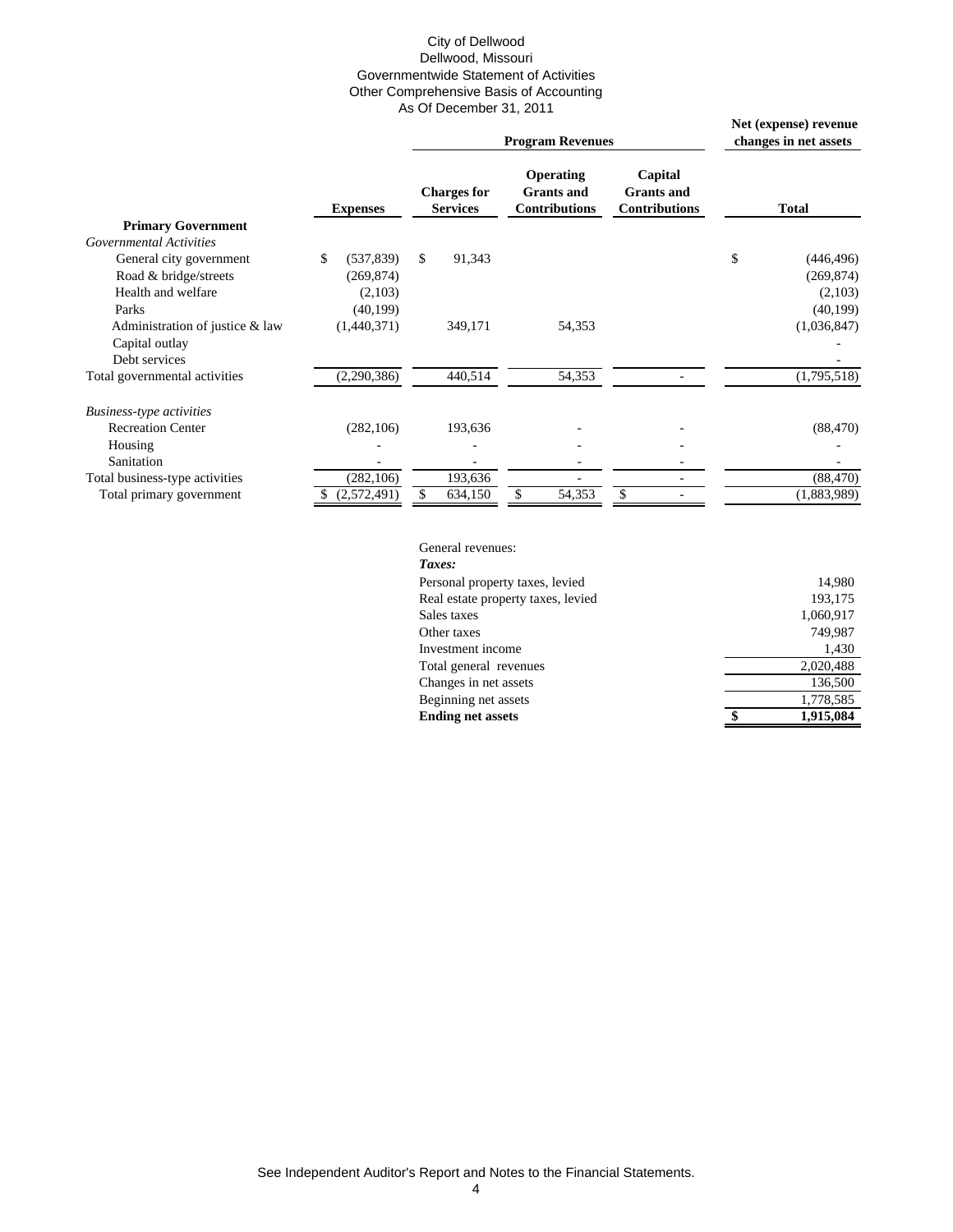#### City of Dellwood Dellwood, Missouri Combining Balance Sheet Other Comprehensive Basis of Accounting-Governmental Funds As of December 31, 2011

|                                            | <b>Major Funds</b>  | Non-Major     |                           |
|--------------------------------------------|---------------------|---------------|---------------------------|
|                                            |                     | Governmental  | <b>Total Governmental</b> |
| <b>Assets</b>                              | <b>General Fund</b> | <b>Funds</b>  | <b>Funds</b>              |
| Cash                                       | \$<br>155,180       |               | \$<br>155,180             |
| Investments                                | 549,287             |               | 549,287                   |
| Restricted assets-cash                     | 105,985             | \$<br>706,676 | 812,661                   |
| Storm Debris Removable A/R                 | 52,156              |               | 52,156                    |
| Due from FEMA                              | 6,325               |               | 6,325                     |
| Due from sewer lateral fund                | 4,021               |               | 4,021                     |
| <b>Total Current Assets</b>                | 872,955             | 706,676       | 1,579,631                 |
| <b>Net Fixed Assets</b>                    | 174,826             |               | 174,826                   |
| <b>Total assets</b>                        | 1,047,781           | \$<br>706,676 | \$<br>1,754,457           |
| <b>Liabilities &amp; Fund Balances</b>     |                     |               |                           |
| Due from Sewer Lateral                     |                     | \$<br>4,021   | \$<br>4,021               |
| Bonds Payable - Held in Trust              | \$<br>33,022        |               | 33,022                    |
| <b>Total Current Liabilities</b>           | 33,022              | 4,021         | 37,043                    |
| Fund balances                              |                     |               |                           |
| Investments in capital assets, net of debt | 174,826             |               | 174,826                   |
| Reserve Asset Sharing Fund Balance         | 65,418              |               | 65,418                    |
| Unrestricted fund balances                 | 1,150,977           |               | 1,150,977                 |
| Net change in unrestricted fund balances   | (376, 462)          |               | (376, 462)                |
| Restricted fund balances                   |                     | 364,519       | 364,519                   |
| Net change in restricted fund balances     |                     | 338,136       | 338,136                   |
| <b>Total Fund Balances</b>                 | 1.014.759           | 702,655       | 1,717,414                 |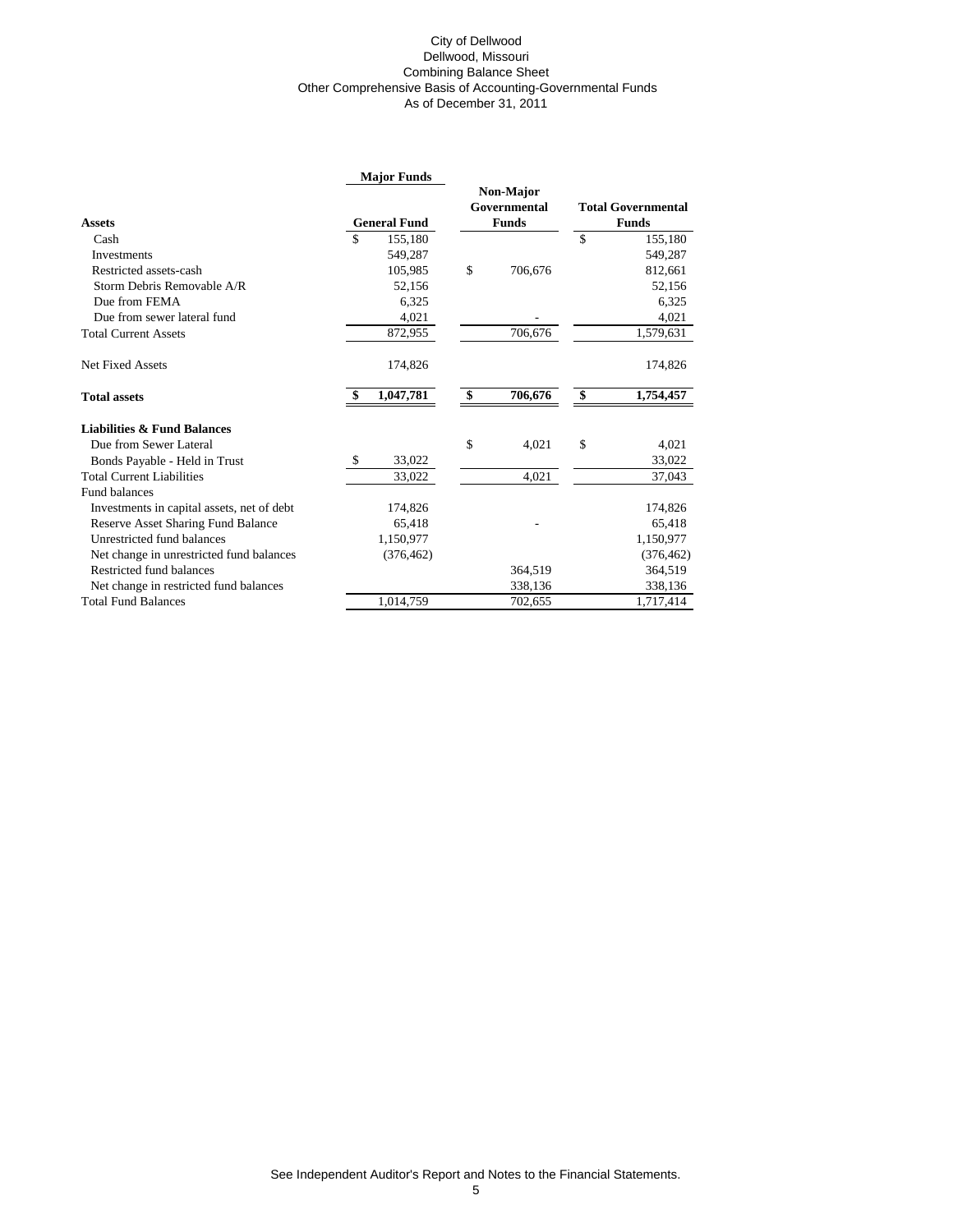## City of Dellwood Dellwood, Missouri Reconciliation of Total Fund Balances to Total Net Assets Other Comprehensive Basis of Accounting For The Year Ended December 31, 2011

| <b>Balance Sheet - Governmental Funds - Total Fund Balances -</b>                                                                                                                                |                 |
|--------------------------------------------------------------------------------------------------------------------------------------------------------------------------------------------------|-----------------|
| <b>Other Comprehensive Basis of Accounting</b>                                                                                                                                                   | \$<br>1,717,414 |
| Amounts reported for governmental activities of the statement                                                                                                                                    |                 |
| of net assets are different because:                                                                                                                                                             |                 |
| Capital assets used in fund level statements are expensed                                                                                                                                        |                 |
| upon use of financial resources to construct or acquire them.                                                                                                                                    |                 |
| Capital assets for entity-wide statements are recognized as                                                                                                                                      |                 |
| assets that are extinguished via depreciation charged over the                                                                                                                                   |                 |
| life of the asset.                                                                                                                                                                               |                 |
| Capital assets, net of accumulated depreciation                                                                                                                                                  |                 |
| Long-term debt uses current financial resources to pay off the<br>principle portion and related interest expense. For entity-wide<br>statements, the unpaid principle portion is recognized as a |                 |
| future obligation to be repaid over time.                                                                                                                                                        |                 |
| Long-term debt                                                                                                                                                                                   |                 |
| <b>Accrued</b> interest                                                                                                                                                                          |                 |
| <b>Subtotal</b>                                                                                                                                                                                  |                 |
| <b>Government-wide Statement of Net Assets--Total Net Assets -</b>                                                                                                                               |                 |
| <b>Other Comprehensive Basis of Accounting</b>                                                                                                                                                   | 1.717.414       |
|                                                                                                                                                                                                  |                 |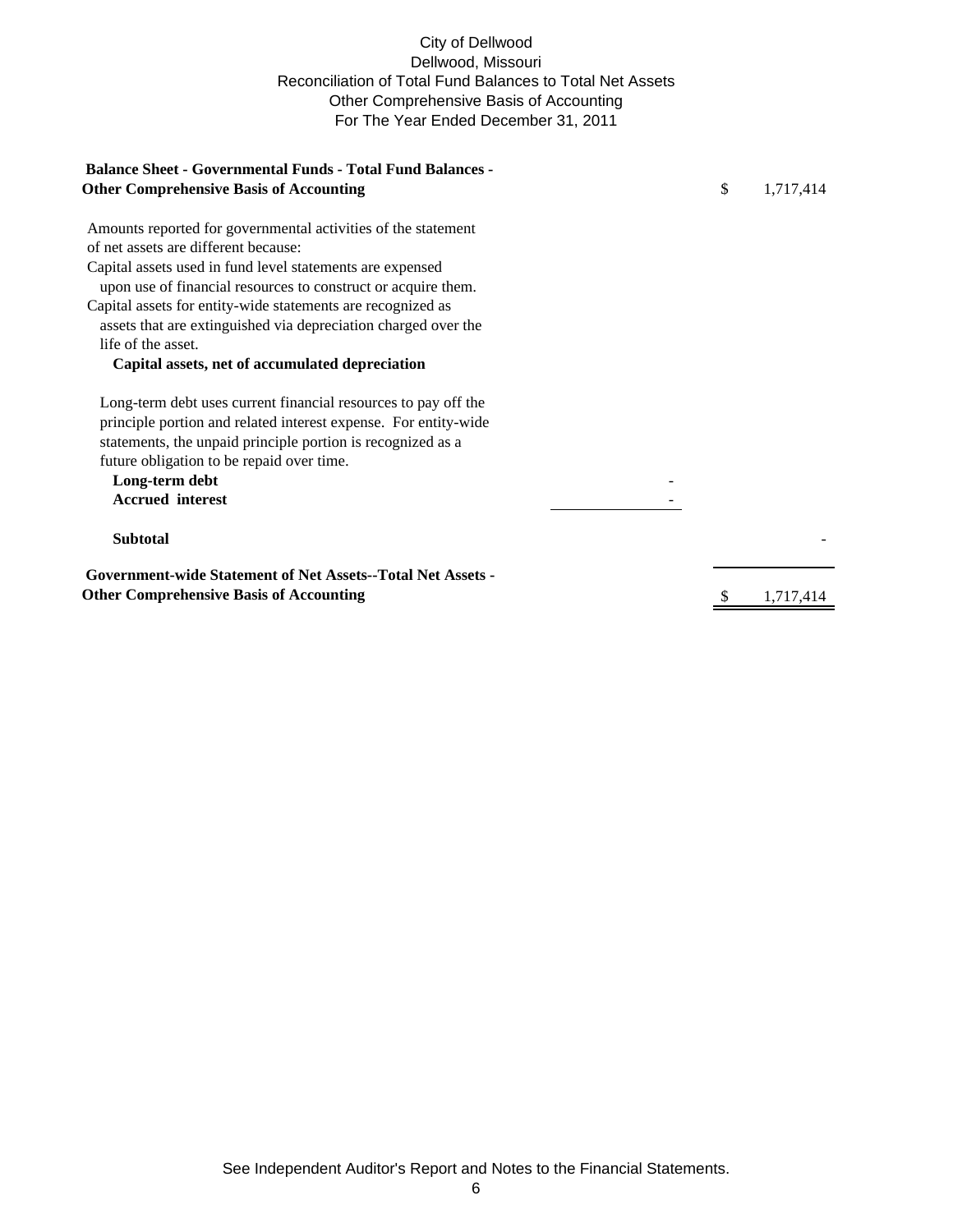#### City of Dellwood Dellwood, Missouri Combining Statement of Revenues, Expenditures, and Changes in Fund Balances-Governmental Fund Other Comprehensive Basis of Accounting For The Year Ended December 31, 2011

|                                                         |                 |                            |                 | <b>Major Funds</b>        |                           |                          |                                    |                                                           |                                              |
|---------------------------------------------------------|-----------------|----------------------------|-----------------|---------------------------|---------------------------|--------------------------|------------------------------------|-----------------------------------------------------------|----------------------------------------------|
| <b>Revenues</b>                                         | General<br>Fund | <b>Streets</b>             | <b>Licenses</b> | Law<br><b>Enforcement</b> | <b>Municipal</b><br>Court | Parks                    | <b>Recreation</b><br><b>Center</b> | Special<br><b>Purpose</b><br>Governmental<br><b>Funds</b> | <b>Total</b><br>Governmental<br><b>Funds</b> |
| Taxes                                                   | \$1,535,084     |                            |                 |                           |                           |                          |                                    | $\mathbf{\hat{S}}$<br>585,005                             | 2,120,089                                    |
| Permits                                                 | 23,210          |                            |                 |                           |                           |                          |                                    |                                                           | 23,210                                       |
| Licenses                                                | 68,133          |                            |                 |                           |                           |                          |                                    |                                                           | 68,133                                       |
| Law Enforcement                                         |                 |                            |                 | 54,353                    |                           |                          |                                    |                                                           | 54,353                                       |
| <b>Municipal Court</b>                                  |                 |                            |                 |                           | 349,171                   |                          |                                    |                                                           | 349,171                                      |
| <b>Recreation Center</b>                                |                 |                            |                 |                           |                           |                          | 193,636                            |                                                           | 193,636                                      |
| <b>Total revenues</b>                                   | 1,626,427       | $\sim$                     | $\sim$          | 54,353                    | 349,171                   | $\sim$                   | 193,636                            | 585,005                                                   | 2,808,592                                    |
| <b>Expenditures</b>                                     |                 |                            |                 |                           |                           |                          |                                    |                                                           |                                              |
| City Hall                                               | 519,040         |                            |                 |                           |                           |                          |                                    | 66                                                        | 519,106                                      |
| Health                                                  | 2,103           |                            |                 |                           |                           |                          |                                    |                                                           | 2,103                                        |
| Public relations                                        | 17,112          |                            |                 |                           |                           |                          |                                    |                                                           | 17,112                                       |
| <b>Municipal Courts</b>                                 |                 |                            |                 |                           | 94,320                    |                          |                                    |                                                           | 94,320                                       |
| <b>Emergency Preparedness</b>                           | 1,621           |                            |                 |                           |                           |                          |                                    |                                                           | 1,621                                        |
| Police                                                  |                 |                            |                 | 1,346,051                 |                           |                          |                                    |                                                           | 1,346,051                                    |
| Street                                                  |                 | 269,874                    |                 |                           |                           |                          |                                    |                                                           | 269,874                                      |
| Parks                                                   |                 |                            |                 |                           |                           | 40,199                   |                                    |                                                           | 40,199                                       |
| <b>Recreation Center</b>                                |                 |                            |                 |                           |                           |                          | 282,106                            |                                                           | 282,106                                      |
| <b>Total expenditures</b>                               | 539,876         | 269,874                    | $\overline{a}$  | 1,346,051                 | 94,320                    | 40,199                   | 282,106                            | 66                                                        | 2,572,491                                    |
| Excess deficiency of revenues over (under) expenditures | 1,086,551       | (269, 874)                 | $\sim$          | (1,291,698)               | 254,851                   | (40, 199)                | (88, 470)                          | 584,938                                                   | 236,100                                      |
| Other financing sources (uses):                         |                 |                            |                 |                           |                           |                          |                                    |                                                           |                                              |
| Transfer in                                             | 198,170         |                            |                 |                           |                           |                          |                                    |                                                           | 198,170                                      |
| Transfer out                                            | (50, 969)       |                            |                 |                           |                           |                          |                                    | (246, 802)                                                | (297, 771)                                   |
| Total other financing sources (uses)                    | 147,202         |                            |                 |                           |                           |                          | $\overline{\phantom{a}}$           | (246, 802)                                                | (99,601)                                     |
| Excess of revenues and other sources over (under)       | 1,233,753       | (269, 874)                 | $\sim$          | (1,291,698)               | 254,851                   | (40,199)                 | (88, 470)                          | 338,136                                                   | 136,500                                      |
| expenditures and other uses                             |                 |                            |                 |                           |                           |                          |                                    |                                                           |                                              |
| Fund balances, beginning of year                        | 1,414,065       |                            |                 |                           |                           | $\overline{\phantom{a}}$ | (197,670)                          | 364,519                                                   | 1,778,585                                    |
| Fund balances, end of year                              | \$2,647,819     | (269, 874)<br><sup>S</sup> | \$              | \$(1,291,698)             | 254,851<br>$\mathbb{S}$   | (40,199)<br>$\mathbb{S}$ | (286, 140)<br>$\mathbb{S}$         | 702,655<br>S.                                             | 1,915,084<br>-\$                             |

See Independent Auditor's Report and Notes to the Financial Statements.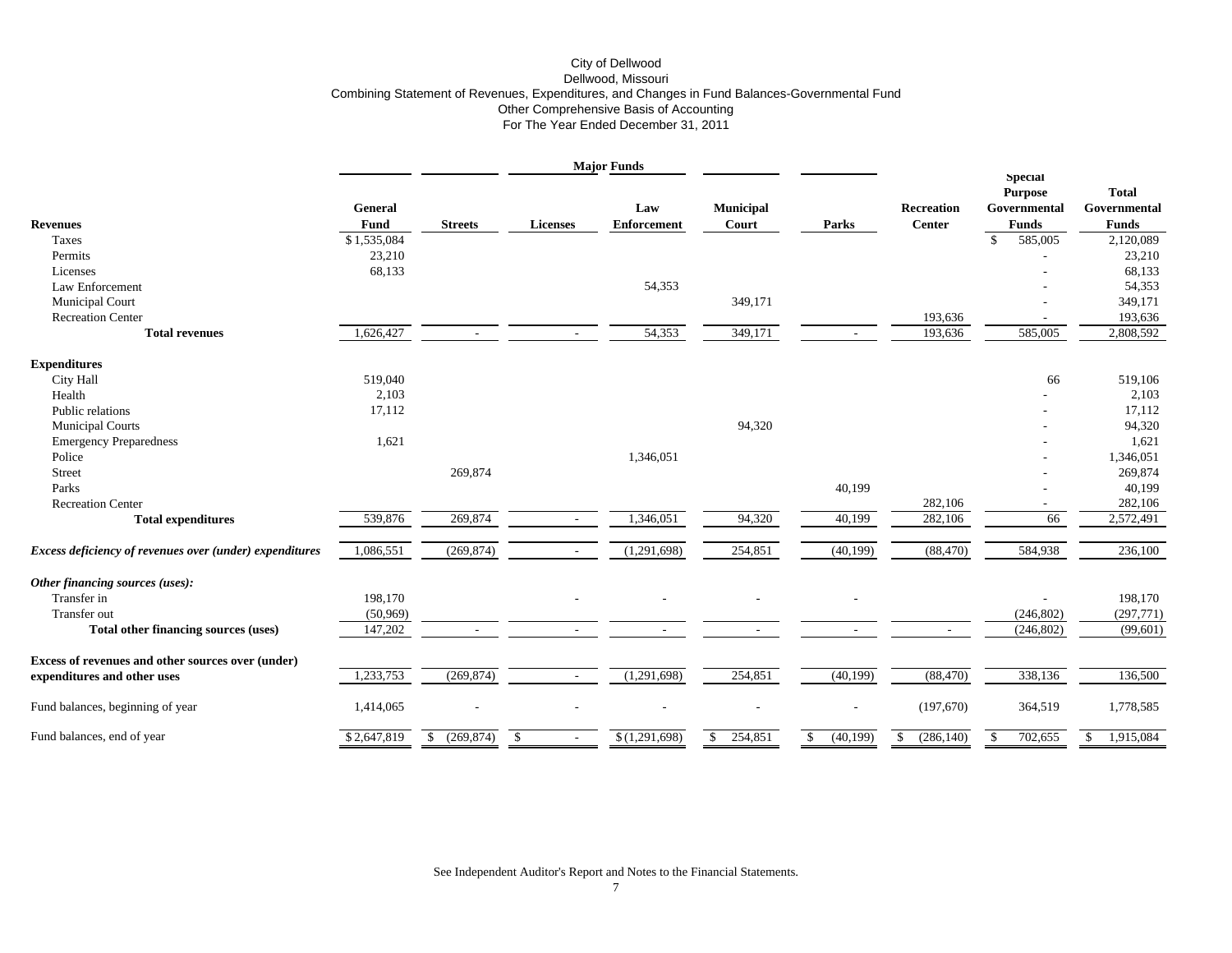## City of Dellwood Dellwood, Missouri Reconciliation of the Balance Sheet of Governmental Funds to the Statement of Net Assets Other Comprehensive Basis of Accounting For The Year Ended December 31, 2011

| Excess of revenues and other sources over (under) expenditures and<br>other uses - Statement of Revenues, Expenditures, and Changes in<br><b>Fund Balances-Governmental Funds - Other Comprehensive Basis of Accounting</b> | \$ | 136,500 |  |  |  |  |  |
|-----------------------------------------------------------------------------------------------------------------------------------------------------------------------------------------------------------------------------|----|---------|--|--|--|--|--|
| Bond proceeds are reported as financing sources in governmental                                                                                                                                                             |    |         |  |  |  |  |  |
| funds financial statements thus contributed to the net change in fund                                                                                                                                                       |    |         |  |  |  |  |  |
| balance. In the statement of net assets, however, issuing debt                                                                                                                                                              |    |         |  |  |  |  |  |
| increases long term liabilities and does not affect the statement of                                                                                                                                                        |    |         |  |  |  |  |  |
| activities. Similarly, repayment of principal is an expenditure in the                                                                                                                                                      |    |         |  |  |  |  |  |
| governmental funds financial statements, but reduces the liability                                                                                                                                                          |    |         |  |  |  |  |  |
| in the statement of net assets                                                                                                                                                                                              |    |         |  |  |  |  |  |
| <b>Debt</b> issued<br><b>Principle payments</b>                                                                                                                                                                             |    |         |  |  |  |  |  |
| <b>Compensated absences</b>                                                                                                                                                                                                 |    |         |  |  |  |  |  |
| <b>Interest expense</b>                                                                                                                                                                                                     |    |         |  |  |  |  |  |
| Government-wide Statement of Activities--Changes in net assets -                                                                                                                                                            |    |         |  |  |  |  |  |
| <b>Governmental Activities - Other Comprehensive Basis of Accounting</b>                                                                                                                                                    |    |         |  |  |  |  |  |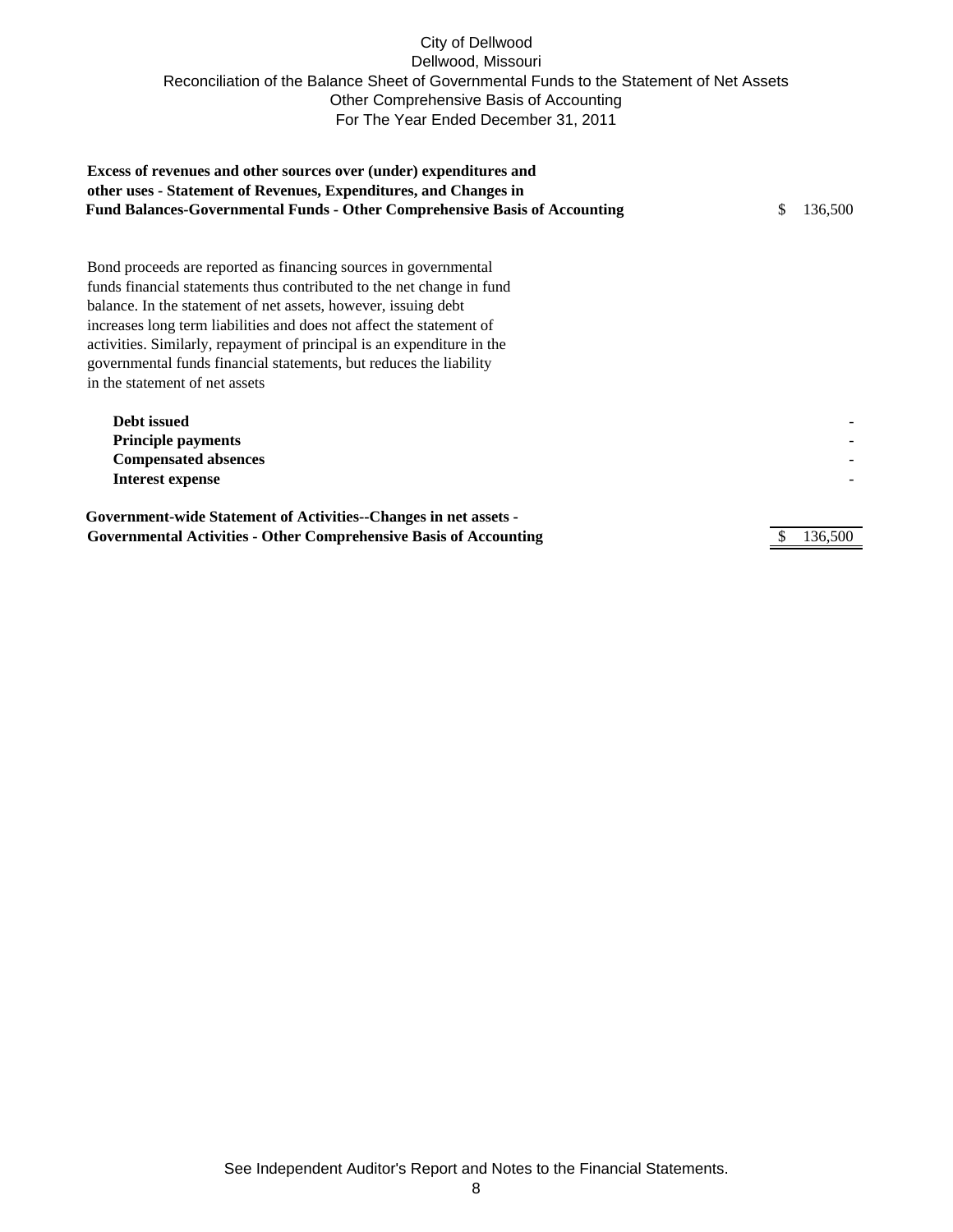#### **NOTE 1 SUMMARY OF SIGNIFICANT ACCOUNTING POLICIES**

#### A. The Reporting Entity and Basis of Presentation

The funds presented are established under statutory or administrative authority, and their operations are under the control of the City Alderpersons, and elected City officials. The General Revenue Fund is the City's general operating fund, accounting for all financial resources except those required to be accounted for in another fund. The other funds presented account for financial resources whose use is restricted for specified purposes.

All significant activities and organizations on which the City exercises oversight responsibility have been included in the City's financial statements for the year ended December 31, 2011. The following criteria regarding manifestation of oversight were considered by the City in its evaluation of City organization and activities.

Financial interdependency – the City is responsible for its debts and is entitled to surpluses. No separate agency receives a financial benefit or imposes a financial burden on the City.

Election of the Government Authority – the locally elected Board of Alderpersons (the Board) is exclusively responsible for all public decisions and accountable for the decisions it makes.

Designation of Management – the City Administrator hires members of City management. The activities under the purview of management are within the scope of the reporting entity and management is accountable to the Aldermanic Board for the activities being managed.

Ability to Significantly Influence Operations – the Board has the statutory authority under the provision of the Revised Statutes to significantly influence operations. This authority includes, but is not limited to, adoption of the budget, control over all assets, including facilities and properties, short term borrowing, signing contracts and developing programs to provide.

Accountability on Fiscal Matters – the responsibility and accountability over all funds is vested in the City's management.

#### B. Basis of Accounting

The financial statements are presented on a modified cash basis of accounting. The modified cash basis of accounting differs from accounting principles general accepted in the United States of America (GAAP). Generally accepted accounting principles include all relevant Governmental Accounting Standards Board (GASB) pronouncements. In the government-wide financial statements and the fund financial statements for proprietary funds, Financial Accounting Standards Board (FASB) pronouncements and Accounting Principles Board (APB) opinions issued on or before November 30, 1989, have (not) been applied, to the extent they are applicable to the modified cash basis of accounting, unless those pronouncements conflict with or contradict GASB pronouncements, in which case GASB prevails.

Measurement focus is a term used to describe "how" transactions are recorded within the various financial statements. Basis of accounting refers to "when" revenues and expenditures or expenses are recognized in the accounts and reported in the financial statements, regardless of the measurement focus.

The Municipality's basis of accounting is the modified cash basis, which is a basis of accounting other than USGAAP. Under USGAAP, transactions are recorded in the accounts when revenues are earned and liabilities are incurred. Under the modified cash basis, transactions are recorded when cash is received or disbursed.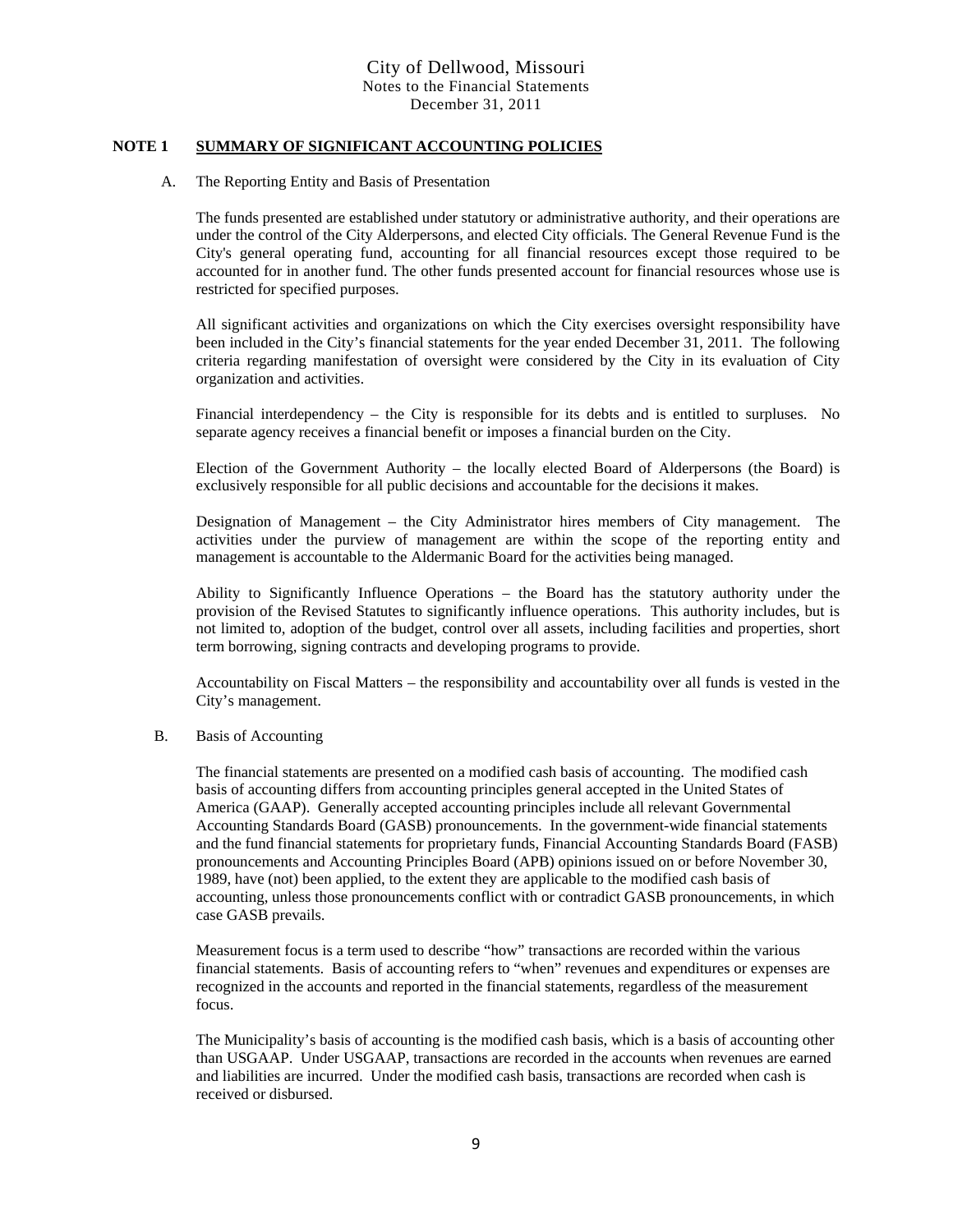#### *Measurement Focus*:

In the government-wide Statement of Net Assets and Statement of Activities, both governmental and business-type activities are presented using the economic resources measurement focus, applied within the limitations of the modified cash basis of accounting as defined below.

In the fund financial statements, the "current financial resources" measurement focus or the economic resources" measurement focus is used, applied within the limitations of the modified cash basis of accounting.

#### *Basis of Accounting*:

In the Government-wide Statement of Net Assets and Statement of Activities and the fund financial statements, governmental, business-type, and component unit activities are presented using a modified cash basis of accounting.

The modified cash basis of accounting involves the measurement of cash and cash equivalents and changes in cash and cash equivalents resulting from cash receipt and disbursement transactions. Under the cash basis of accounting, the statement of financial position reports only cash and cash equivalents (those investments with terms to maturity of 90 days (three months) or less at the date of acquisition). Under the modified cash basis of accounting, transactions are recorded in the accounts when cash and/or cash equivalents are received or disbursed and assets and liabilities are recognized to the extent that cash has been received or disbursed. Acceptable modifications to the cash basis of accounting implemented by the Municipality in these financial statements are:

- a. Recording all material assets, liabilities, revenues/receipts, and expenditures/expenses/disbursements arising from cash transactions.
- b. Recording of capital assets arising from cash transactions and depreciating those assets where appropriate (examples, land and other property and equipment; however, assets acquired under capital leases are only recorded as the lease obligation is retired).

 As a result of the use of this modified cash basis of accounting, certain assets and their related revenues (such as accounts receivable and revenue for billed or provided services not yet collected) and certain liabilities and their related expenses (such as accounts payable and expenses for goods or services received but not yet paid, and accrued expenses and liabilities) are not recorded in these financial statements.

 If the Municipality applied USGAAP, the fund financial statements for governmental funds would use the modified accrual basis of accounting, while the fund financial statements for proprietary fund types and fiduciary fund types would use the accrual basis of accounting. All government-wide financial statements would be presented on the accrual basis of accounting.

 The government-wide financial statements (i.e. the statement of net assets and the statement of activities) report information on the non-fiduciary activities of the primary government and its component units. The effect of inter-fund activity has been removed from these statements. Governmental activities, which normally are supported by taxes and intergovernmental revenues, are reported separately from business –type activities, which rely to a significant extent on fees and charges for support. The primary government is reported separately from certain legally separate component units for which the primary government is financially accountable.

 The statement of activities demonstrates the degree to which the direct expenses of a given function or segment is offset by program revenues. Direct expenses are those that are identifiable with a specific function or segment, Program revenues include 1) charges to customers or applicants who purchase, use, or directly benefit from goods, services, or privileges provided by a given function or segment and 2) grants and contributions that are restricted to meeting the operational or capital requirements of a particular function or segment. Taxes and other items not properly included among program revenues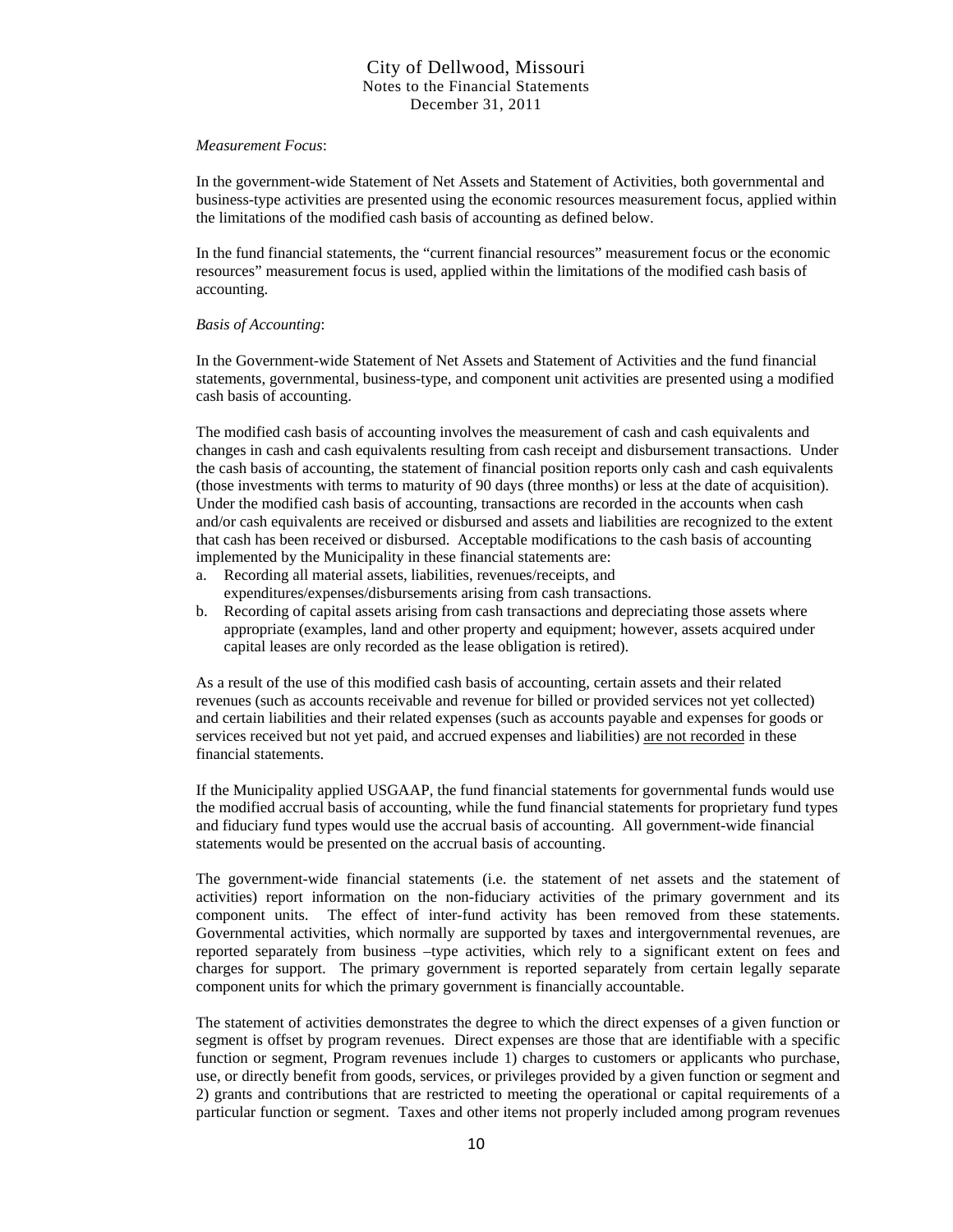are reported instead as general revenues.

 The government-wide financial statements are reported using the economic resources measurement focus and the cash basis of accounting. The financial statements are prepared on the cash basis of accounting; accordingly, amounts are recognized when received or disbursed in cash. This basis of accounting differs from accounting principles generally accepted in the United States of America. Those principles require revenues to be recognized when they become available and measurable or when they are earned and expenditures or expenses to be recognized when the related liabilities are incurred. Grants and similar items are recognized as revenue as soon as all eligibility requirements imposed by the provider have been met.

 Management has not consistently recorded capital assets or depreciation expense in the governmental activities as mandated by the Government Accounting Standards Board Statement (GASB) No. 34. Accounting principles generally accepted in the United States of America require asset capitalization and depreciation over the asset's estimated useful life and reported as a direct expense of each associated functional activity, which would increase capital assets, net assets, and expenses, and changes in net assets reported in the governmental and business-type activities. The City is required to report assets and liabilities, such as taxes receivables, allowance for bad debt, compensated absences, and long-term debt, such as bonds, capital leases, and certificates of participation, on the full accrual basis as opposed to the cash basis which is another comprehensive basis of accounting other than accounting principles generally accepted in the United States of America. The amount by which these departures would affect the related financial statements is not determinable.

A major fund is any fund whose assets, liabilities, revenues, or expenditures constitute ten percent (10%) or more of the total for the Governmental fund type *and* five percent (5%) of the total for the Governmental fund type and the Business fund type, combined**.** A government that reports only governmental funds need only apply the 10% test; this condition applied to City of Dellwood for the year ended December 31, 2011. Financial information is most useful when each major fund is presented separately rather than when fund combination is reported, such as the aggregation of the special-purpose funds into a special revenue fund type. GASBS-34 financial reporting model requires the presentation of individual fund data for each of the major funds of the City.

General Fund – the General Fund is the primary operating fund of the City. It is used to account for all financial resources except those required to be accounted for in another fund. When both restricted and unrestricted resources are available for use, it is the City's policy to use restricted resources first, then unrestricted resources as they are needed.

Special Revenue Funds – special revenue funds are used to account for the proceeds of specific revenue sources (other than trusts for individuals, private organizations, or other governments or for major capital projects) that are legally restricted to expenditures for specified purposes.

Capital Improvement Fund – financed primarily by an additional half-cent sales tax. Capital projects funds are used to account for financial resources to be used for the acquisition of equipment, or construction of major capital facilities (other than those financed by proprietary funds or trust funds for individuals, private organizations, or other governments).

Sewer Lateral Fund - financed primarily by a separate property tax levy. This fund accounts for the construction and operation of the municipal sanitary sewer system and related facilities. (SDCL 9-48-2) This is **(not)** a major fund.

Parks and Stormwater Fund - financed primarily by an additional half-cent sales tax. This fund accounts for the construction and repairs of the municipal sanitary sewer system and related facilities and provides funding to Parks activities. (SDCL 9-48-2) This is **(not)** a major fund.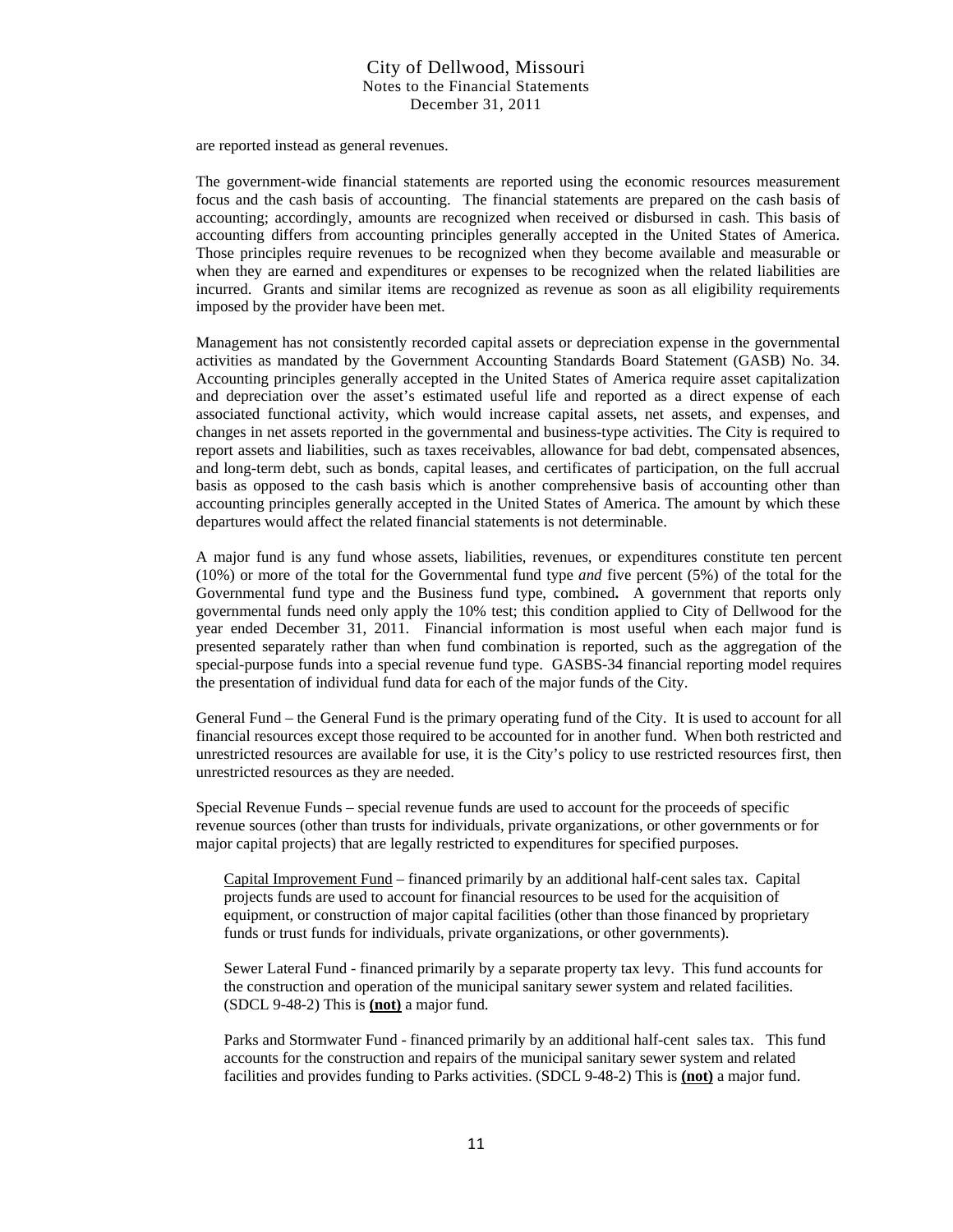Asset sharing account – the Dellwood police department receives funds forfeited in conjunction with the St. Louis County multi-jurisdictional drug taskforce. Funds are distributed on the basis of the proportion of the total number of individuals working at the time the assets are seized. Funds are used for enhancement of law enforcement programs and equipment. (SDCL 9-48-2) This is an assigned net assets as determined by contract and the Municipal legislative body.

The City maintains Fiduciary funds to account for assets held in a trustee capacity or as an agent on behalf of others who have provided bonds as held as security for court appearances. Agency funds account for assets the City holds for others in an agency capacity, such as bonds as held as security for court appearances. Fiduciary and Agency cash and investment balances are classified as Fiduciary Funds (Agency) under GASBS-34 standards.

#### **Proprietary Funds:**

Enterprise Funds – enterprise funds are used to account for operations (a) that are financed and operated in a manner similar to private business enterprises, where the intent of the governing body is that the costs (expenses, including depreciation) of providing goods or services to the general public on a continuing basis be financed or recovered primarily through user charges; or (b) where the governing body has decided that periodic determination of revenues earned, expenses incurred, and/or net income is appropriate for capital maintenance, public policy, management control, accountability, or other purposes.

The enterprise funds do not apply any FASB Statements and Interpretations issued after November 30, 1989. The recreation center is considered an enterprise fund. The balance sheet for the proprietary fund statement of financial position was not recorded based on the lack of property segregation by fund and the lack of a property schedule.

C. Budgets and Budgetary Practices

The City Council and other applicable boards are responsible for the preparation and approval of budgets for various City funds in accordance with Sections 50.525 through 50.745, RSMo 2000, the State of Missouri budget laws. The budget committee submits to the Board of Alderpersons a proposed budget. Public hearings are conducted to obtain taxpayer comments. The budget is legally enacted through the passage of an ordinance. These budgets are adopted on the cash basis of accounting for revenues and expenditures.

Section 50.740, RSMo, prohibits expenditures in excess of the approved budgets. Expenditures did not exceed budgeted amounts.

D. Published Financial Statements

Under Section 50.800 and 50.810, RSMo 2000, the City Council is responsible for preparing and publishing in a local newspaper detailed annual financial statements for the City. The financial statements are required to show receipts and revenues, disbursements or expenditures, and beginning and ending balances for each fund.

The City did not publish as required the financial statements for all funds.

E. Due To/From Other Funds

Activity between funds that are representative of lending /borrowing arrangements outstanding at the end of the fiscal year are referred to as "due to/from", are considered "available spending resources", and are subject to elimination upon consolidation.

F. Capital Assets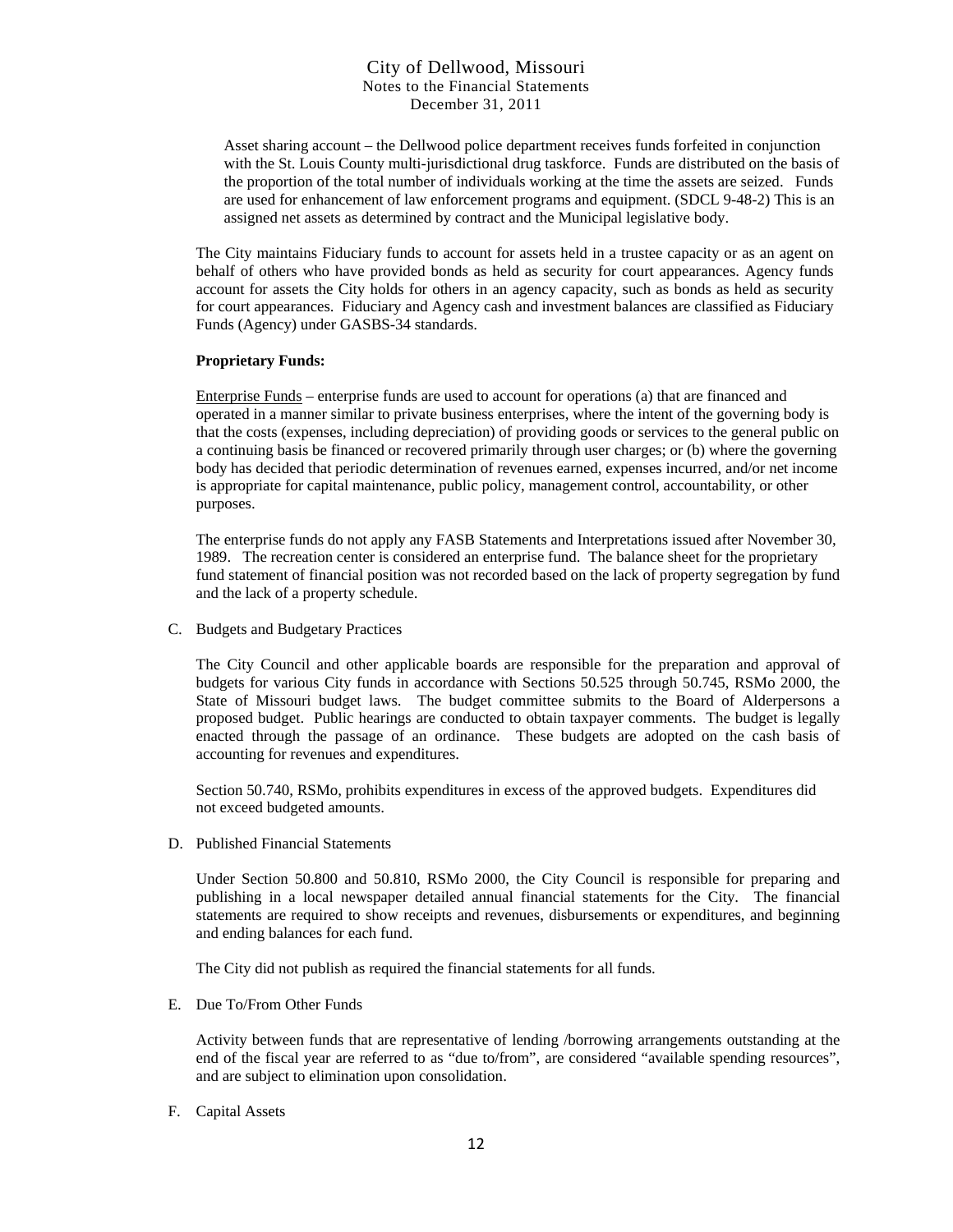Capital assets which include property, equipment, and infrastructure (ie roads, bridges, sidewalks, and similar items) are reported in the financial statements where applicable. Capital assets are defined by the City as assets with an initial cost of more than \$5,000 and an estimated useful life in excess of one year. Such assets are recorded at historical cost or estimated historical costs if purchased or constructed. Donated capital assets are recorded at estimated fair market value at the date of donation. Infrastructure acquired prior to the implementation of GASB Statement No. 34 has not been reported. Dellwood has not developed a schedule of capital assets.

The costs of normal maintenance and repairs that do not add to the value of the asset or materially extend assets lives are not capitalized.

Depreciation methods have not been adopted.

G. Property Taxes

Taxes are levied on property as of January 1, and payable on December 31. St. Louis County bills and collects the City's property taxes and remits the collections to the City.

H. Grant Revenue

Resources received by the City from other governments are accounted for within applicable funds based on the purpose and requirements of each grant. Revenues are recognized on an accounting basis consistent with the Fund's measurement objective.

Revenues related to expenditure-driven grants are recognized to the extent expenditures are incurred. Any excess or deficiency of grant revenues received compared to expenditures incurred is recorded as deferred or amounts receivable from the grantor.

#### I. Interfund Transactions

Transfers – legally authorized transfers are reported when incurred as transfers in by the recipient fund and as transfers out by the disbursing fund. Elimination of interfund activity has been made for governmental activities in the government-wide financial statements.

J. Use of Estimates

The preparation of basic financial statements in conformity with U.S. generally accepted accounting principles requires management to make estimate and assumptions that affect the amounts reported in the basic financial statements and the accompanying notes. Actual results could differ from those estimates.

#### **NOTE 2 Cash**

Disclosures are provided below to comply with Statement No. 40 of the Governmental Accounting Standards Board, *Deposit and Investment Risk Disclosures.* For the purposes of these disclosures, deposits with financial institutions are demand, time, and savings accounts, including certificates of deposit and negotiable order of withdrawal accounts, in banks, savings institutions, and credit unions. Investments are securities and other assets acquired primarily for the purpose of obtaining income or profit.

#### **Deposits**

In addition to depositing in demand deposits, political subdivisions such as cities have the authority under Section 67.085, RSMo, to place excess funds in certificates of deposit. To protect the safety of City deposits, Section 110.020, RSMo, requires depositaries to pledge collateral securities to secure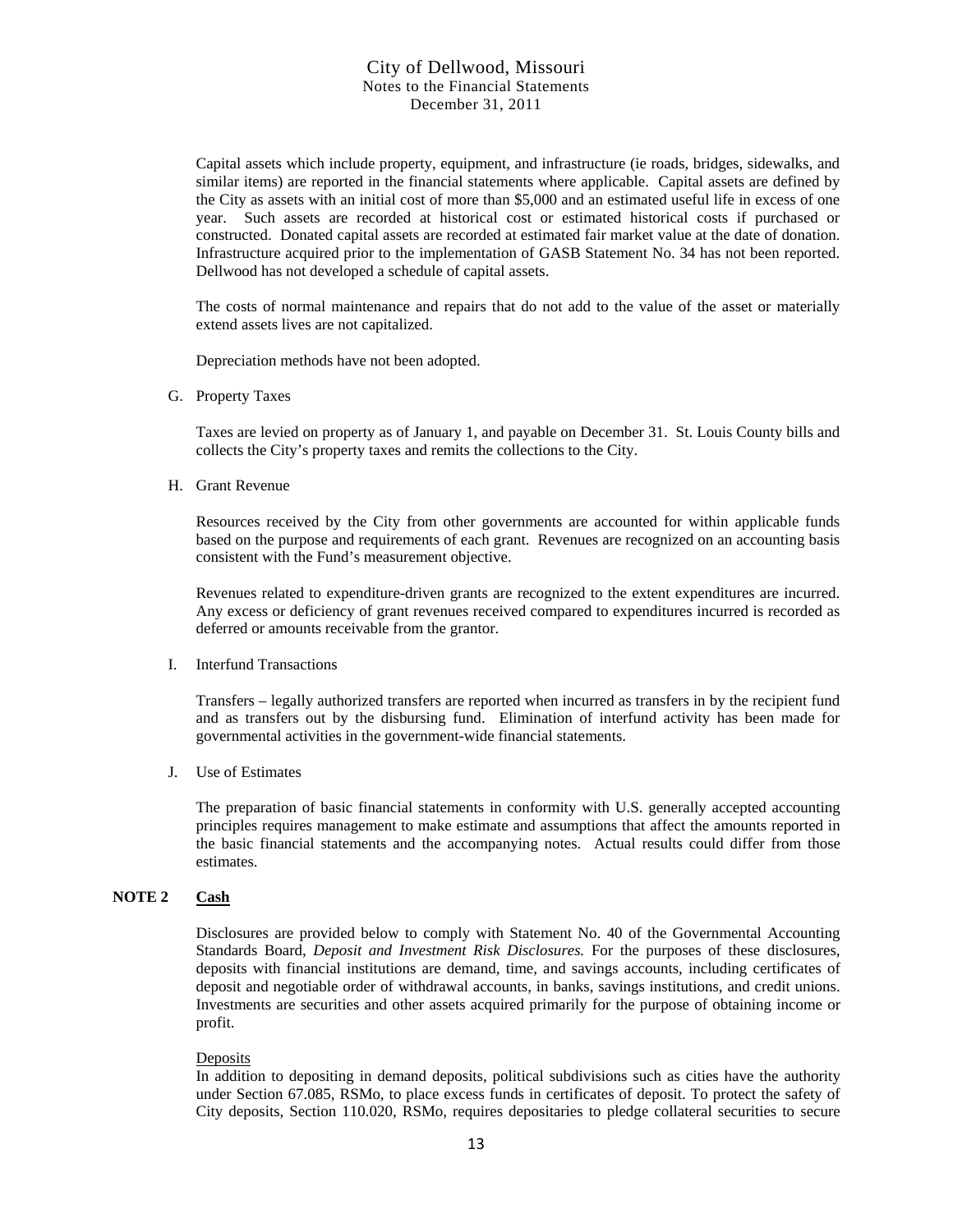deposits not insured by the Federal Deposit Insurance Corporation (FDIC). The securities must be of the types specified by Section 30.270, RSMo, for the collateralization of the state funds and held by either the City or a financial institution other than the depositary bank. Section 67.085, RSMo, also requires certificates of deposit to be insured by the FDIC for 100 percent of their principal and accrued interest. Custodial credit risk is the risk that, if a depositary bank fails, City of Dellwood will not be able to recover its deposits or recover collateral securities that are in an outside party's possession.

The City's deposits at December 31, 2011 were sufficiently collateralized for custodial credit risk in excess of the amount covered by federal depositary insurance by collateral securities held by the City's custodial banks in the City's name.

#### **Investments**

Section 110.270, RSMo, based on Article IV, Section 15, Missouri Constitution, authorizes Cities to place their funds, either outright or by repurchase agreement, in the U.S. Treasury and agency obligations. At December 31, 2011 the City had no such investments. In addition, Section 30.950, RSMo, requires political subdivisions with authority to invest in instruments other than depositary accounts at financial institutions to adopt a written investment policy. Among other things, the policy is to commit a political subdivision to the principles of safety, liquidity, and yield (in that order) when managing public funds and to prohibit purchase of derivatives (either directly or through repurchase agreements), use of leveraging (through either reverse repurchase agreements or other methods), and use of public funds for speculation. The City has not adopted such a policy.

#### **NOTE 3 RETIREMENT PLANS**

#### **Missouri Local Government Employees Retirement Systems (LAGERS)**

#### A. Plan Description

City of Dellwood participates in the Missouri Local Government employees Retirement System (LAGERS), an agent multiple-employer public employee retirement system that acts as a common investment and administrative agent for local government entities in Missouri. LAGERS is a defined benefit pension plan which provides retirement, disability, and death benefits to plan members and beneficiaries.

LAGERS was created and is governed by statute, section RSMo. 70.600-70.755. As such, it is the system's responsibility to administer the law in accordance with the expressed intent of the General Assembly. The plan is qualified under the Internal Revenue Code Section 401a and it is tax exempt.

The Missouri Local Government Employees Retirement System issues a publicly available financial report that includes financial statements and required supplementary information. That report may be obtained by writing to LAGERS, P.O. Box 1665, Jefferson City, MO 65102 or by calling 1-800-447-4334.

#### B. Funding Status

City of Dellwood's full-time employees do not contribute to the pension plan. The June  $30<sup>th</sup>$  statutorily required contribution rates are 8.3% (General) and 5.9% (Police) of annual covered payroll. The contribution requirements of plan members are determined by the governing body of the political subdivision. The contribution provisions of the political subdivision are established by state statute.

#### C.Annual Pension Cost (APC) and Net Pension Obligation (NPO)

The subdivision's annual pension cost and net pension obligation for the current year were as follows: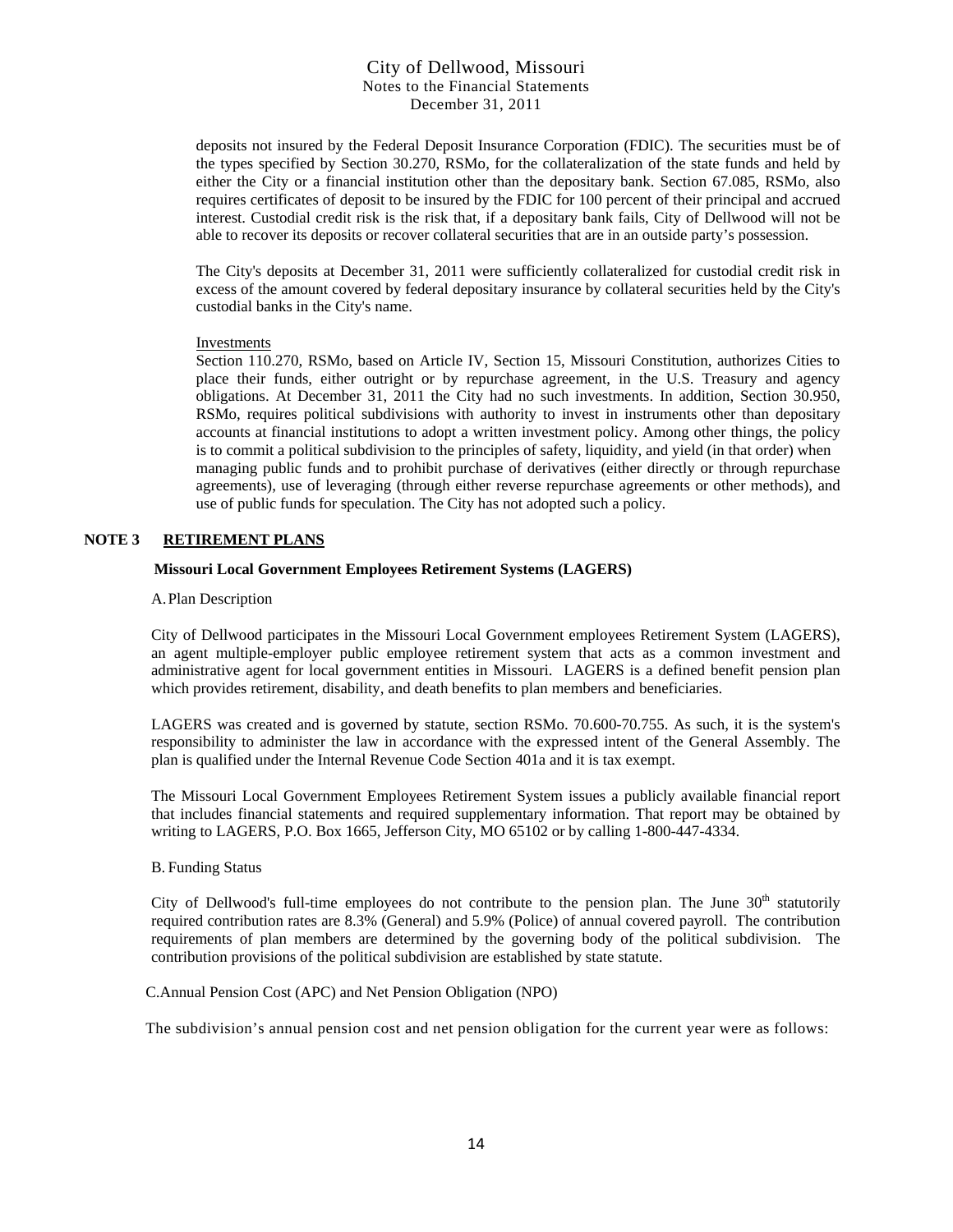| Annual required contributions              | Ś | 73,326    |
|--------------------------------------------|---|-----------|
| Interest on net pension obligation         |   | 6,308     |
| Adjustment to annual required contribution |   | (21, 747) |
| Annual pension cost                        |   | 57,887    |
| Actual contribution                        |   | 55,948    |
| Increase (decrease) in NPO                 |   | 1,939     |
| NPO beginning of year                      |   | 87,000    |
| NPO end of year                            |   | 88,939    |

The annual required contribution (ARC) was determined as part of the February 28, 2010 and February 28, 2011 annual actuarial valuations using the entry age actuarial cost method.

The actuarial assumptions as of February 28, 2012 included (a) a rate of return on the investment of present and future assets of 7.25% per year, compounded annually, (b) projected salary increases of 3.5% per year, compounded annually, attributable to inflation, (c) additional projected salary increases ranging from 0.0% to 6.0% per year, depending on age and division, attributable to seniority/merit, (d) pre-retirement mortality based on the RP-2000 Combined Healthy Table set back 0 years for men and 0 years for women and (e) post-retirement mortality based on 105% of the 1994 Group Annuity Mortality table setback 0 year for men and 0 years for women. The actuarial value of assets was determined using techniques that smooth the effects of short-term volatility in the market value of investments over a five-year period. The unfunded actuarial accrued liability is being amortized as a level percentage of projected payroll on an open basis. The amortization period at February 28, 2010 was 30 years for the General division 1 years for the Police division.

| Three Year Trend Information |              |         |                        |            |                    |  |  |  |
|------------------------------|--------------|---------|------------------------|------------|--------------------|--|--|--|
| Year                         |              | Annual  |                        |            |                    |  |  |  |
| <b>Ending June</b>           | Pension Cost |         | Percentage of          |            | <b>Net Pension</b> |  |  |  |
| 30                           | (APC)        |         | <b>APC</b> Contributed | Obligation |                    |  |  |  |
| 2010                         | \$           | 93,410  | 62.2%                  | \$         | 35,309             |  |  |  |
| 2011                         |              | 113,197 | 54.3%                  |            | 87,000             |  |  |  |
| 2012                         |              | 57,887  | 96.7%                  |            | 88,939             |  |  |  |

#### REQUIRED SUPPLEMENTARY INFORMATION

|           | (a)             | (b)                      |    | $(b-a)$         | (a/b)  |             | $[(b-s)/c]$  |
|-----------|-----------------|--------------------------|----|-----------------|--------|-------------|--------------|
| Actuarial | Actuarial       | Entry Age                |    | Unfunded        |        | Annual      | UAL as a $%$ |
| Valuation | Value           | Actuarial                |    | Accrued         | Funded | Covered     | of covered   |
| Date      | of Assets       | <b>Accrued Liability</b> |    | Liability (UAL) | Ratio  | Payroll     | Payroll      |
| 02/28/10  | 3,388,590<br>\$ | \$<br>3,496,190          | \$ | 107,600         | 97%    | \$1,167,530 | 9%           |
| 02/28/11  | 3,785,617       | 3,622,754                |    | (162, 863)      | 104%   | 1,104,061   |              |
| 02/29/12  | 3,104,010       | 3,020,648                |    | (83, 362)       | 103%   | 1,146,799   |              |

Note: The above assets and actuarial accrued liabilities do not include the assets and present value of benefits associated with the Benefit Reserve Fund and Casualty Reserve Fund. The actuarial assumptions were changed in conjunction with the February  $28$ ,  $2011$  annual actuarial valuations. For a complete description of the actuarial assumptions  $\frac{1}{10}$ in the annual valuations, please contact the LAGERS office in Jefferson City.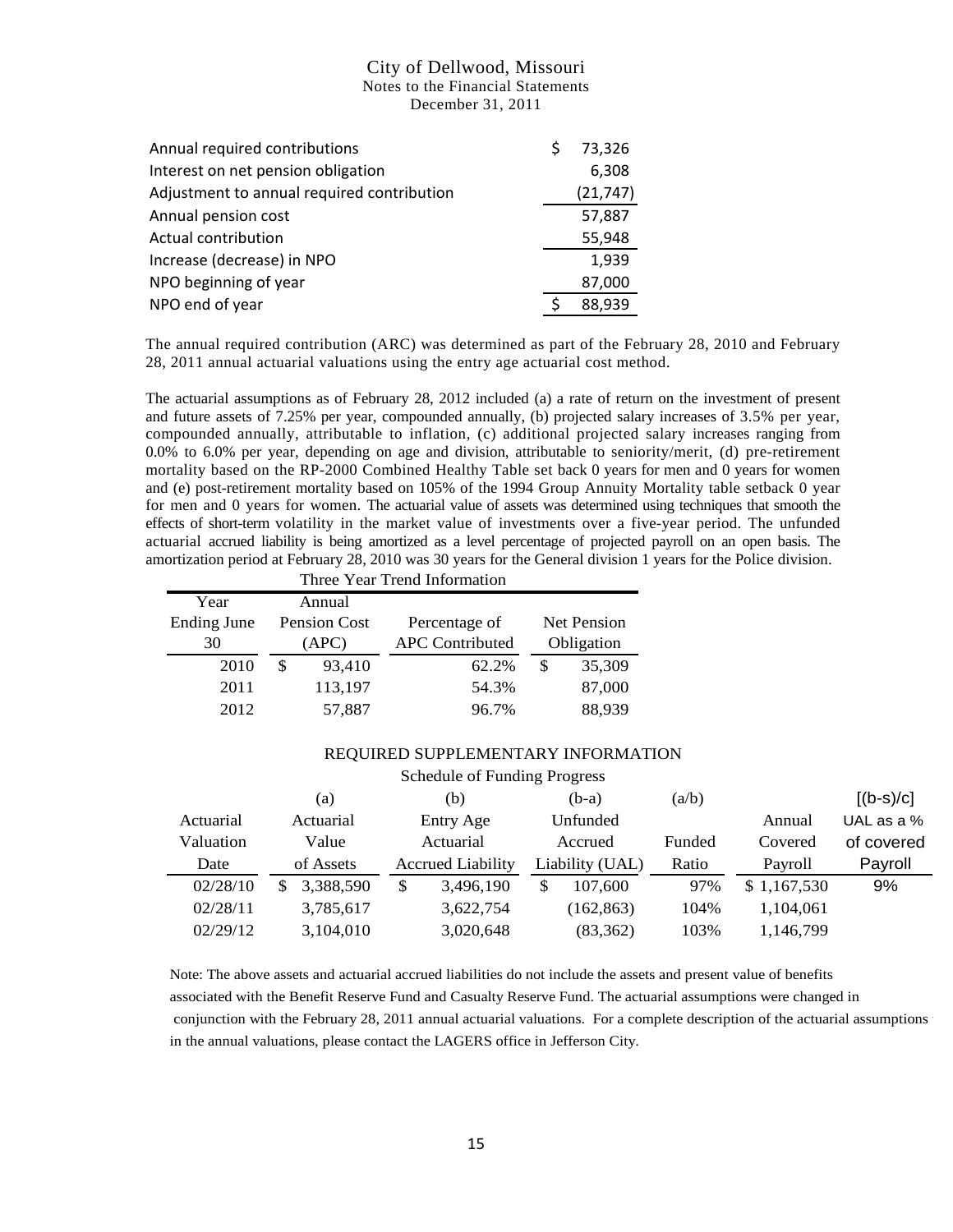#### **NOTE 4 ECONOMIC DEPENDENCY**

Tax revenues increased 2.02%, a net increase of \$32,817 over the prior year. Tax revenues changes stem from declines in both real and personal property taxes. Corresponding increasing occurred in the sales tax revenue components. The increases in sales taxes and TIF related property taxes were allocated to defease the development related debt. Revenues declined in the Recreation Center and in the Municipal Court system. The declines were \$12,755 and \$36,553. The two departments generate \$542,407, in excess of 18% of total revenues. The remainder of the revenues contributes to a lesser extent, less than 10% of total revenues. These revenues have stabilized with marginal increases.

Payroll expenses, excluding payroll taxes and benefits compensation are \$1,450,093, 56.37% of total expenses for 2011. Payroll expenses declined \$97,000 from the prior year. Total expenses decreased \$105,859, -3.95%. Police expenses decreased \$138,921, 9.36% over the prior year. Municipal Court expenses increased \$66,924, 244%. Street expenses decreased \$30,351, 10.11%. Recreation Center expenses were reasonably stable from the prior year. Changes in Net Assets increased over the prior year \$531,776, 179.85% prior to net transfers. The City experienced a return on net revenues of 8.4%, \$236,500.

Dellwood's funding is dependent on sustaining the assessed valuation of taxable assets and the flow of local commerce. The loss of, or inability to sustain the value of the taxable basis, either the property appraisals and subsequent valuation, and the flow of taxable commerce, may result in a question of continued capability.

#### **NOTE 5 OPERATING LEASE COMMITMENTS**

Dellwood has an operating lease for office equipment from Datamax STL Leasing, expiring in sixty (60) months. The payment per month is \$538.21. The lease requires Dellwood to pay all executory costs such as maintenance and insurance. Total cost for the lease for the period 2011 \$4,305.68.

The future minimum lease payments are as follows:

|                                | Datamax STL Leasing | Total |        |  |  |
|--------------------------------|---------------------|-------|--------|--|--|
| 2012                           | \$<br>6,459         | \$    | 6,459  |  |  |
| 2013                           | 6,459               |       | 6,459  |  |  |
| 2014                           | 6,459               |       | 6,459  |  |  |
| 2015                           | 6,459               |       | 6,459  |  |  |
| 2016                           | 6,459               |       | 6,459  |  |  |
|                                |                     |       |        |  |  |
| <b>Total Lease Commitments</b> | 32,293              |       | 32,293 |  |  |
|                                |                     |       |        |  |  |

#### **NOTE 6 Tax Incremental Financing Commitments**

The City of Dellwood created the "City of Dellwood, Missouri Tax Increment Revenue Note (Chambers/West Florissant Redevelopment Project), Series 2007." The Note was issued at 10.25%, paid twice a year beginning March 1, 2008, in a principal amount of \$4,045,845 for the purpose of paying a portion of the Redevelopment Project Costs in connection with the Redevelopment Plan.

The TIF Note is a special, limited obligation of the City payable ratably and solely from and secured as to the payment of principal and interest by a pledge of the Available Revenues. The taxing power of the City is not pledged to the payment of the TIF Note either as to principal or interest. The TIF Note does not constitute a general obligation of the City.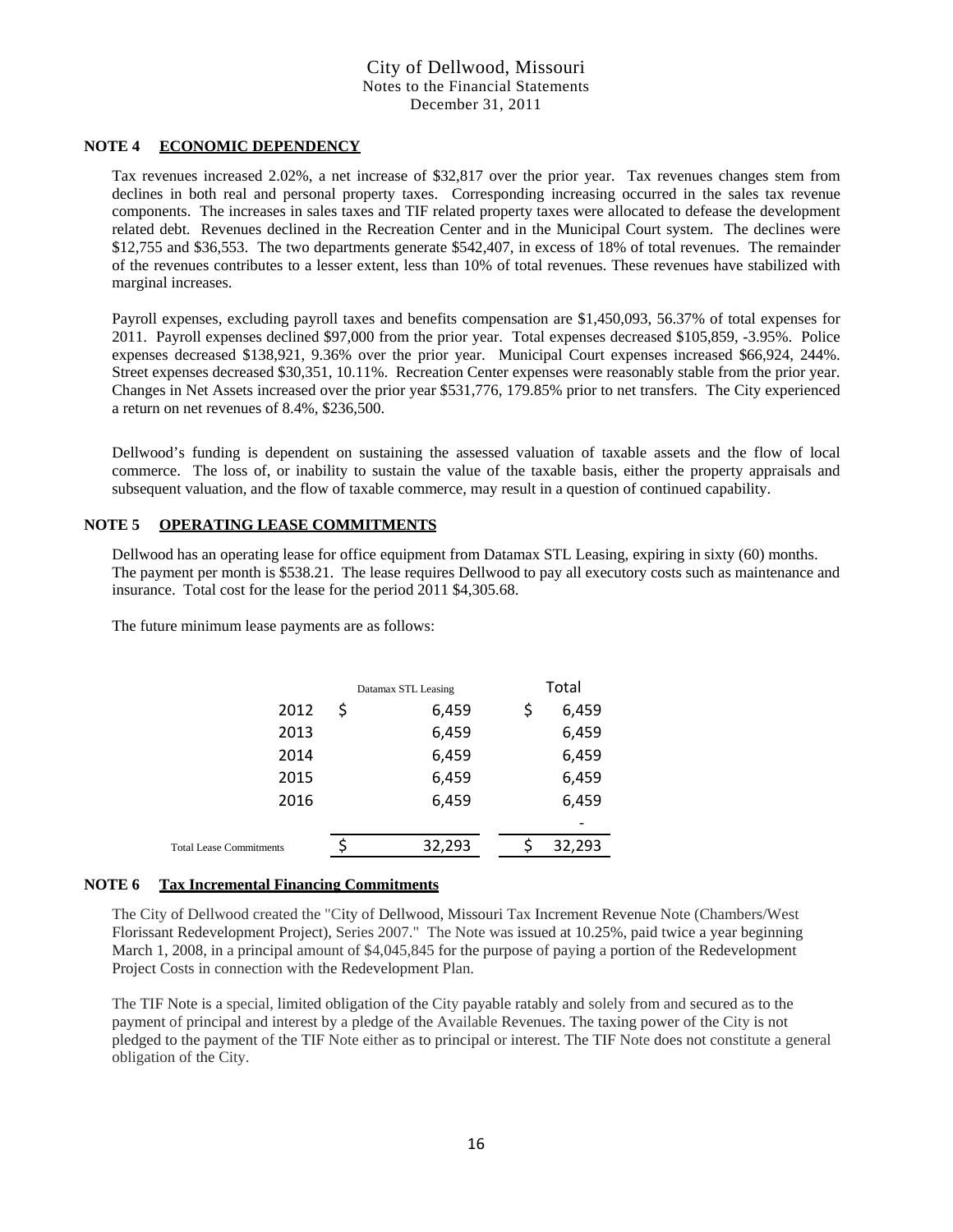Those Available Revenues attributable to PILOTS to the PILOTS Account of the Revenue Fund, Available Revenues attributable to EATS to the EATS Account of the Revenue Fund, and Available Revenues attributable to CID Revenues to the CID Revenues Account of the Revenue Fund.

The TIF Note matures October 10, 2028. Interest was accrued, but not recorded, in the amount of \$1,216,780. \$227,143 interest expense was paid in 2011.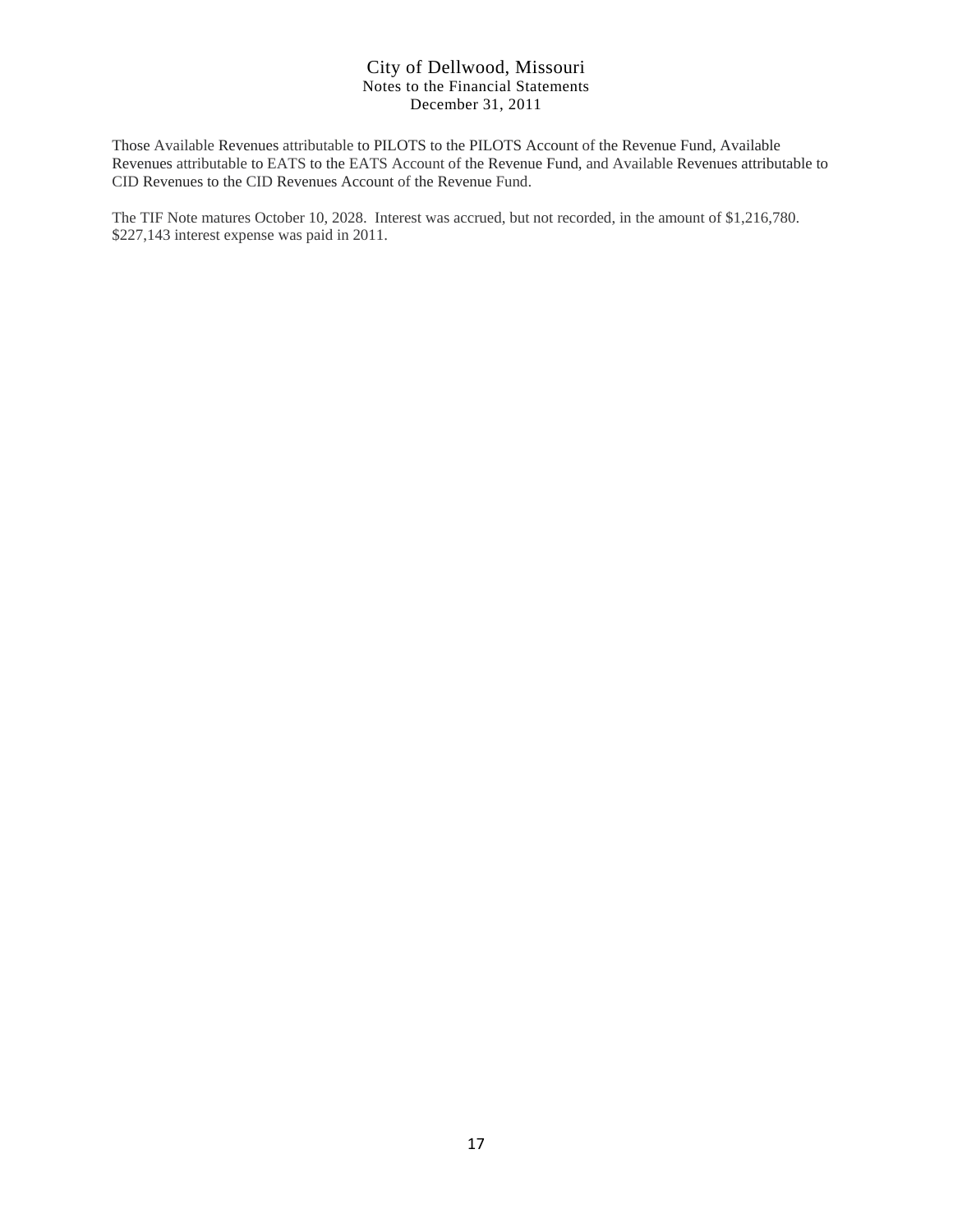|                                          | <b>Budgeted Amounts</b>  |                  |                     |                  | Over (Under)        |                    |  |
|------------------------------------------|--------------------------|------------------|---------------------|------------------|---------------------|--------------------|--|
|                                          |                          | Original         | <b>Final</b>        | <b>Actual</b>    | <b>Final Budget</b> |                    |  |
| <b>REVENUE</b>                           |                          |                  |                     |                  |                     |                    |  |
| <b>TAXES</b>                             |                          |                  |                     |                  |                     |                    |  |
| <b>Real Estate</b>                       | \$                       | 71,500           | 71,500              | 68,741           | \$                  | (2,759)            |  |
| Personal Property                        |                          | 18,000           | 18,000              | 14,980           |                     | (3,020)            |  |
| Utility                                  |                          | 611,600          | 611,600             | 585,488          |                     | (26, 112)          |  |
| Gasoline                                 |                          | 150,000          | 150,000             | 144,801          |                     | (5,199)            |  |
| Cigarette                                |                          | 16,000           | 16,000              | 14,552           |                     | (1, 448)           |  |
| Sales taxes                              |                          | 710,000          | 710,000             | 701,377          |                     | (8,623)            |  |
| Road and Bridges                         |                          | 19,000           | 19,000              | (36, 225)        |                     | (55, 225)          |  |
| Utility/Railroad                         |                          | 1,500<br>32,000  | 1,500               | 10,126<br>31,244 |                     | 8,626              |  |
| Cable Television<br><b>Total Taxes</b>   | \$                       | 1,629,600        | 32,000<br>1,629,600 | 1,535,084        | \$                  | (756)<br>(94, 516) |  |
| <b>PERMITS</b>                           |                          |                  |                     |                  |                     |                    |  |
| <b>Building</b>                          | \$                       | 1,000            | 1,000               | 768              | \$                  | (232)              |  |
| Occupancy                                |                          | 5,000            | 5,000               | 5,400            |                     | 400                |  |
| Plumbing/Excavation                      |                          |                  |                     | 120              |                     | 120                |  |
| Fences/Driveway                          |                          | 500              | 500                 | 380              |                     | (120)              |  |
| Sign                                     |                          | 500              | 500                 | 670              |                     | 170                |  |
| Housing Inspection                       |                          | 10,000           | 10,000              | 15,852           |                     | 5,852              |  |
|                                          |                          |                  |                     |                  |                     |                    |  |
| Pool Permits<br><b>Total permits</b>     | $\overline{\mathcal{S}}$ | 17,000           | 17,000              | 20<br>23,210     | \$                  | 20<br>6,210        |  |
| <b>LICENSES</b>                          |                          |                  |                     |                  |                     |                    |  |
| Merchants                                | \$                       | 60,000           | 60,000              | 62,748           | \$                  | 2,748              |  |
| Dogs                                     |                          | 50               | 50                  | 37               |                     | (13)               |  |
| Liquor                                   |                          | 3,000            | 3,000               | 5,277            |                     | 2,277              |  |
| Vending                                  |                          | 1,500            | 1,500               | 71               |                     | (1, 429)           |  |
| <b>Total permits</b>                     | \$                       | 64,550           | 64,550              | 68,133           | \$                  | 3,583              |  |
| <b>POLICE</b>                            |                          |                  |                     |                  |                     |                    |  |
| Nuisance Fee                             | \$                       |                  |                     | 9,345            | \$                  | 9,345              |  |
| Interest                                 |                          | 40,000           | 40,000              | 27,864           |                     | (12, 136)          |  |
| Police Reports                           |                          | 2,000            | 2,000               | 1,739            |                     | (261)              |  |
| Late Vehicle Fee                         |                          | 1,000            | 1,000               | 980              |                     | (20)               |  |
| False Alarms                             |                          | 1,500            | 1,500               | 790              |                     | (710)              |  |
| Sales of Capital Assets<br>Miscellaneous |                          | 8,000            | 8,000               |                  |                     | (8,000)            |  |
| <b>Total Taxes</b>                       | \$                       | 12,627<br>65,127 | 12,627<br>65,127    | 13,635<br>54,353 | \$                  | 1,008<br>(10,774)  |  |
| <b>COURTS</b>                            |                          |                  |                     |                  |                     |                    |  |
| <b>Court Fines</b>                       | \$                       | 270,000          | 270,000             | 220,293          | \$                  | (49,707)           |  |
| <b>Court Costs</b>                       |                          | 60,000           | 60,000              | 46,829           |                     | (13, 171)          |  |
| Red Light Camera                         |                          | 6,000            | 6,000               | 1,859            |                     | (4,141)            |  |
| <b>Bond Forfeitures</b>                  |                          | 53,000           | 53,000              | 53,544           |                     | 544                |  |
| Training Income                          |                          |                  |                     | 8,346            |                     | 8,346              |  |
| <b>CVC</b>                               |                          |                  |                     | 14,050           |                     | 14,050             |  |
| <b>Unclassified Court Revenues</b>       |                          |                  |                     | 4,251            |                     | 4,251              |  |
| <b>Total Taxes</b>                       | \$                       | 389,000          | 389,000             | 349,171          | \$                  | (39, 829)          |  |
| TOTAL REVENUE COLLECTED                  | \$                       | 2,165,277        | 2,165,277           | 2,029,952        | \$                  | (135, 325)         |  |

See Independent Auditor's Report and Notes to the Financial Statements.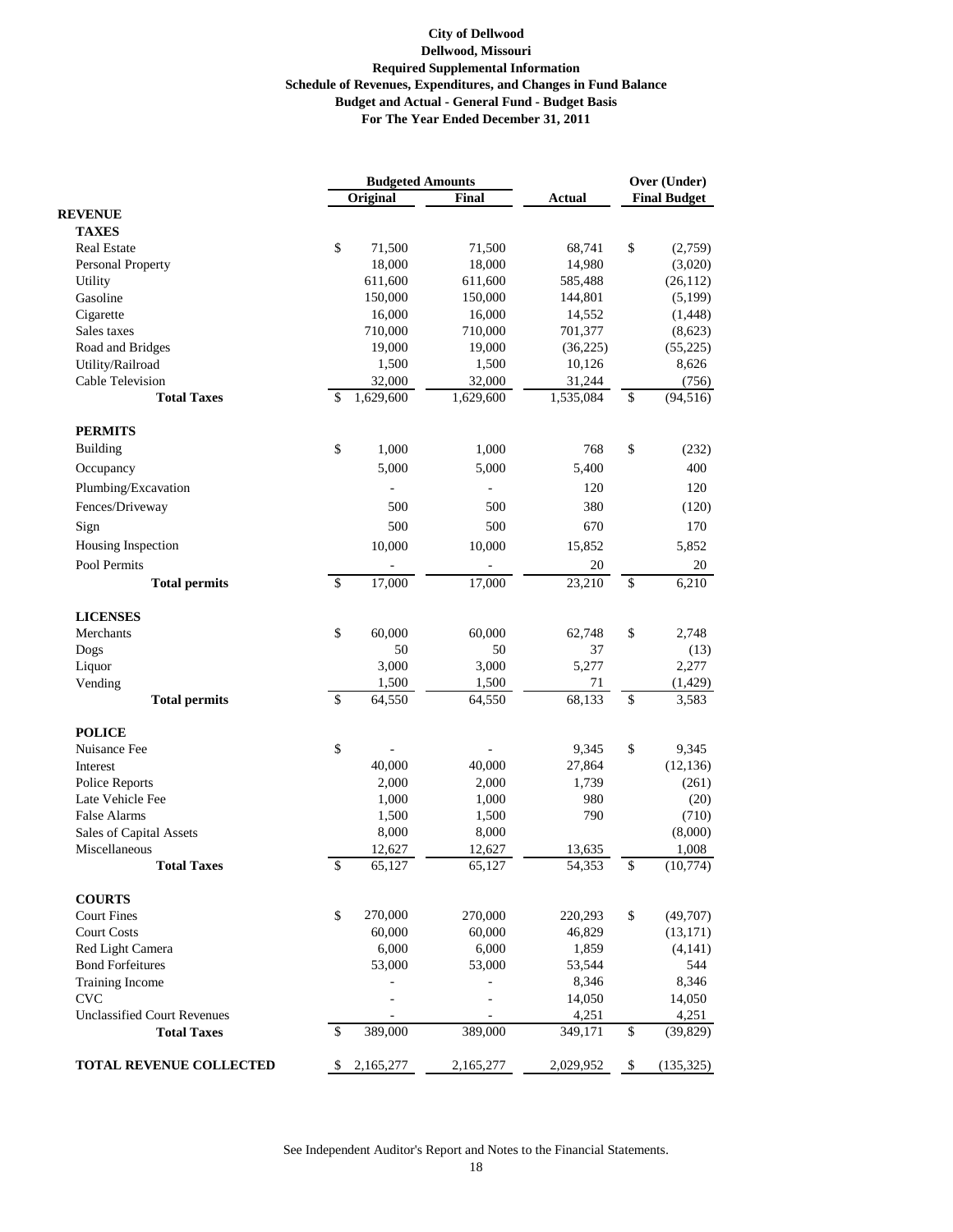|                                      | <b>Budgeted Amounts</b>              |                          |               | Over (Under)            |  |
|--------------------------------------|--------------------------------------|--------------------------|---------------|-------------------------|--|
|                                      | Original                             | Final                    | <b>Actual</b> | <b>Final Budget</b>     |  |
| <b>EXPENDITURES</b>                  |                                      |                          |               |                         |  |
| <b>CITY HALL</b>                     |                                      |                          |               |                         |  |
| <b>Salaries</b>                      | \$<br>237,659                        | 237,659                  | 247,981       | \$<br>10,322            |  |
| Section 457 Contributions            | 5,600                                | 5,600                    |               | (5,600)                 |  |
| Workmen's Compensation               | 2,800                                | 2,800                    | 102           | (2,698)                 |  |
| Health Insurance                     | 22,000                               | 22,000                   | 18,811        | (3,189)                 |  |
| Pension (LAGERS)                     | 12,741                               | 12,741                   | 9,870         | (2,871)                 |  |
| Social Security and Medicare         | 18,487                               | 18,487                   | 17,494        | (993)                   |  |
| Unemployment                         | 500                                  | 500                      | 1,303         | 803                     |  |
| Life Insurance & LTD                 | 1,890                                | 1,890                    | 1,514         | (376)                   |  |
| Printing and Postage                 | 3,500                                | 3,500                    | 16,725        | 13,225                  |  |
| <b>Cleaning Supplies</b>             | 500                                  | 500                      | 991           | 491                     |  |
| Advertising                          | 500                                  | 500                      | 4,118         | 3,618                   |  |
| Insurance                            | 7,000                                | 7,000                    |               | (7,000)                 |  |
| <b>Building/Property Maintenance</b> | 3,000                                | 3,000                    | 11,577        | 8,577                   |  |
| <b>Equipment Maintenance</b>         | 2,000                                | 2,000                    | 4,092         | 2,092                   |  |
| <b>Legal Fees</b>                    | 5,000                                | 5,000                    | 24,666        | 19,666                  |  |
| <b>Engineering Fees</b>              |                                      |                          | 35,297        | 35,297                  |  |
| Telephone                            | 4,000                                | 4,000                    | 5,658         | 1,658                   |  |
| Electric                             | 7,500                                | 7,500                    | 9,174         | 1,674                   |  |
| Gas                                  | 3,500                                | 3,500                    | 2,458         | (1,042)                 |  |
| Water/Sewer                          | 1,000                                | 1,000                    | 1,116         | 116                     |  |
| <b>Bonding Officials</b>             | 250                                  | 250                      |               | (250)                   |  |
| Audit                                | 7,000                                | 7,000                    | 16,288        | 9,288                   |  |
| <b>Computers Supplies</b>            | 1,000                                | 1,000                    | 1,267         | 267                     |  |
| Dues and Memberships                 | 3,500                                | 3,500                    | 4,106         | 606                     |  |
| Meetings and Conventions             | 10,000                               | 10,000                   | 12,131        | 2,131                   |  |
| <b>Elections Expenses</b>            | 2,000                                | 2,000                    | 1,723         | (277)                   |  |
| Meetings and Conventions (CA)        |                                      | $\overline{\phantom{0}}$ | 3,475         | 3,475                   |  |
| Office Supplies                      | 5,000                                | 5,000                    | 17,272        | 12,272                  |  |
| Kitchen Supplies                     | 3,500                                | 3,500                    | 1,509         | (1,991)                 |  |
| Training                             | 2,000                                | 2,000                    | 513           | (1, 487)                |  |
| <b>ADP Payroll Processing</b>        |                                      |                          | 11,384        | 11,384                  |  |
| Postage Meter Rental                 | 100                                  | 100                      | 16,983        | 16,883                  |  |
| Copier Lease                         | 5,000                                | 5,000                    | 4,877         | (123)                   |  |
| Computer Upgrades/Internet           | 3,000                                | 3,000                    | 7,867         | 4,867                   |  |
| <b>Bank Service Charges</b>          |                                      |                          | 396           | 396                     |  |
| Gain or Loss on CD's                 |                                      |                          | 6,305         | 6,305                   |  |
|                                      |                                      |                          |               |                         |  |
| <b>Total City Hall</b>               | $\boldsymbol{\mathsf{S}}$<br>381,527 | 381,527                  | 519,040       | $\mathbb{S}$<br>137,513 |  |

See Independent Auditor's Report and Notes to the Financial Statements.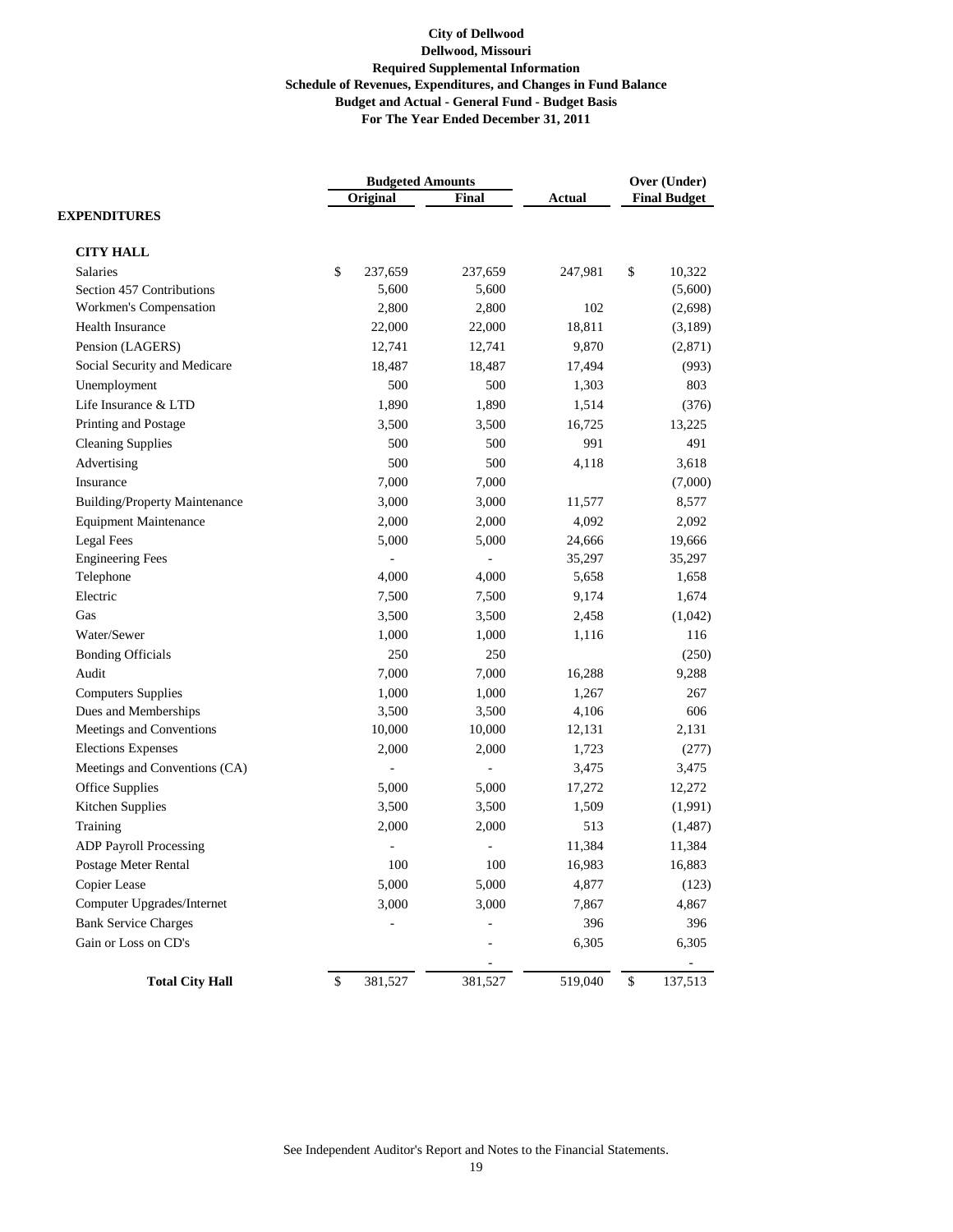|                                              | <b>Budgeted Amounts</b> |                     |        | Over (Under) |    |                     |
|----------------------------------------------|-------------------------|---------------------|--------|--------------|----|---------------------|
|                                              |                         | Original            | Final  | Actual       |    | <b>Final Budget</b> |
| Health - Dept 200                            |                         |                     |        |              |    |                     |
| Lein Cleanup                                 | \$                      | 1,000               | 1,000  |              | \$ | (1,000)             |
| <b>Trash Pickup</b>                          |                         | 7,000               | 7,000  | 1,081        |    | (5,919)             |
| Rat and Mosquito Supplies                    |                         | 2,000               | 2,000  | 1,022        |    | (979)               |
| <b>Total Health Dept.</b>                    | \$                      | $\overline{10,000}$ | 10,000 | 2,103        | \$ | (7, 897)            |
| <b>Public Relations - Dept 300</b>           |                         |                     |        |              |    |                     |
| Printing and Postage                         | \$                      | 3,500               | 3,500  | 2,972        | \$ | (528)               |
| Painting Assistance Program                  |                         | 1,000               | 1,000  |              |    | (1,000)             |
| Newsletter                                   |                         | 5,000               | 5,000  |              |    | (5,000)             |
| Senior Citizens (60+ Club)                   |                         | 1,500               | 1,500  | 1,915        |    | 415                 |
| Christmas/Easter Events                      |                         |                     | ÷,     | 402          |    | 402                 |
| Miscellaneous                                |                         | 1,000               | 1,000  | 893          |    | (107)               |
| General Improvements                         |                         |                     |        | 10,930       |    | 10,930              |
| <b>Total Public Relations</b>                | $\mathsf{\$}$           | 12,000              | 12,000 | 17,112       | \$ | 5,112               |
| <b>Municipal Court - Dept 400</b>            |                         |                     |        |              |    |                     |
| <b>Salaries</b>                              | \$                      | 15,600              | 15,600 | 58,275       | \$ | 42,675              |
| Social Security and Medicare                 |                         | 1,193               | 1,193  | 4,426        |    | 3,233               |
| Unemployment                                 |                         |                     | ÷,     | 331          |    | 331                 |
| Printing and Postage                         |                         | 2,000               | 2,000  | 1,445        |    | (555)               |
| Legal Fees                                   |                         | 2,500               | 2,500  | 890          |    | (1,610)             |
| <b>Professional Fees</b>                     |                         |                     | ÷,     | 3,296        |    | 3,296               |
| Dues and Memberships                         |                         | 300                 | 300    | 839          |    | 539                 |
| Meetings and Conventions                     |                         | 3,000               | 3,000  | 1,066        |    | (1,934)             |
| Material and Supplies                        |                         | 250                 | 250    | 2,811        |    | 2,561               |
| Miscellaneous                                |                         | L.                  | L,     | 1,781        |    | 1,781               |
| <b>CVC</b> Fees                              |                         |                     | L,     | 17,991       |    | 17,991              |
| Red Light Camera                             |                         |                     |        | 1,169        |    | 1,169               |
| <b>Total Municipal Court</b>                 | \$                      | 24,843              | 24,843 | 94,320       | \$ | 69,477              |
| <b>Emergency Preparedness - Dept 500</b>     |                         |                     |        |              |    |                     |
| <b>Salaries</b>                              | \$                      | 1,500               | 1,500  | 1,500        | \$ |                     |
| Social Security and Medicare<br>Unemployment |                         | 115                 | 115    | 111<br>10    |    | (4)<br>10           |
| <b>Total Emergency Preparedness</b>          | \$                      | 1,615               | 1.615  | 1,621        | \$ | 6                   |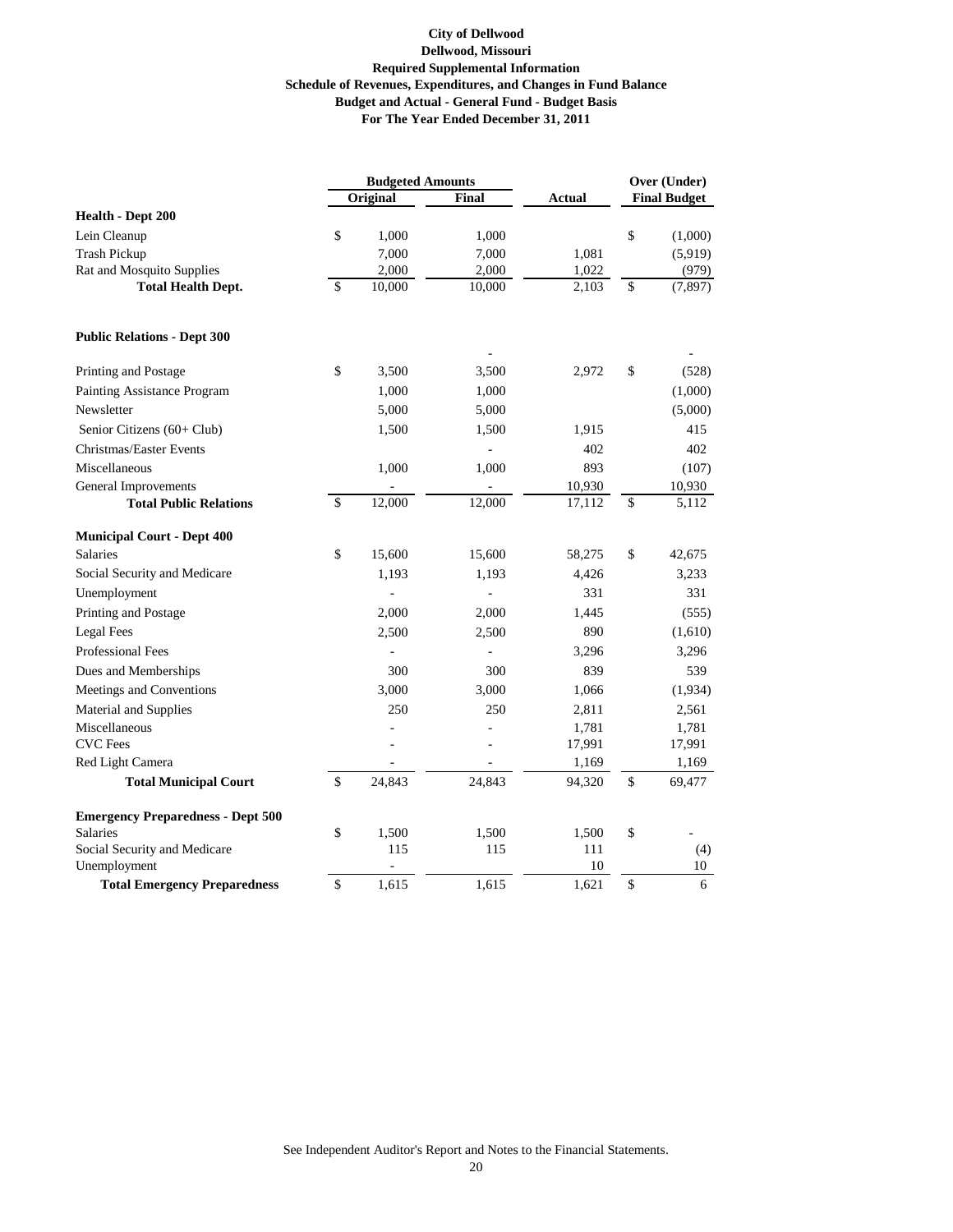|                                      | <b>Budgeted Amounts</b> |           |               | Over (Under)        |  |
|--------------------------------------|-------------------------|-----------|---------------|---------------------|--|
|                                      | Original                | Final     | <b>Actual</b> | <b>Final Budget</b> |  |
| Police Dept - Dept 600               |                         |           |               |                     |  |
| <b>Salaries</b>                      | \$<br>862,355           | 862,355   | 906,796       | \$<br>44,441        |  |
| Section 457 Contribution             | 11,050                  | 11,050    | 26,401        | 15,351              |  |
| Workmen's Compensation               | 26,000                  | 26,000    |               | (26,000)            |  |
| Health Insurance                     | 142,000                 | 142,000   | 167,592       | 25,592              |  |
| Pension (LAGERS)                     | 39,947                  | 39,947    | 45,018        | 5,071               |  |
| Social Security and Medicare         | 70,178                  | 70,178    | 68,778        | (1,400)             |  |
| Unemployment                         | 500                     | 500       | 6,094         | 5,594               |  |
| <b>Clothing Allowance</b>            | 4,000                   | 4,000     |               | (4,000)             |  |
| Life Insurance & LTD                 | 9,710                   | 9,710     | 11,038        | 1,328               |  |
| Printing and Postage                 | 1,500                   | 1,500     | 2,608         | 1,108               |  |
| Advertising                          | 150                     | 150       |               | (150)               |  |
| Insurance                            | 30,000                  | 30,000    | 3,032         | (26,968)            |  |
| <b>Building/Property Maintenance</b> | 500                     | 500       | 1,528         | 1,028               |  |
| <b>Equipment Maintenance</b>         | 1,500                   | 1,500     | 4,087         | 2,587               |  |
| Legal Fees                           | 500                     | 500       |               | (500)               |  |
| Telephone                            | 6,500                   | 6,500     | 11,139        | 4,639               |  |
| <b>Fitness Program</b>               | 2,000                   | 2,000     |               | (2,000)             |  |
| <b>Computers Supplies</b>            | 1,000                   | 1,000     | 55            | (945)               |  |
| Dues and Memberships                 | 300                     | 300       | 200           | (100)               |  |
| Meetings and Conventions             | 500                     | 500       | 1,882         | 1,382               |  |
| Gasoline and Oil                     | 40,000                  | 40,000    | 41,309        | 1,309               |  |
| Radio Maintenance                    | 1,000                   | 1,000     | 1,492         | 492                 |  |
| Radio Dispatch                       | 25,000                  | 25,000    | 21,619        | (3, 381)            |  |
| Radar Maintenance                    | 500                     | 500       | 230           | (270)               |  |
| Vehicle Maintenance                  | 12,000                  | 12,000    | 16,344        | 4,344               |  |
| Material and Supplies                | 5,000                   | 5,000     | 3,691         | (1,309)             |  |
| Confinement                          | 1,000                   | 1,000     |               | (1,000)             |  |
| Training                             | 2,000                   | 2,000     | 1,277         | (723)               |  |
| Pre-employment physical              | 1,000                   | 1,000     | 170           | (830)               |  |
| Gun maintenance and ammunition       | 2,500                   | 2,500     | 77            | (2,423)             |  |
| Police Sharing Expense               |                         |           | (3,647)       | (3,647)             |  |
| Photo supplies                       | 1,500                   | 1,500     | 96            | (1,404)             |  |
| Miscellaneous                        |                         |           | 673           | 673                 |  |
| Uniforms                             | 4,500                   | 4,500     | 6,470         | 1,970               |  |
| Two (2) Police Unit                  | 48,000                  | 48,000    |               | (48,000)            |  |
| <b>Total Police Dept</b>             | \$<br>1,354,190         | 1,354,190 | 1,346,051     | \$<br>(8,139)       |  |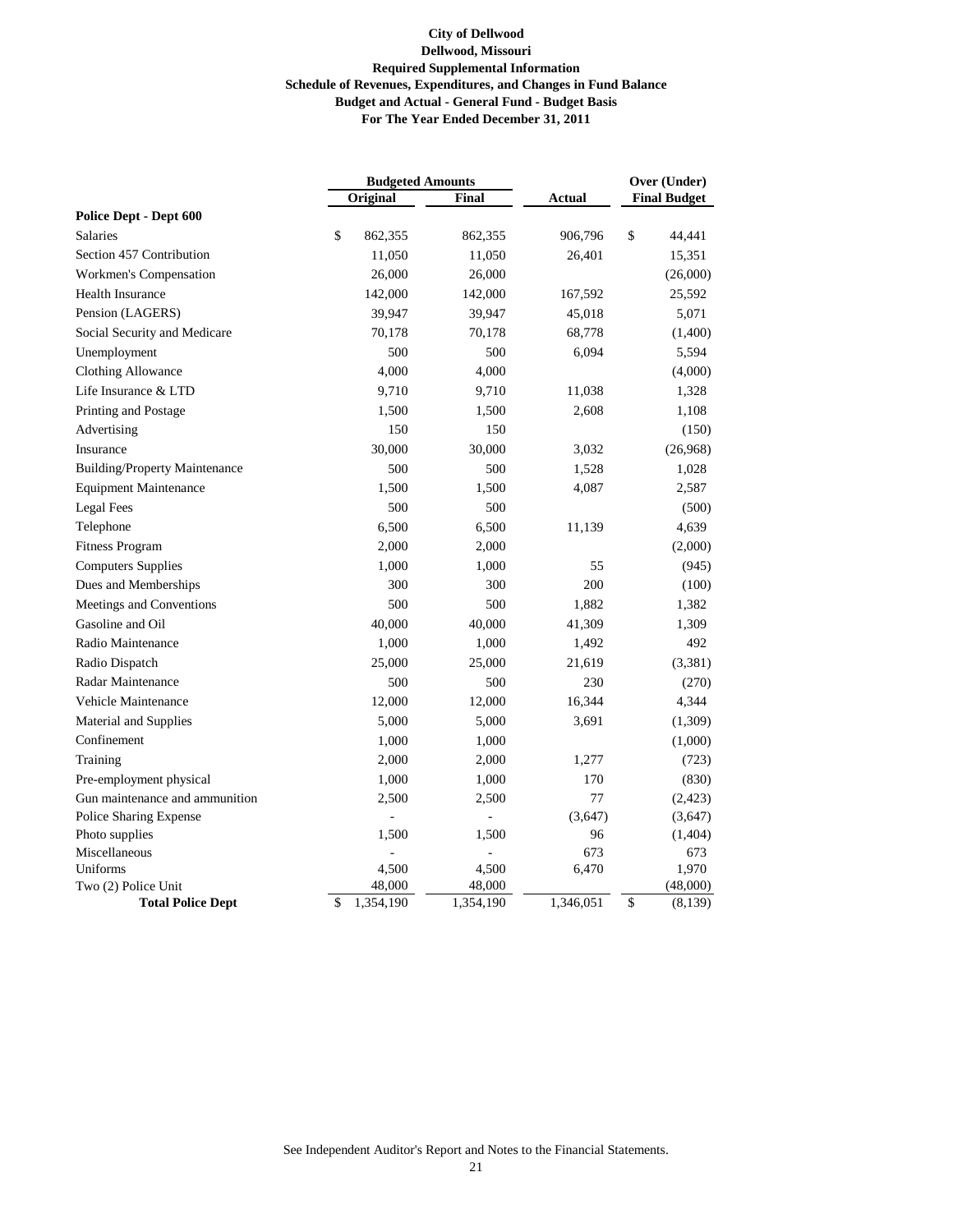|                                      | <b>Budgeted Amounts</b> |         |               | Over (Under)        |  |
|--------------------------------------|-------------------------|---------|---------------|---------------------|--|
|                                      | Original                | Final   | <b>Actual</b> | <b>Final Budget</b> |  |
| <b>Streets Dept - 700</b>            |                         |         |               |                     |  |
| <b>Salaries</b>                      | \$<br>111,375           | 111,375 | 107,010       | \$<br>(4,365)       |  |
| Section 457 Contributions            | 1,300                   | 1,300   |               | (1,300)             |  |
| Workmen's Compensation               | 9,000                   | 9,000   | 7,252         | (1,748)             |  |
| <b>Health Insurance</b>              | 18,000                  | 18,000  | 21,107        | 3,107               |  |
| Pension (LAGERS)                     | 5,585                   | 5,585   | 6,285         | 700                 |  |
| Clothing Allowance                   | 750                     | 750     |               | (750)               |  |
| Social Security and Medicare         | 8,520                   | 8,520   | 8,288         | (232)               |  |
| Unemployment                         | 500                     | 500     | 810           | 310                 |  |
| Life Insurance & LTD                 | 1,261                   | 1,261   | 1,028         | (233)               |  |
| <b>Cleaning Supplies</b>             | 750                     | 750     | 1,369         | 619                 |  |
| Advertising                          | 100                     | 100     |               | (100)               |  |
| Insurance                            | 3,500                   | 3,500   |               | (3,500)             |  |
| <b>Building/Property Maintenance</b> | 750                     | 750     | 3,040         | 2,290               |  |
| <b>Equipment Maintenance</b>         | 3,000                   | 3,000   | 7,168         | 4,168               |  |
| Electric                             | 54,000                  | 54,000  | 53,337        | (663)               |  |
| Trash                                |                         |         | 1,592         | 1,592               |  |
| Gasoline and Oil                     | 7,500                   | 7,500   | 9,651         | 2,151               |  |
| Radio Maintenance                    | 200                     | 200     | 21            | (179)               |  |
| Vehicle Maintenance                  | 4,000                   | 4,000   | 9,738         | 5,738               |  |
| Material and supplies                | 2,000                   | 2,000   | 7,119         | 5,119               |  |
| Salt                                 | 10,000                  | 10,000  | 17,886        | 7,886               |  |
| Traffic and street signs             | 1,000                   | 1,000   | 3,602         | 2,602               |  |
| Streets/Sidewalks Maintenance        | 10,000                  | 10,000  | 2,984         | (7,016)             |  |
| Training                             | 500                     | 500     |               | (500)               |  |
| Miscellaneous tools                  | 3,000                   | 3,000   | 466           | (2,534)             |  |
| Miscellaneous                        |                         |         | 122           | 122                 |  |
| Equipment/Maintenance                | 20,000                  | 20,000  |               | (20,000)            |  |
| <b>Total Streets Dept</b>            | \$<br>276,591           | 276,591 | 269,874       | \$<br>(6,717)       |  |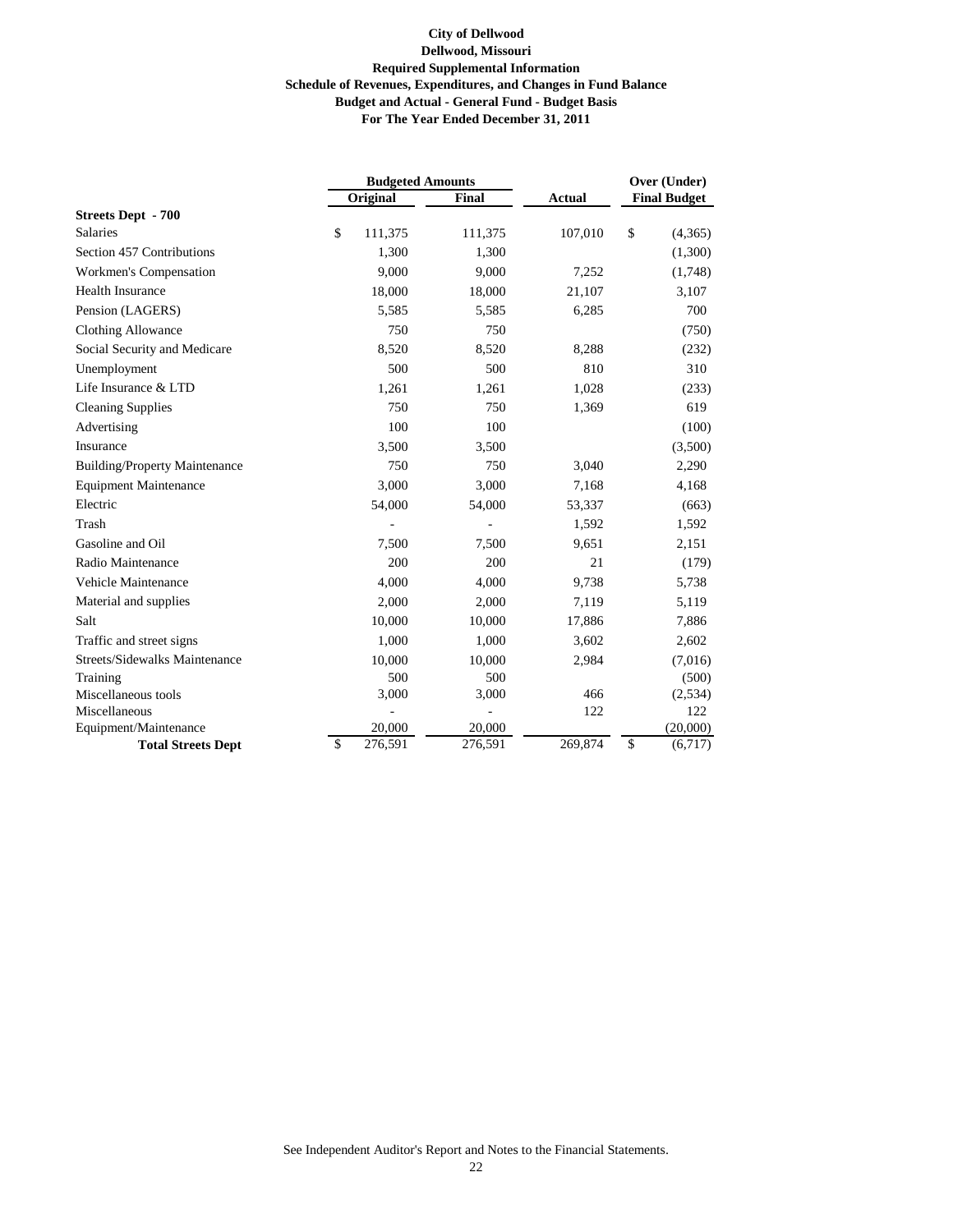|                                                  |              |                | <b>Budgeted Amounts</b> |               | Over (Under) |                     |
|--------------------------------------------------|--------------|----------------|-------------------------|---------------|--------------|---------------------|
|                                                  |              | Original       | <b>Final</b>            | <b>Actual</b> |              | <b>Final Budget</b> |
| Parks Dept - 800                                 |              |                |                         |               |              |                     |
| <b>Salaries</b>                                  | \$           | 21,500         | 21,500                  | 23,694        | \$           | 2,194               |
| Workmen's Compensation                           |              | 2,000          | 2,000                   | 763           |              | (1,237)             |
| Social Security and Medicare                     |              | 1,530          | 1,530                   | 1,771         |              | 241                 |
| Unemployment                                     |              |                |                         | 115           |              | 115                 |
| <b>Cleaning Supplies</b>                         |              | 1,000          | 1,000                   | 921           |              | (79)                |
| <b>Ball Field Improvements</b>                   |              | 1,000          | 1,000                   |               |              | (1,000)             |
| <b>Building/Property Maintenance</b>             |              | 5,000          | 5,000                   | 3,252         |              | (1,748)             |
| <b>Equipment Maintenance</b>                     |              | 3,000          | 3,000                   | 5,407         |              | 2,407               |
| Electric                                         |              | 1,500          | 1,500                   | 1,082         |              | (418)               |
| Water/Sewer                                      |              | 1,500          | 1,500                   | 1,163         |              | (337)               |
| <b>Park Activities</b>                           |              | $\overline{a}$ | $\overline{a}$          | 24            |              | 24                  |
| Materials and Supplies                           |              | 250            | 250                     | 349           |              | 99                  |
| Playground Equipment Maintenance                 |              | 500            | 500                     | 81            |              | (419)               |
| Restocking                                       |              | 500            | 500                     |               |              | (500)               |
| Miscellaneous                                    |              |                |                         | 765           |              | 765                 |
| <b>Community Activities</b>                      |              | 1,500          | 1,500                   | 812           |              | (688)               |
|                                                  |              | 1,000          | 1,000                   |               |              | (1,000)             |
| <b>Total Parks Dept</b>                          | \$           | 41,780         | 41,780                  | 40,199        | \$           | (1,581)             |
| TOTAL EXPENDITURES                               | \$           | 2,102,546      | 2,102,546               | 2,290,319     | \$           | 187,773             |
| NET CHANGE IN FUND BALANCE                       | \$           | 62,731         | 62,731                  | (260, 368)    | \$           | (323,099)           |
| Other financing sources (uses):                  |              |                |                         |               |              |                     |
| Transfer in                                      |              |                |                         | 198,170       | \$           | 198,170             |
| Transfer out                                     |              |                |                         | (50, 969)     |              | (50, 969)           |
| <b>Total other financing sources (uses)</b>      | $\mathbb{S}$ | $\blacksquare$ | $\blacksquare$          | 147,202       | \$           | 147,202             |
| <b>Excess of revenues and other sources over</b> |              |                |                         |               |              |                     |
| (under) expenditures and other uses              | $\$$         | 62,731         | 62,731                  | (113, 166)    | $\$$         | (175, 897)          |
| FUND BALANCE, JANUARY 1                          |              |                |                         | 1,414,065     | \$           | 1,414,065           |
| <b>FUND BALANCE, DECEMBER 31</b>                 | \$           | 62,731         | 62,731                  | 1,300,900     | \$           | 1,238,169           |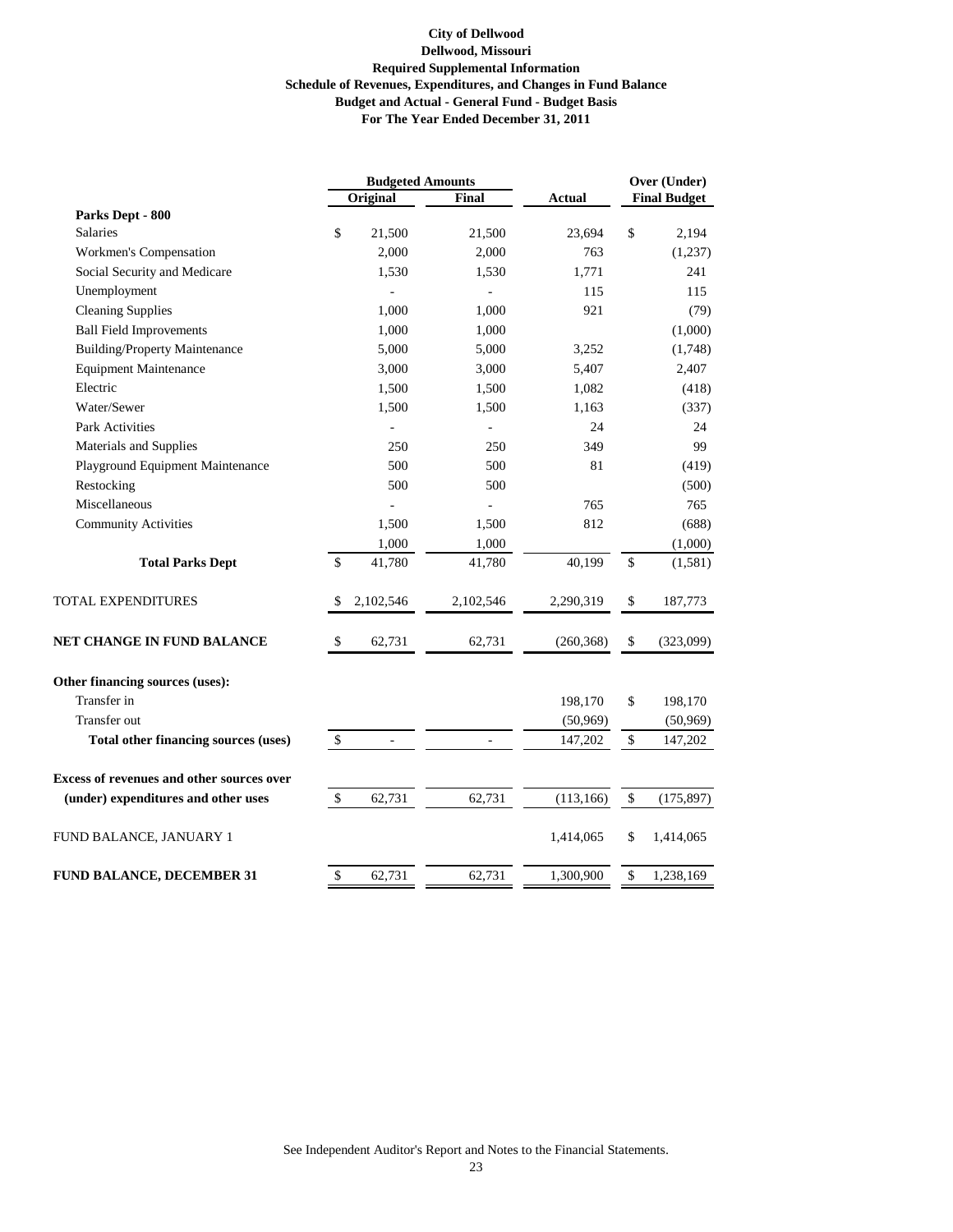1257 Hornsby \* St. Louis, Missouri 63147 TEL: (219) 944-1615 \* FAX: (866) 834-4294 \* www.crwilliams.net

#### **Independent Auditor's Report on Internal Control Over Financial Reporting and on Compliance and Other Matters Based on an Audit of Financial Statements Performed in Accordance with** *Government Auditing Standards*

Board of Alderpersons City of Dellwood, Missouri

We have audited the accompanying financial statements of the governmental activities, each major fund, and the aggregate remaining fund information of City of Dellwood, Missouri ("the City") as of and for the year ended December 31, 2011, which collectively comprise the City's basic financial statements, and have issued our report thereon dated October 5, 2012. We issued an adverse opinion in our report on the governmental activities, business type activities, each major fund, and the aggregate remaining funds, because the City did not capitalize infrastructure and other capital assets; did not report depreciation expense for those assets over their estimated useful lives, did not report compensated absences or allowance for doubtful accounts, among other omissions. Except as discussed in the preceding sentence, we conducted our audit in accordance with auditing standards generally accepted in the United States of America and the standards applicable to financial audits contained in *Government Auditing Standards,* issued by the Comptroller General of the United States.

# *Internal Control Over Financial Reporting*

In planning and performing our audit, we considered the City's internal control over financial reporting as a basis for designing our auditing procedures for the purpose of expressing our opinion on the financial statements, but not for the purpose of expressing an opinion on the effectiveness of the City's internal control over financial reporting. Accordingly, we do not express an opinion on the effectiveness of the City's internal control over financial reporting.

A control deficiency exists when the design or operation of a control does not allow management or employees, in the normal course of performing their assigned functions, to prevent or detect misstatements on a timely basis. A significant deficiency is a control deficiency, or combination of control deficiencies, that adversely affects the entity's ability to initiate, authorize, record, process, or report financial data reliably in accordance with generally accepted accounting principles such that there is more than a remote likelihood that a misstatement of the entity's financial statements that is more than inconsequential will not be prevented or detected by the entity's internal control.

A material weakness is a significant deficiency, or combination of significant deficiencies, that results in more than a remote likelihood that a material misstatement of the financial statements will not be prevented or detected by the entity's internal control.

Our consideration of the internal control over financial reporting was for the limited purpose described in the first paragraph of this section and would not necessarily identify all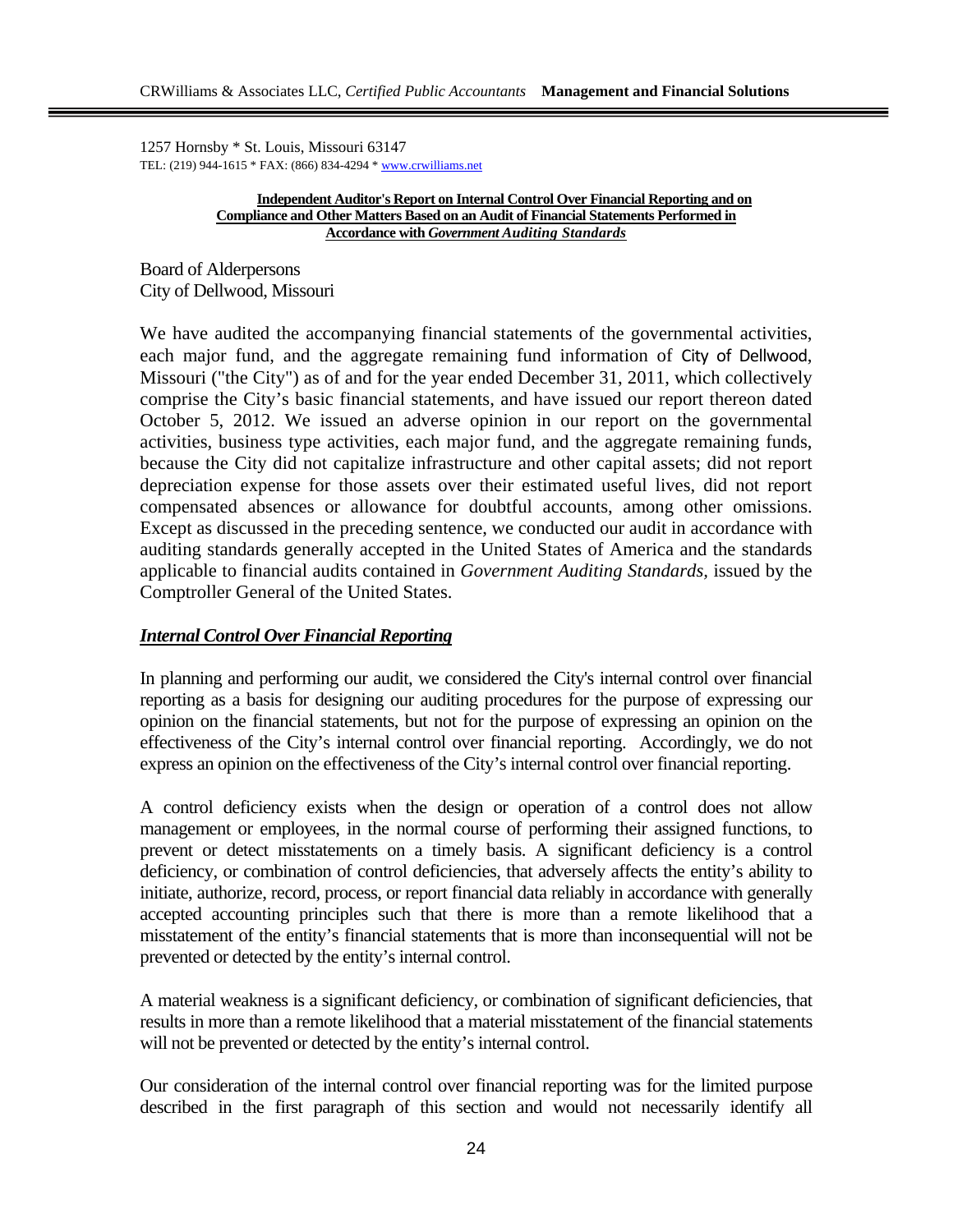deficiencies in internal control that might be significant deficiencies or material weaknesses. We did identify deficiencies in internal control over financial reporting that we consider to be material weaknesses, as defined above. The material deficiencies are described in attached communication as 2009-5, 2009-6, and 2009-10

# *Compliance and Other Matters*

As part of obtaining reasonable assurance about whether the City's financial statements are free of material misstatement, we performed tests of its compliance with certain provisions of laws, regulations, contracts, and grant agreements, noncompliance with which could have a direct and material effect on the determination of financial statement amounts. However, providing an opinion on compliance with those provisions was not an objective of our audit, and accordingly, we do not express such an opinion. The results of our tests disclosed instances of noncompliance or other matters that are required to be reported under *Government Auditing Standards.*

We noted certain matters that we reported to management of City of Dellwood, Missouri, in a separate letter dated October 5, 2012.

This report is intended solely for the information and use of the City Alderpersons, management of the City, and federal-awarding agencies and pass-through entities, and is not intended to be and should not be used by anyone other than these specified parties.

CRWilliams & Associates LLC Merrillville, Indiana October 5, 2012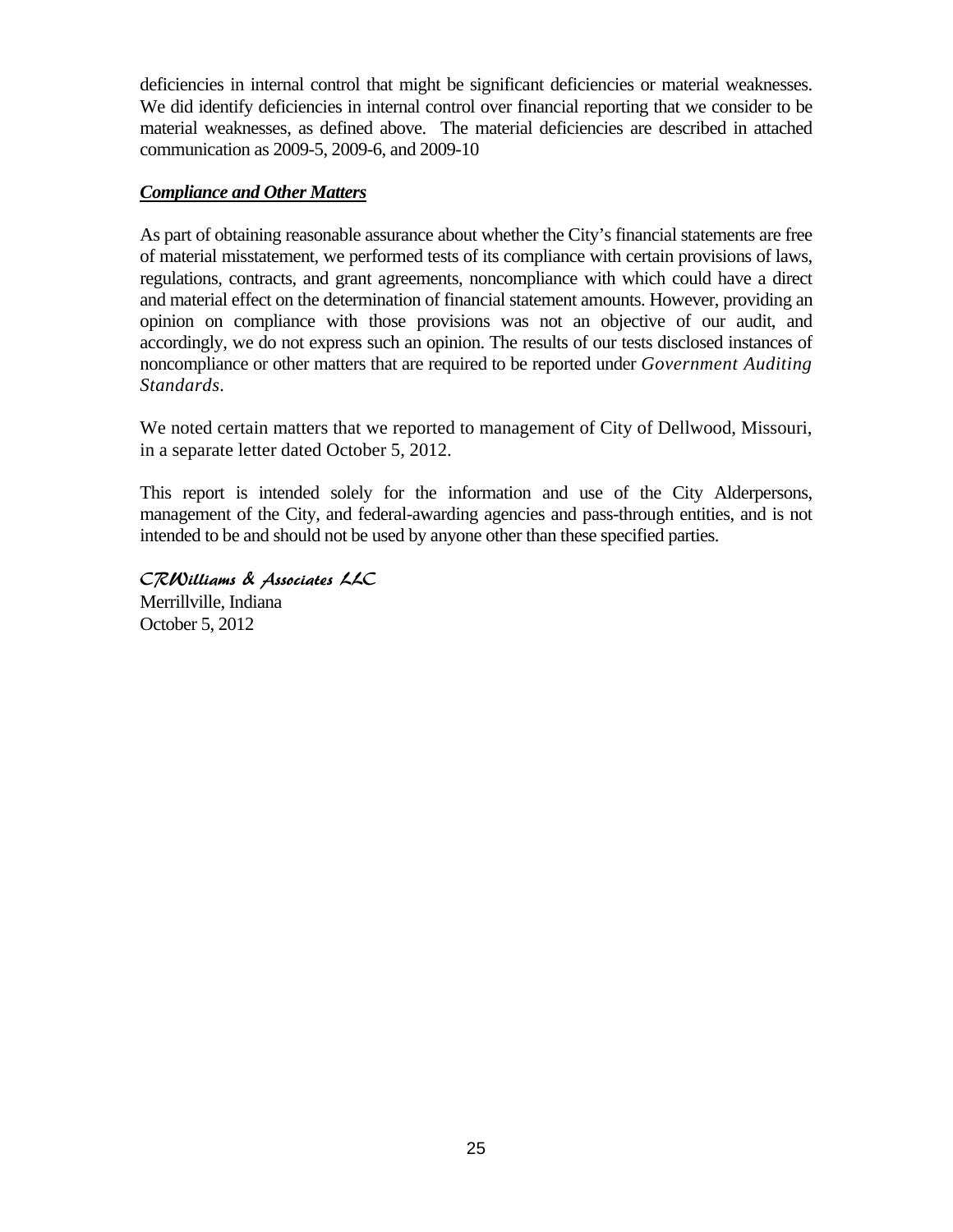#### **City of Dellwood, Missouri FOLLOW-UP ON PRIOR AUDIT FINDINGS FOR AN AUDIT OF FINANCIAL STATEMENTS PERFORMED IN ACCORDANCE WITH** *GOVERNMENT AUDITING STANDARDS*

In accordance with *Government Auditing Standards*, this section reports the auditor's follow-up on action taken by Dellwood on the applicable findings in the prior audit report issued by the independent auditor for the year ended December 31, 2010.

2009-1 Finding: Monthly Financial Statements not Prepared and Operational Site Reporting not Available - resolved

2009-2 Finding: Computerized Accounts Payable System should be Utilized - unresolved

2009-3 Finding: Organization Planning - incomplete

2009-4 Finding: Indirect Cost Allocation Plan - unresolved

2009-5 Finding: Lack of Written Accounting and Internal Control Procedures - unresolved

2009-6 Finding: Obsolete Inventory, Inventory Verification Undocumented and Inventory not Reconciled to Financial Statements - unresolved

2009-7 Finding: Secure Supplies and Equipment Inventories - resolved

2009-8 Findings: Incomplete Human Resource Personal Files on Employees - resolved

2009-9 Finding: Procurement and Contract Violations - resolved

#### **Material Weaknesses**

2009-10 Finding: Schedule of Fixed Assets Completion - unresolved

2009-11 Finding: Organization Structure - resolved

2009-12 Finding: Secure Cash at Recreation Center - resolved

2009-13 Finding: Lack of Bank Reconciliations and Approval - resolved

2009-14 Finding: Multiple Transactions and Accounting Errors - resolved

2009-15 Finding: Support for Accounting Transfers – partially resolved

2009-16 Finding: Noncompliance with Cash Collateral - resolved

2009-17 Finding: Multiple Transactions and Accounting Errors Associated with Processing TIF Transactions unresolved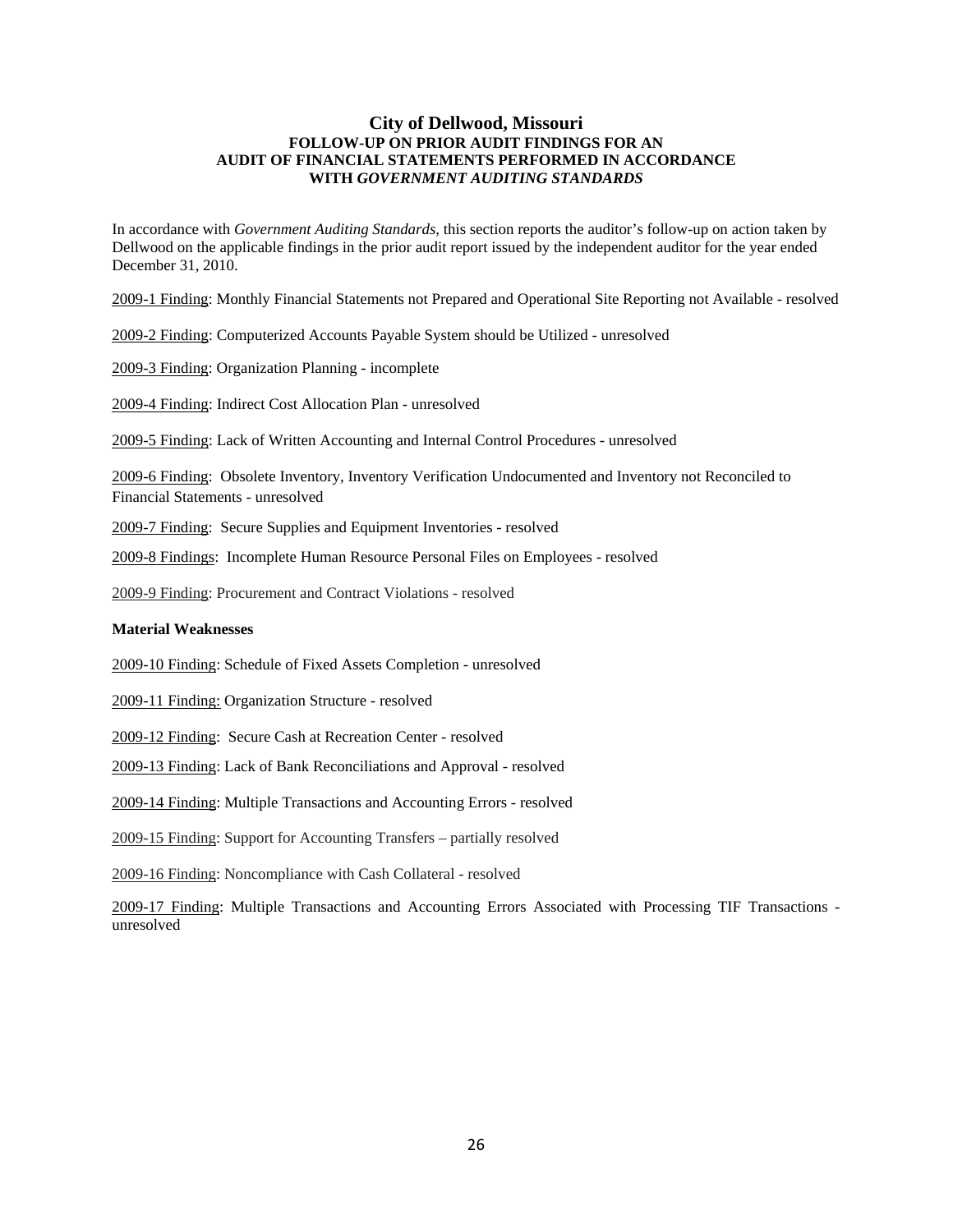#### City of Dellwood Dellwood, Missouri Combining Balance Sheet Other Comprehensive Basis of Accounting Special Purpose Governmental Funds For The Year Ended December 31, 2011

|                               | <b>Sanitary</b><br><b>Sewer Lateral</b> | Parks &            | Capital<br>Improvement<br><b>Sales Tax</b> |     | <b>Total Special</b><br><b>Purpose</b><br>Governmental |
|-------------------------------|-----------------------------------------|--------------------|--------------------------------------------|-----|--------------------------------------------------------|
| <b>Assets</b>                 | Fund                                    | <b>Storm Water</b> | Fund                                       |     | <b>Funds</b>                                           |
| Cash                          | 83,719                                  | 211,260            | 411,698                                    |     | 706,676                                                |
| Investments                   |                                         |                    |                                            |     |                                                        |
| Restricted assets-cash        |                                         |                    |                                            | \$  |                                                        |
| Restricted assets-investments |                                         |                    |                                            |     |                                                        |
| <b>Total assets</b>           | 83,719                                  | 211,260            | 411,698                                    | \$. | 706,676                                                |
| Due from Sewer Lateral Fund   | 4,021                                   |                    |                                            | \$  | 4,021                                                  |
| <b>Fund balances</b>          |                                         |                    |                                            |     |                                                        |
| Restricted fund balances      | \$<br>79,698                            | 211,260            | 411,698                                    | \$  | 702,655                                                |
|                               |                                         |                    |                                            |     |                                                        |
| <b>Total fund balances</b>    | 83,719                                  | 211,260            | 411,698                                    |     | 706,676                                                |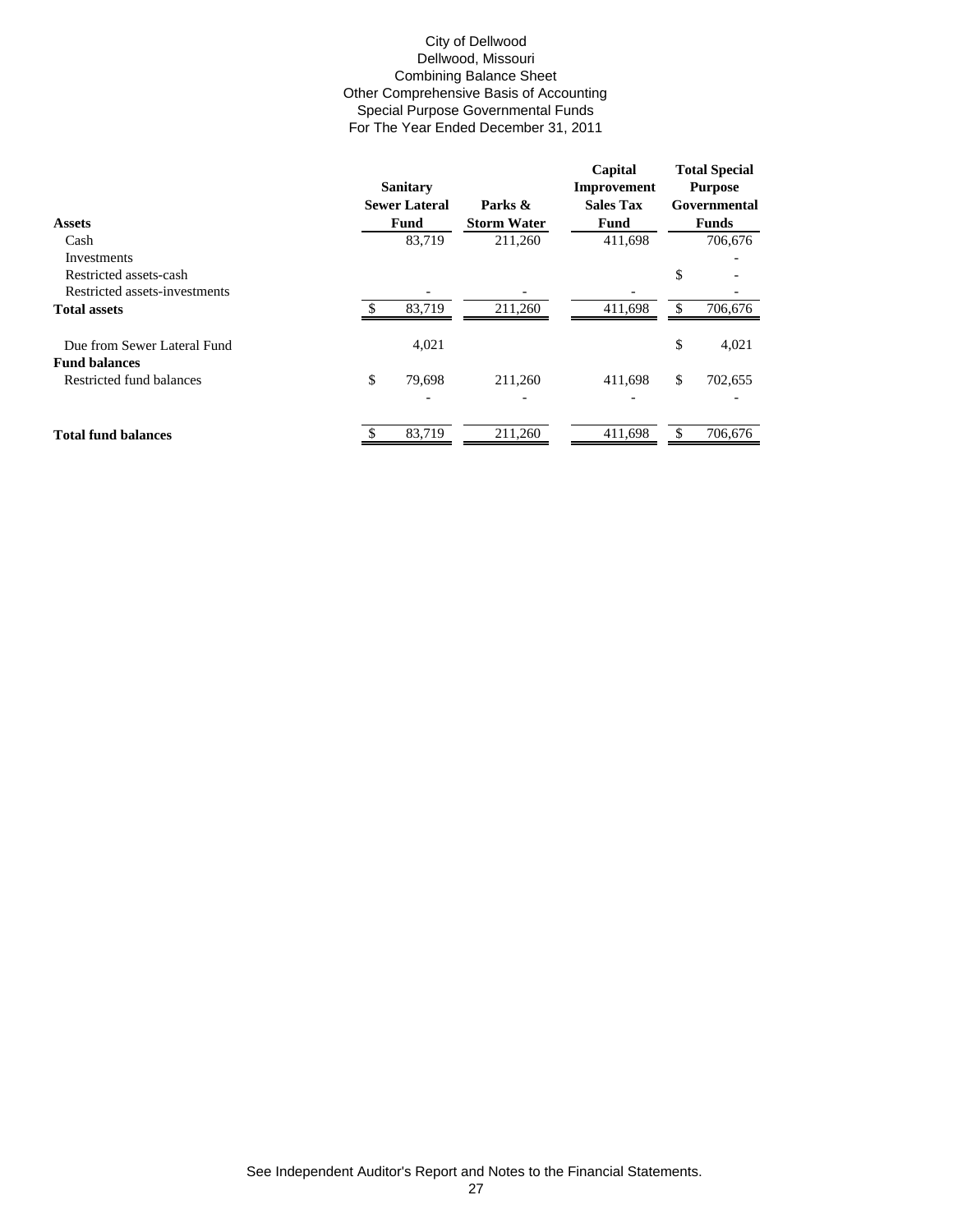#### City of Dellwood Dellwood, Missouri Combining Statement of Revenues, Expenditures, Changes In Fund Balances Special Purpose Governmental Funds Other Comprehensive Basis of Accounting For The Year Ended December 31, 2011

|                                                     | <b>Sanitary</b> |              | Law               | Capital          | <b>Total Special</b> |
|-----------------------------------------------------|-----------------|--------------|-------------------|------------------|----------------------|
|                                                     | <b>Sewer</b>    | Parks &      | <b>Enforcemen</b> | Improvement      | <b>Purpose</b>       |
|                                                     | Lateral         | <b>Storm</b> | t Block           | <b>Sales Tax</b> | Governmenta          |
| <b>Revenues</b>                                     | Fund            | Water        | <b>Grant Fund</b> | <b>Fund</b>      | l Funds              |
| Property & other taxes                              | 124,434<br>\$   |              |                   |                  | \$<br>124,434        |
| Sales taxes                                         |                 | 124,779      |                   | 334,362          | 459,141              |
| Interest income                                     | 103             | 362          |                   | 964              | 1,430                |
| <b>Total revenues</b>                               | 124,537         | 125,141      |                   | 335,326          | 585,005              |
| <b>Expenditures</b>                                 |                 |              |                   |                  |                      |
| General county government                           |                 | 56           |                   | 11               | 66                   |
| <b>Total expenditures</b>                           |                 | 56           |                   | 11               | 66                   |
| <b>Excess of revenues over (under) expenditures</b> | 124,537         | 125,086      |                   | 335,316          | 584,938              |
| Other financing sources (uses):                     |                 |              |                   |                  |                      |
| Transfer out                                        | (48, 632)       |              |                   | (198, 170)       | (246, 802)           |
| Total other financing sources (uses)                | (48, 632)       |              |                   | (198, 170)       | (246, 802)           |
| <b>Excess of revenues and other sources over</b>    |                 |              |                   |                  |                      |
| (under) expenditures and other uses                 | 75,905          | 125,086      |                   | 137,145          | 338,136              |
| Assigned fund balances, beginning of year           | 3,792           | 86,174       |                   | 274,553          | 364,519              |
| Assigned fund balances, end of year                 | 79,698          | 211,260      |                   | 411,698          | \$<br>702,655        |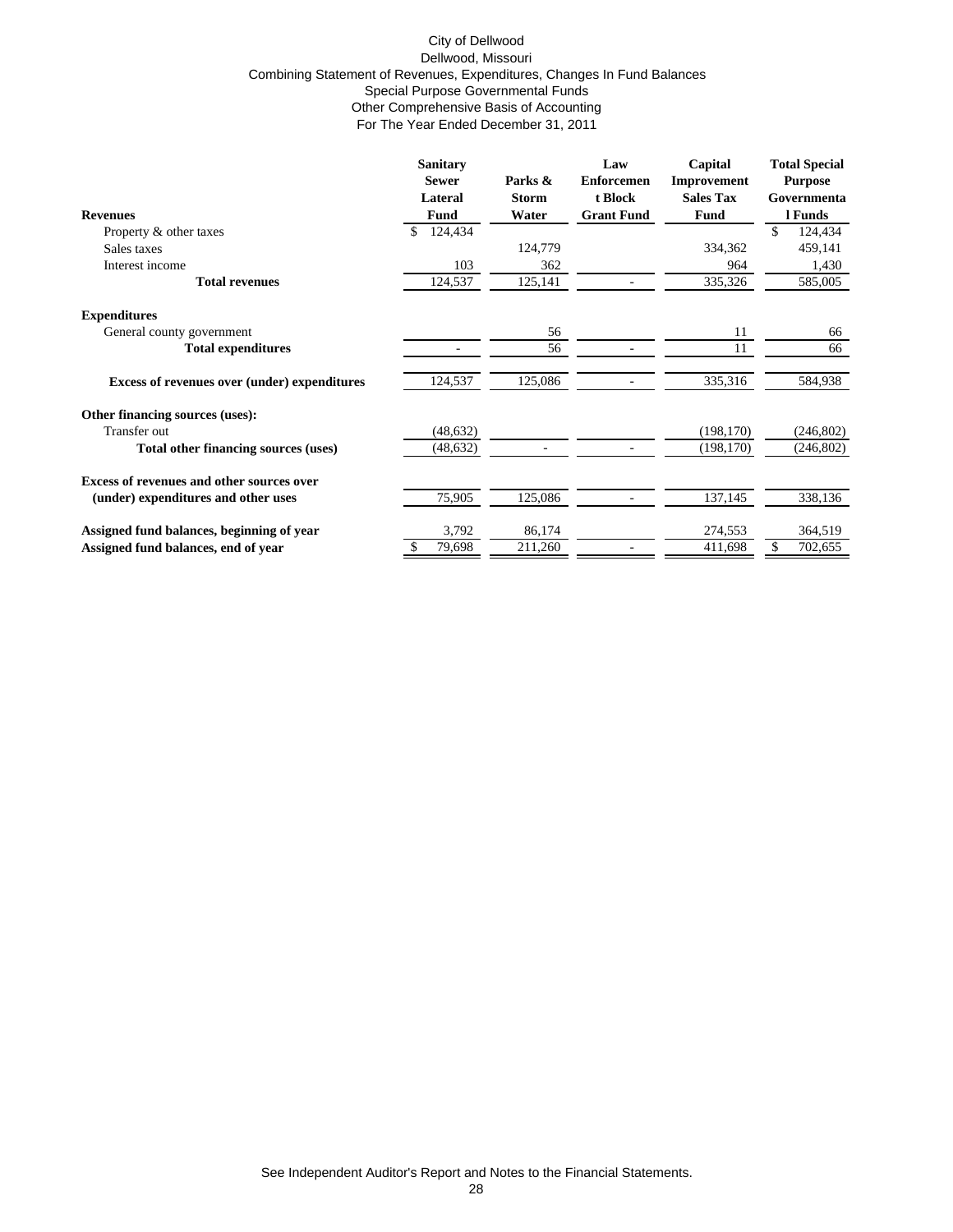# City of Dellwood Dellwood, Missouri Combining Statement of Revenues, Expenditures, and Changes in Fund Balances-Governmental Fund Business Activities Fund - Other Comprehensive Basis of Accounting For The Year Ended December 31, 2011

## **REVENUE**

| <b>RECREATION CENTER</b>       |               |
|--------------------------------|---------------|
| Pool Daily Admission           | \$<br>4,374   |
| Pool Passes                    | 4,026.50      |
| Swim Teams Registration fee    | 2,870         |
| Baseball Field Income          | 373           |
| Food/Snacks                    | 26,205        |
| Beer and Wine                  | 20,283        |
| Arena Rental                   | 26,814        |
| Field Leagues/Rental           | 30,120        |
| Advertising                    | 375           |
| Ground Rental                  | 61,472        |
| Video Games/Vending            | 1,000         |
| Room Rental                    | 5,170         |
| Daycamp Registrations          | 10,554        |
| <b>Total Recreation Center</b> | \$<br>193,636 |

## **EXPENDITURES**

## **Recreation Center Dept 922**

| <b>Salaries</b>                      | \$<br>118,762 |
|--------------------------------------|---------------|
| Section 457 Contributions            | 329.03        |
| Workmen's Compensation               | 2,990.15      |
| <b>Health Insurance</b>              | 10,897.71     |
| Pension (LAGERS)                     | 3,833.09      |
| Social Security and Medicare         | 8,977.39      |
| Unemployment                         | 782.55        |
| Life Insurance & LTD                 | 620.48        |
| Printing and Postage                 | 2,452.08      |
| <b>Cleaning Supplies</b>             | 4,867.28      |
| Advertising                          | 285.00        |
| <b>Building/Property Maintenance</b> | 19,069        |
| <b>Equipment Maintenance</b>         | 3,960         |
| <b>Swim Team Expenses</b>            | 1,671         |
| Telephone                            | 2,718         |
| Electric                             | 23,233        |
| Gas                                  | 5,831         |
| Water/Sewer                          | 6,796         |
| Meetings and Conventions             | 44            |
| Materials and Supplies               | 6,027         |
| Training                             | 575           |
| Miscellaneous                        | 380           |
| Uniforms                             | 671           |
| Pool Chemicals                       | 5,524         |
| <b>Merchandise for Resale</b>        | 27,866        |
| Beer and Wine Resale                 | 12,778        |

## see auditor's report and notes to the financial statements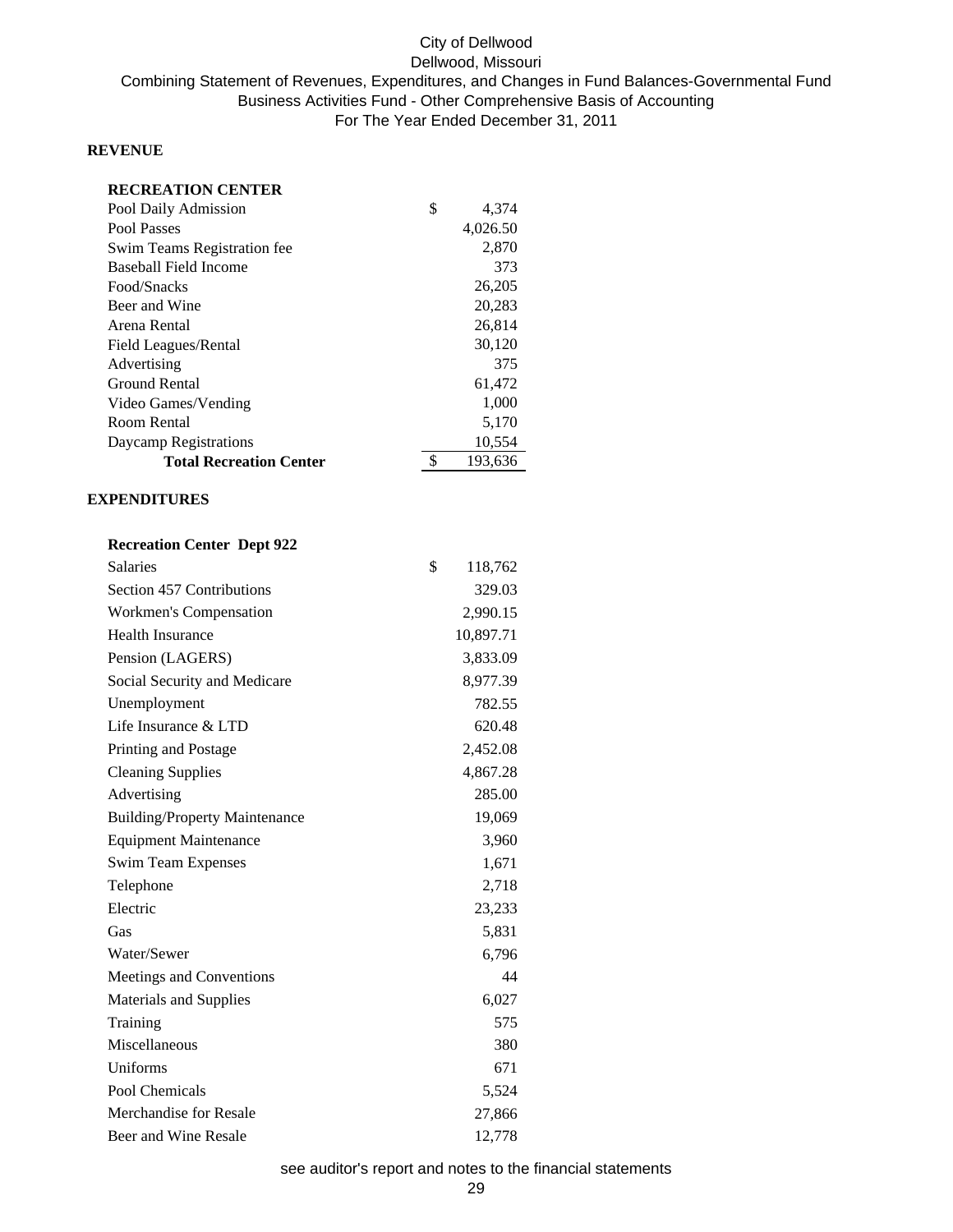## City of Dellwood Dellwood, Missouri Combining Statement of Revenues, Expenditures, and Changes in Fund Balances-Governmental Fund Business Activities Fund - Other Comprehensive Basis of Accounting For The Year Ended December 31, 2011

| Referees/Timekeepers             |   | 9,395      |
|----------------------------------|---|------------|
| Internet/Cable                   |   | 773        |
| <b>Total Recreation Center</b>   |   | 282,106    |
| NET CHANGE IN FUND BALANCE       |   | (88, 470)  |
| FUND BALANCE, JANUARY 1          | S | (197,670)  |
| <b>FUND BALANCE, DECEMBER 31</b> |   | (286, 140) |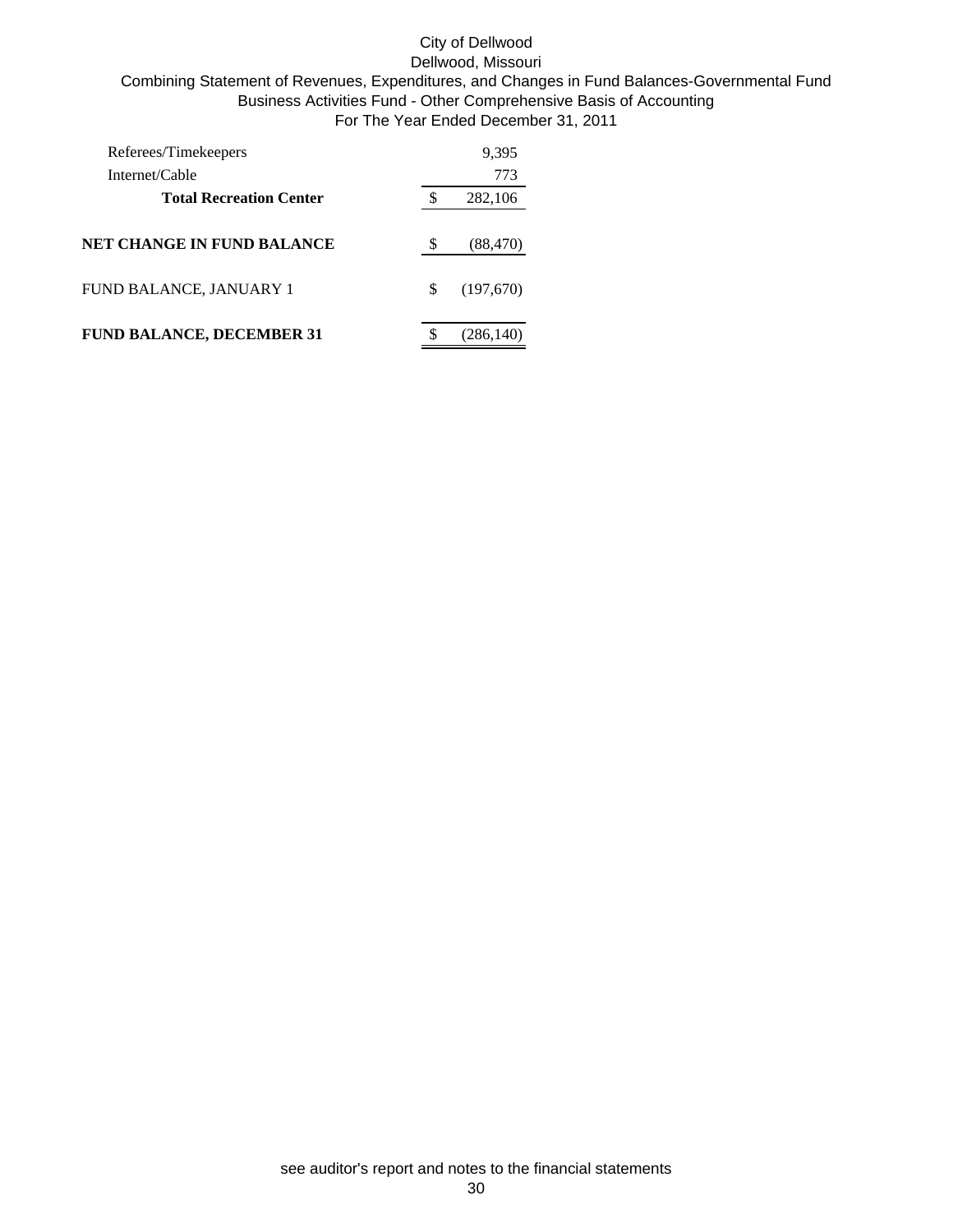City of Dellwood Dellwood, Missouri Statement of Assets, Liabilities, and Changes in Fund Balance Other Comprehensive Basis of Accounting Tax Incremental Financing For The Year Ended December 31, 2011 Unaudited

|                                                      | <b>Tax Incremental</b> |           |  |
|------------------------------------------------------|------------------------|-----------|--|
|                                                      | <b>Financing Fund</b>  |           |  |
| <b>Assets</b>                                        |                        |           |  |
| Restricteds cash - EATS                              | \$                     | 60,151    |  |
| <b>Total Current Assets</b>                          |                        | 60,151    |  |
| TIF Restricted assets-investments                    |                        | 4,045,845 |  |
| <b>Total assets</b>                                  | \$                     | 4,105,996 |  |
| Liabilities, Fund Equity and<br><b>Other Credits</b> |                        |           |  |
| Liabilities:                                         |                        |           |  |
| Long Term Debt                                       | \$                     | 4,045,845 |  |
| <b>Fund balances</b>                                 |                        |           |  |
| Assigned fund balances - Due to                      |                        |           |  |
| agencies and politicial subdivisions                 |                        |           |  |
|                                                      | \$                     | 60,151    |  |
| <b>Total fund balances</b>                           | \$                     | 60,151    |  |
| <b>Total Liabilities and Fund Balances</b>           |                        | 4,105,996 |  |

See Independent Auditor's Report and Notes to the Financial Statements.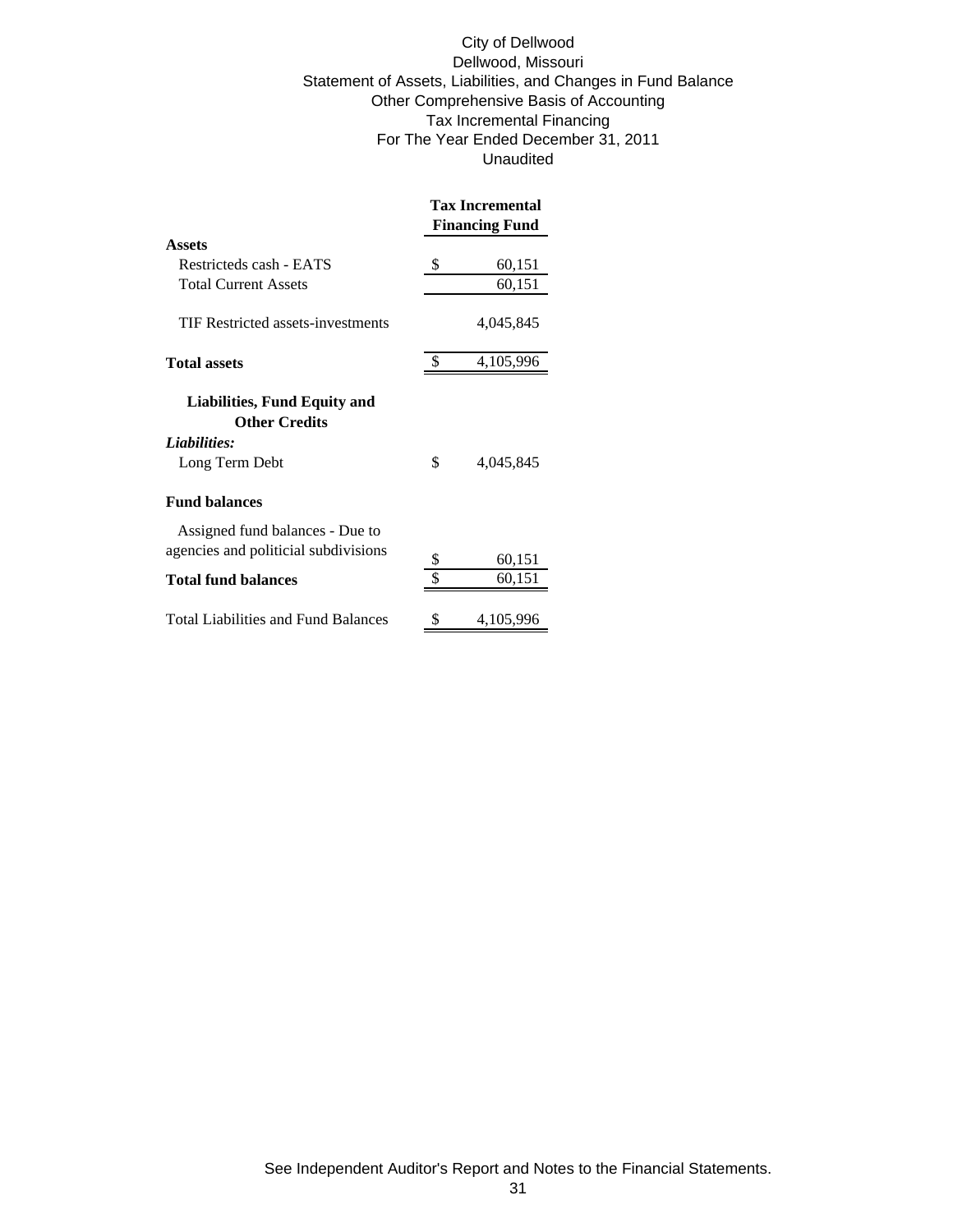## City of Dellwood

Dellwood, Missouri

Combining Statement of Revenues, Expenditures, Changes In Fund Balances Tax Incremental Financing Fund Other Comprehensive Basis of Accounting

For The Year Ended December 31, 2011

Unaudited

|                                                  | Tax                     | <b>Total Tax</b>   |
|--------------------------------------------------|-------------------------|--------------------|
|                                                  | <b>Incremental</b>      | <b>Incremental</b> |
|                                                  | <b>Financing</b>        | <b>Financing</b>   |
| <b>Revenues</b>                                  | Fund                    | Fund               |
| Property & other taxes -                         | \$<br>120,273           | \$<br>120,273      |
| Sales taxes -                                    | 93,306                  | 93,306             |
| Interest income                                  | 61                      | 61                 |
| <b>Total revenues</b>                            | 213,640                 | 213,640            |
| <b>Expenditures</b>                              |                         |                    |
| General city government                          | 180                     | 180                |
| Debt service:                                    |                         |                    |
| Interest and paying agent fee                    | 227,143                 | 227,143            |
| <b>Total expenditures</b>                        | 227,322                 | 227,322            |
| Excess of revenues over (under) expenditures     | (13,682)                | (13, 682)          |
| Other financing sources (uses):                  |                         |                    |
| Transfer in                                      | 26,726                  | 26,726             |
| Total other financing sources (uses)             | 26,726                  | 26,726             |
| <b>Excess of revenues and other sources over</b> |                         |                    |
| (under) expenditures and other uses              | 13,044                  | 13,044             |
| Assigned fund balances, beginning of year        | 47,107                  | 47,107             |
| Assigned fund balances, end of year              | $\mathcal{S}$<br>60,151 | \$<br>60,151       |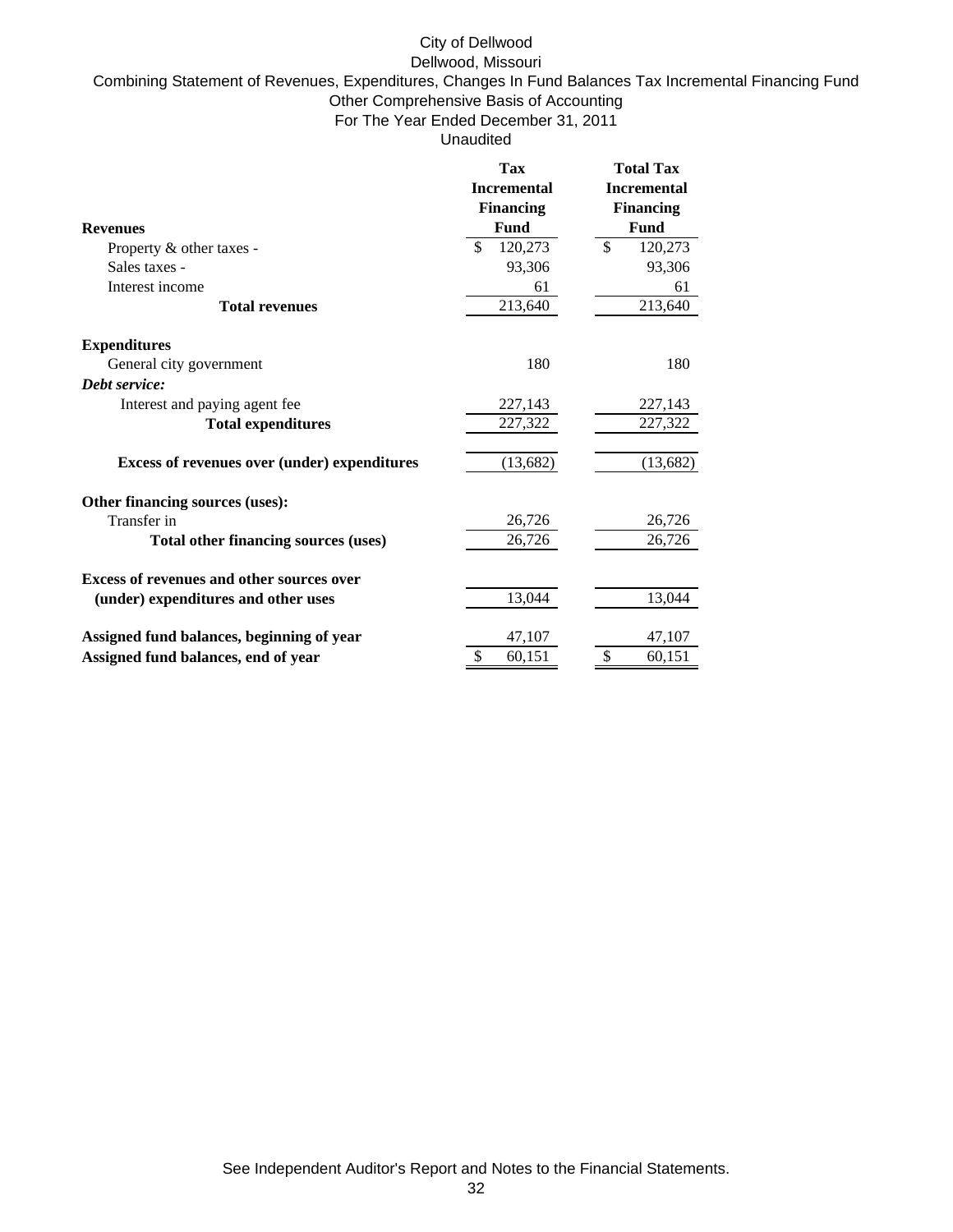## City of Dellwood Dellwood, Missouri Combining Statement of Changes in Fiduciary Net Assets-Modified Cash Basis Agency Funds For The Year Ended Decenber 31, 2011 Unaudited

|                                             |    | <b>Municipal</b><br><b>Court Bond</b><br>Account | <b>Chambers/West</b><br><b>Florissant</b><br>Redevelopment<br><b>Project</b><br><b>Unaudited</b> | Statement of<br><b>Fiduciary Net</b><br><b>Assets</b> |        |  |
|---------------------------------------------|----|--------------------------------------------------|--------------------------------------------------------------------------------------------------|-------------------------------------------------------|--------|--|
| <b>Assets</b>                               |    |                                                  |                                                                                                  |                                                       |        |  |
| Restricted assets-cash                      | \$ | 33,222                                           | 60,151                                                                                           | \$                                                    | 93,373 |  |
| <b>Total assets</b>                         |    | 33,222                                           | 60,151                                                                                           | \$                                                    | 93,373 |  |
| <b>Liabilities</b>                          |    |                                                  |                                                                                                  |                                                       |        |  |
| Due to agencies and politicial subdivisions |    |                                                  | 60,151                                                                                           |                                                       | 60,151 |  |
| Due to others                               |    | 33,222                                           |                                                                                                  | \$                                                    | 33,222 |  |
| <b>Total liabilities</b>                    |    | 33,222                                           | 60,151                                                                                           | \$                                                    | 93,373 |  |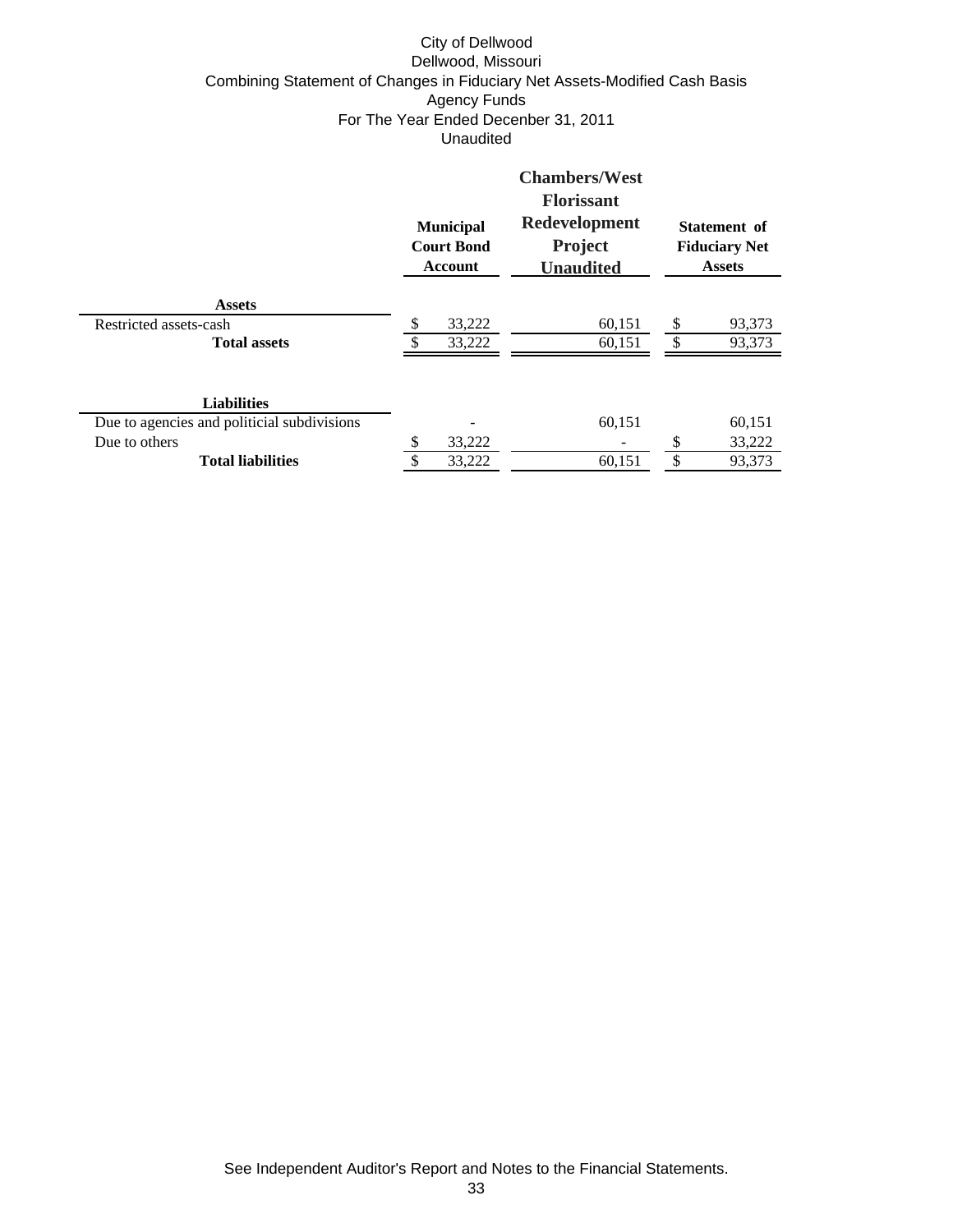| Original<br>Final<br>Actual<br><b>REVENUE</b>                                                                     | <b>Final Budget</b> |
|-------------------------------------------------------------------------------------------------------------------|---------------------|
|                                                                                                                   |                     |
|                                                                                                                   |                     |
| <b>RECREATION CENTER</b>                                                                                          |                     |
| \$<br>\$<br>Pool Daily Admission<br>5,000<br>5,000<br>4,374.00                                                    | (626)               |
| Pool Passes<br>3,500<br>3,500<br>4,026.50                                                                         | 527                 |
| <b>Identification Cards</b><br>500<br>500                                                                         | (500)               |
| Swim Teams Registration fee<br>3,500<br>3,500<br>2,870                                                            | (630)               |
| 373<br><b>Baseball Field Income</b><br>Food/Snacks<br>45,000<br>45,000<br>26,205                                  | 373<br>(18, 795)    |
| Beer and Wine<br>30,000<br>30,000<br>20,283                                                                       | (9,717)             |
| Arena Rental<br>26,814                                                                                            | 26,814              |
| Field Leagues/Rental<br>105,000<br>105,000<br>30,120                                                              | (74, 881)           |
| 375<br>Advertising                                                                                                | 375                 |
| <b>Ground Rental</b><br>61,472<br>900<br>900                                                                      | 60,572              |
| Video Games/Vending<br>1,000<br>Room Rental<br>5,000<br>5,000<br>5,170                                            | 1,000<br>170        |
| Daycamp Registrations<br>6,000<br>6,000<br>10,554                                                                 | 4,554               |
| \$<br>$\overline{204,400}$<br>\$<br>$\overline{204,400}$<br>\$<br>\$<br>193,636<br><b>Total Recreation Center</b> | (10, 764)           |
| <b>EXPENDITURES</b>                                                                                               |                     |
| <b>Recreation Center Dept 922</b>                                                                                 |                     |
| <b>Salaries</b><br>\$<br>\$<br>127,341<br>127,341<br>118,761.75                                                   | (8,579)             |
| Section 457 Contributions<br>650<br>650<br>329.03                                                                 | (321)               |
| Workmen's Compensation<br>8,000<br>8,000<br>2,990.15                                                              | (5,010)             |
| Health Insurance<br>6,000<br>6,000<br>10,897.71                                                                   | 4,898               |
| Pension (LAGERS)<br>3,809<br>3,809<br>3,833.09                                                                    | 24                  |
| Social Security and Medicare<br>9,742<br>9,742<br>8,977.39                                                        | (765)               |
| Unemployment<br>1,500<br>1,500<br>782.55                                                                          | (717)               |
| Life Insurance & LTD<br>633<br>633<br>620.48                                                                      | (13)                |
| Printing and Postage<br>1,000<br>1,000<br>2,452.08                                                                | 1,452               |
| <b>Cleaning Supplies</b><br>2,000<br>2,000<br>4,867.28                                                            | 2,867               |
| Advertising<br>4,000<br>4,000<br>285.00                                                                           | (3,715)             |
| Insurance<br>18,000<br>18,000                                                                                     | (18,000)            |
| <b>Building/Property Maintenance</b><br>7,000<br>7,000<br>19,069                                                  | 12,069              |
| <b>Equipment Maintenance</b><br>5,000<br>5,000<br>3,960                                                           | (1,040)             |
| Legal                                                                                                             |                     |
| 5,000<br>5,000<br>1,671<br>Swim Team Expenses                                                                     | (3,329)             |
| Telephone<br>2,718<br>2,000<br>2,000                                                                              | 718                 |
| Electric<br>22,000<br>22,000<br>23,233                                                                            | 1,233               |
| Gas<br>8,000<br>8,000<br>5,831                                                                                    | (2,169)             |
| Water/Sewer<br>8,000<br>8,000<br>6,796                                                                            | (1,204)             |
| Dues and Memberships<br>250<br>250                                                                                |                     |
| Meetings and Conventions<br>750<br>750<br>44                                                                      | (706)               |
| Materials and Supplies<br>2,000<br>2,000<br>6,027                                                                 | 4,027               |
| Training<br>2,500<br>2,500<br>575                                                                                 | (1,925)             |
| Miscellaneous<br>100<br>100<br>380                                                                                | 280                 |
| Uniforms<br>1,000<br>1,000<br>671                                                                                 | (330)               |
| Pool Chemicals<br>4,500<br>4,500<br>5,524                                                                         | 1,024               |
| <b>Lamination Supplies</b><br>300<br>300                                                                          |                     |
| Merchandise for Resale<br>40,000<br>40,000<br>27,866                                                              | (12, 134)           |
| 18,000<br>Beer and Wine Resale<br>18,000<br>12,778                                                                | (5,222)             |
| See Independent Auditors, Report and Note, sign the Financial Statements.<br>Referees/Timekeepers                 | (13,605)            |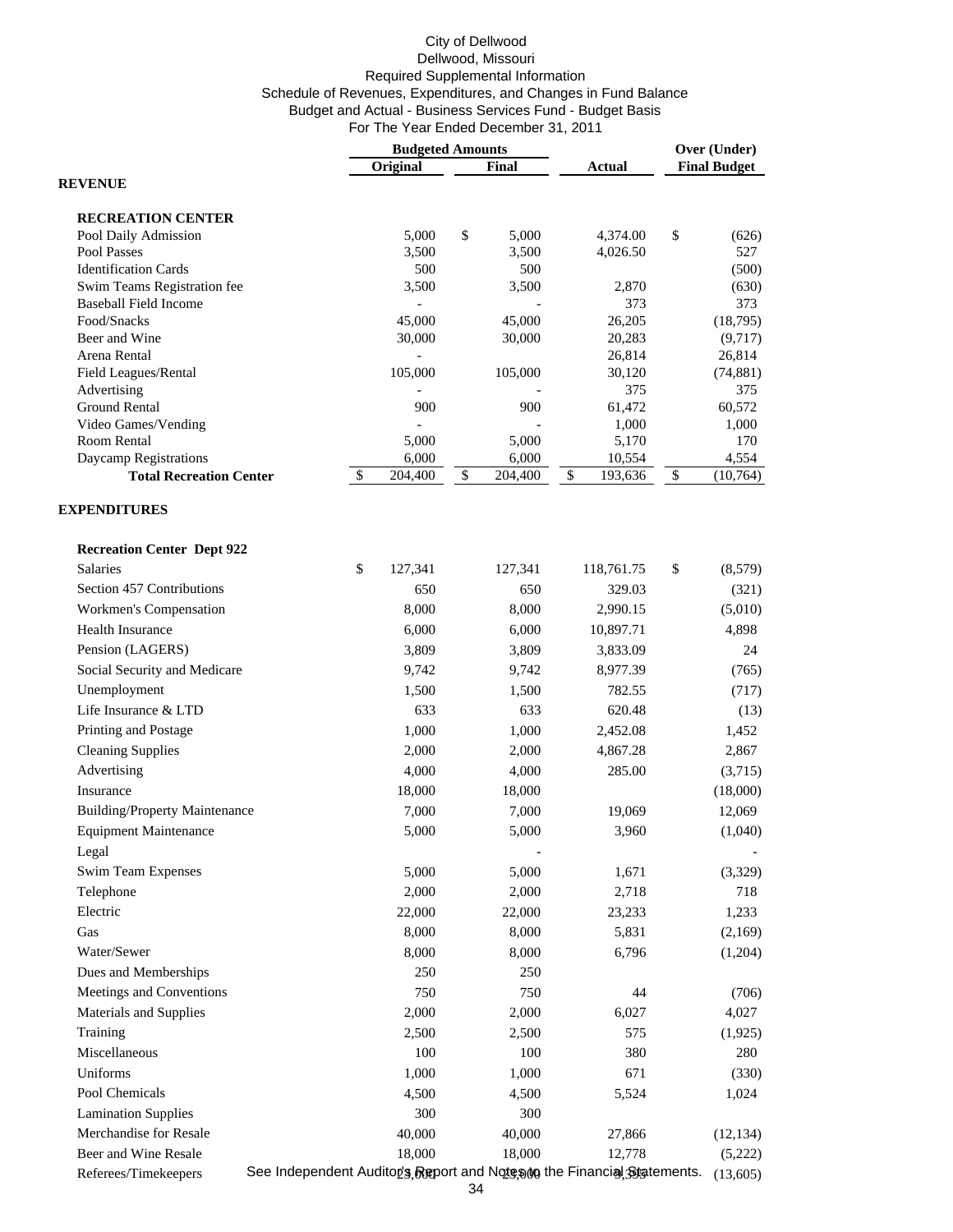| Internet/Cable                    |           |            |   | 773        |   | 773        |
|-----------------------------------|-----------|------------|---|------------|---|------------|
| <b>Total Recreation Center</b>    | 332,075   | 332,075    | S | 282,106    |   | (49, 419)  |
| <b>NET CHANGE IN FUND BALANCE</b> | (127,675) | (127, 675) |   | (88, 470)  | S | 38,655     |
| FUND BALANCE, JANUARY 1           |           |            |   | (197,670)  |   | (197,670)  |
| <b>FUND BALANCE, DECEMBER 31</b>  | (127,675) | (127,675)  |   | (286, 140) |   | (159, 015) |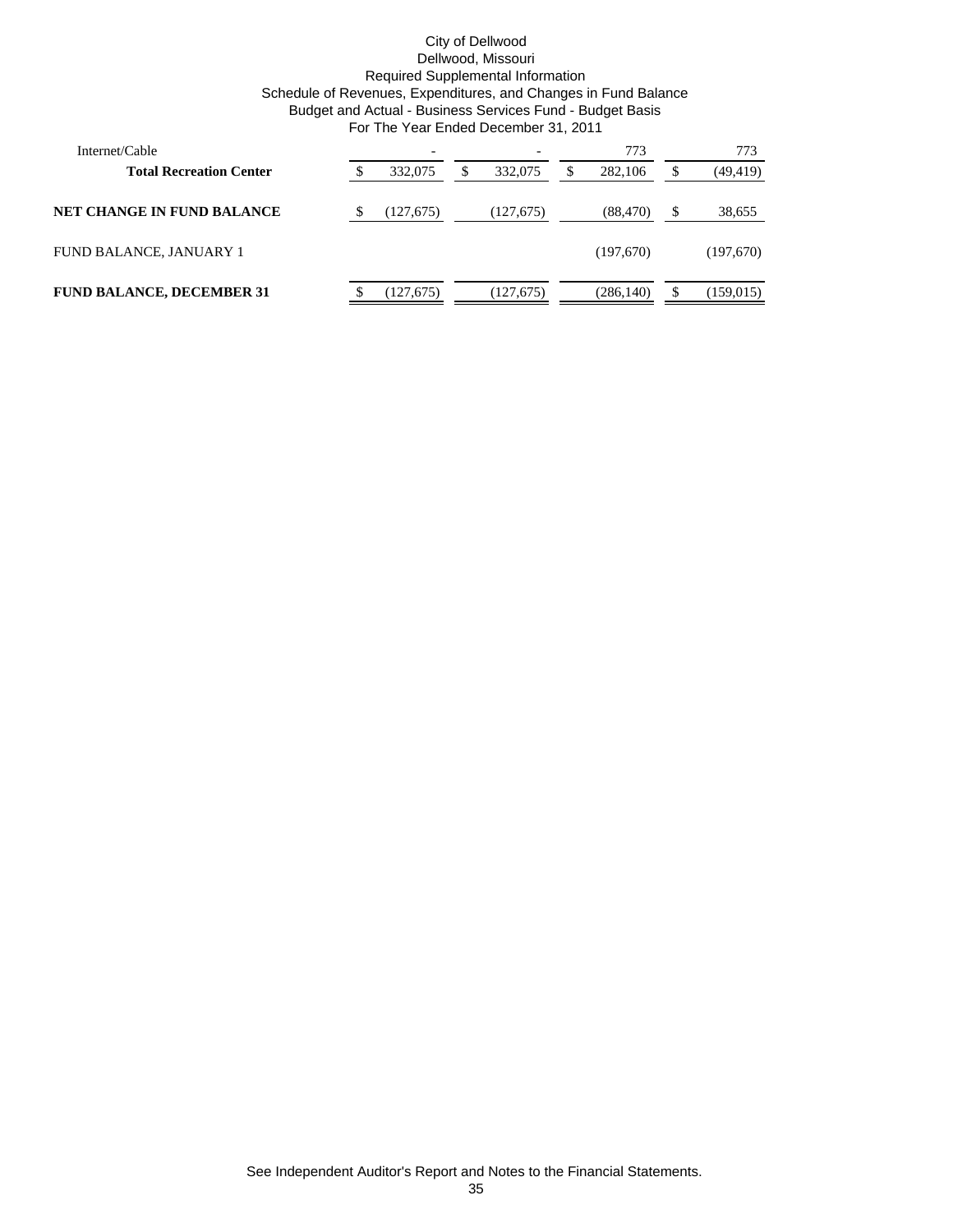|                                                     | <b>Budgeted Amounts</b>     |       |               | Over (Under)        |  |
|-----------------------------------------------------|-----------------------------|-------|---------------|---------------------|--|
|                                                     | Original                    | Final | Actual        | <b>Final Budget</b> |  |
|                                                     | Sanitary Sewer Lateral Fund |       |               |                     |  |
| <b>Revenues</b>                                     |                             |       |               |                     |  |
| Property & other taxes                              | $\boldsymbol{0}$            |       | \$<br>124,434 | 124,434             |  |
| Interest income                                     |                             |       | 103           | 103                 |  |
| <b>Total revenues</b>                               |                             |       | 124,537       | 124,537             |  |
| <b>Excess of revenues over (under) expenditures</b> |                             |       | 124,537       | 124,537             |  |
| Other financing sources (uses):                     |                             |       |               |                     |  |
| Transfer out                                        |                             |       | (48, 632)     | (48, 632)           |  |
| Total other financing sources (uses)                |                             |       | (48, 632)     | (48, 632)           |  |
| <b>Excess of revenues and other sources over</b>    |                             |       |               |                     |  |
| (under) expenditures and other uses                 |                             |       | 75,905        | 75,905              |  |
| Assigned fund balances, beginning of year           |                             |       | 3,792         | 3,792               |  |
| Assigned fund balances, end of year                 | \$                          | \$    | \$<br>79,698  | \$<br>79,698        |  |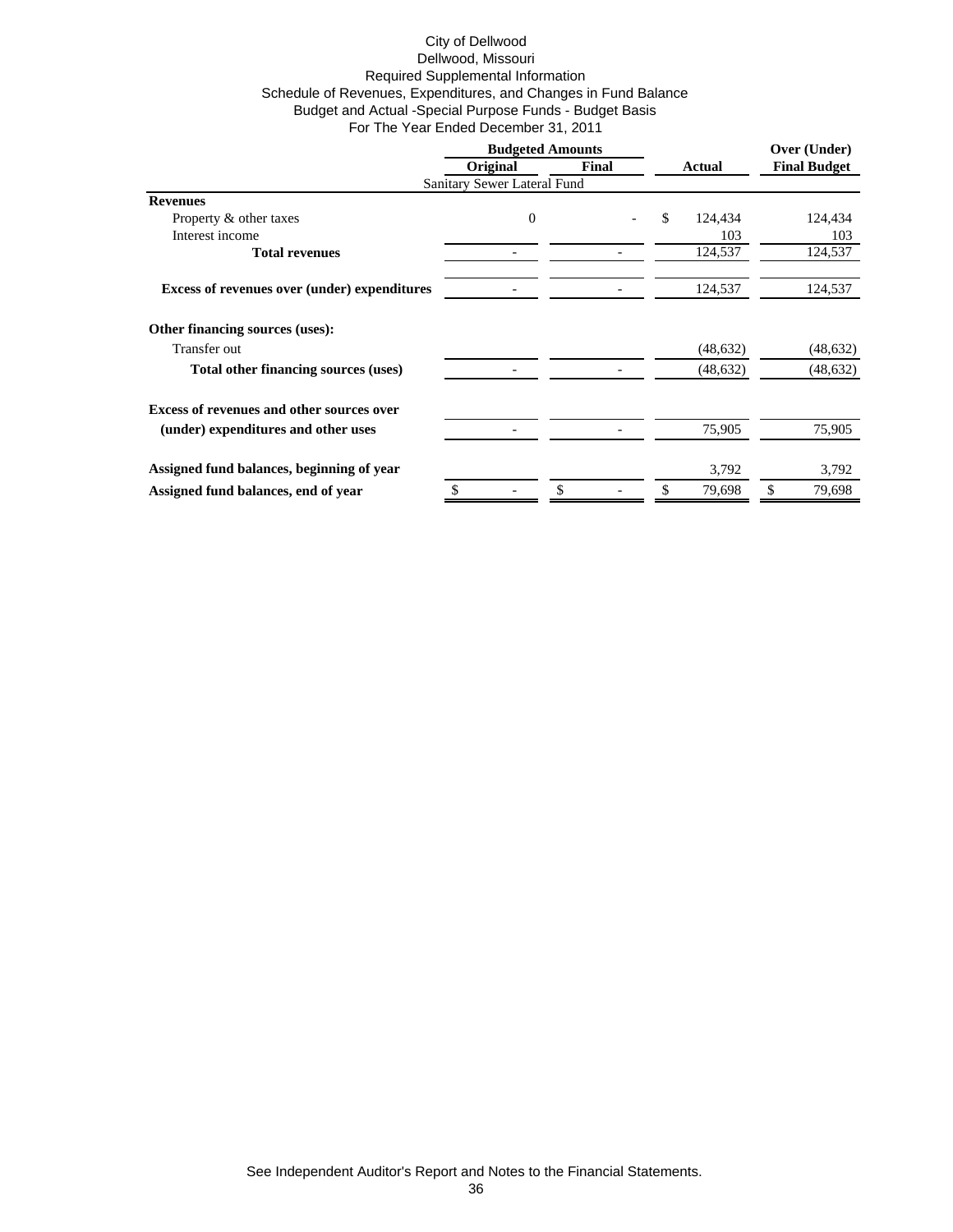|                                                     | <b>Budgeted Amounts</b> |       |         | Over (Under)<br><b>Final Budget</b> |  |
|-----------------------------------------------------|-------------------------|-------|---------|-------------------------------------|--|
|                                                     | Original                | Final | Actual  |                                     |  |
|                                                     | Parks & Storm Water     |       |         |                                     |  |
| <b>Revenues</b>                                     |                         |       |         |                                     |  |
| Sales taxes                                         |                         |       | 124,779 | 124,779                             |  |
| Interest income                                     |                         |       | 362     | 362                                 |  |
| <b>Total revenues</b>                               |                         |       | 125,141 | 125,141                             |  |
| <b>Expenditures</b>                                 |                         |       |         |                                     |  |
| General government                                  |                         |       | 56      | 56                                  |  |
| <b>Total expenditures</b>                           |                         |       | 56      | 56                                  |  |
| <b>Excess of revenues over (under) expenditures</b> |                         |       | 125,086 | 125,086                             |  |
| <b>Excess of revenues and other sources over</b>    |                         |       |         |                                     |  |
| (under) expenditures and other uses                 |                         |       | 125,086 | 125,086                             |  |
| Assigned fund balances, beginning of year           |                         |       | 86,174  | 86,174                              |  |
| Assigned fund balances, end of year                 |                         |       | 211,260 | 211,260                             |  |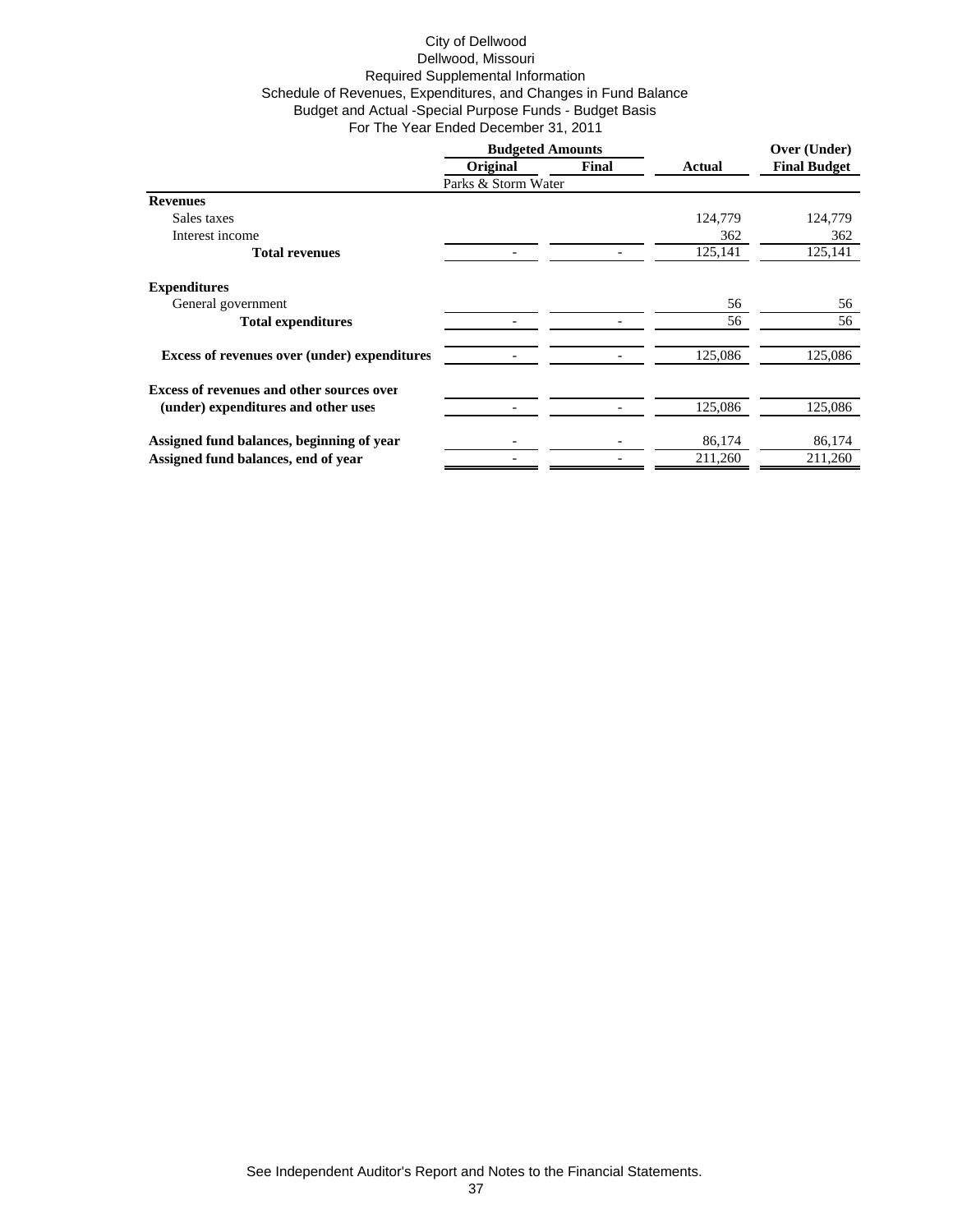| Original<br><b>Final</b><br><b>Final Budget</b><br>Actual<br>Capital Improvement Sales Tax Fund<br><b>Revenues</b><br>Sales taxes<br>334,362<br>334,362<br>Interest income<br>964<br>964<br>335,326<br>335,326<br><b>Total revenues</b><br><b>Expenditures</b><br>General government<br>11<br>11<br>11<br>11<br><b>Total expenditures</b><br>335,316<br>335,316<br><b>Excess of revenues over (under) expenditures</b><br>Other financing sources (uses):<br>Transfer out<br>(198, 170)<br>(198, 170)<br>(198, 170)<br>(198, 170)<br>Total other financing sources (uses)<br><b>Excess of revenues and other sources over</b><br>137,145<br>137,145<br>(under) expenditures and other uses<br>Assigned fund balances, beginning of year<br>274,553<br>274,553 |                                     | <b>Budgeted Amounts</b> |  |         | Over (Under) |  |
|---------------------------------------------------------------------------------------------------------------------------------------------------------------------------------------------------------------------------------------------------------------------------------------------------------------------------------------------------------------------------------------------------------------------------------------------------------------------------------------------------------------------------------------------------------------------------------------------------------------------------------------------------------------------------------------------------------------------------------------------------------------|-------------------------------------|-------------------------|--|---------|--------------|--|
|                                                                                                                                                                                                                                                                                                                                                                                                                                                                                                                                                                                                                                                                                                                                                               |                                     |                         |  |         |              |  |
|                                                                                                                                                                                                                                                                                                                                                                                                                                                                                                                                                                                                                                                                                                                                                               |                                     |                         |  |         |              |  |
|                                                                                                                                                                                                                                                                                                                                                                                                                                                                                                                                                                                                                                                                                                                                                               |                                     |                         |  |         |              |  |
|                                                                                                                                                                                                                                                                                                                                                                                                                                                                                                                                                                                                                                                                                                                                                               |                                     |                         |  |         |              |  |
|                                                                                                                                                                                                                                                                                                                                                                                                                                                                                                                                                                                                                                                                                                                                                               |                                     |                         |  |         |              |  |
|                                                                                                                                                                                                                                                                                                                                                                                                                                                                                                                                                                                                                                                                                                                                                               |                                     |                         |  |         |              |  |
|                                                                                                                                                                                                                                                                                                                                                                                                                                                                                                                                                                                                                                                                                                                                                               |                                     |                         |  |         |              |  |
|                                                                                                                                                                                                                                                                                                                                                                                                                                                                                                                                                                                                                                                                                                                                                               |                                     |                         |  |         |              |  |
|                                                                                                                                                                                                                                                                                                                                                                                                                                                                                                                                                                                                                                                                                                                                                               |                                     |                         |  |         |              |  |
|                                                                                                                                                                                                                                                                                                                                                                                                                                                                                                                                                                                                                                                                                                                                                               |                                     |                         |  |         |              |  |
|                                                                                                                                                                                                                                                                                                                                                                                                                                                                                                                                                                                                                                                                                                                                                               |                                     |                         |  |         |              |  |
|                                                                                                                                                                                                                                                                                                                                                                                                                                                                                                                                                                                                                                                                                                                                                               |                                     |                         |  |         |              |  |
|                                                                                                                                                                                                                                                                                                                                                                                                                                                                                                                                                                                                                                                                                                                                                               |                                     |                         |  |         |              |  |
|                                                                                                                                                                                                                                                                                                                                                                                                                                                                                                                                                                                                                                                                                                                                                               |                                     |                         |  |         |              |  |
|                                                                                                                                                                                                                                                                                                                                                                                                                                                                                                                                                                                                                                                                                                                                                               |                                     |                         |  |         |              |  |
|                                                                                                                                                                                                                                                                                                                                                                                                                                                                                                                                                                                                                                                                                                                                                               |                                     |                         |  |         |              |  |
|                                                                                                                                                                                                                                                                                                                                                                                                                                                                                                                                                                                                                                                                                                                                                               | Assigned fund balances, end of year |                         |  | 411,698 | 411,698      |  |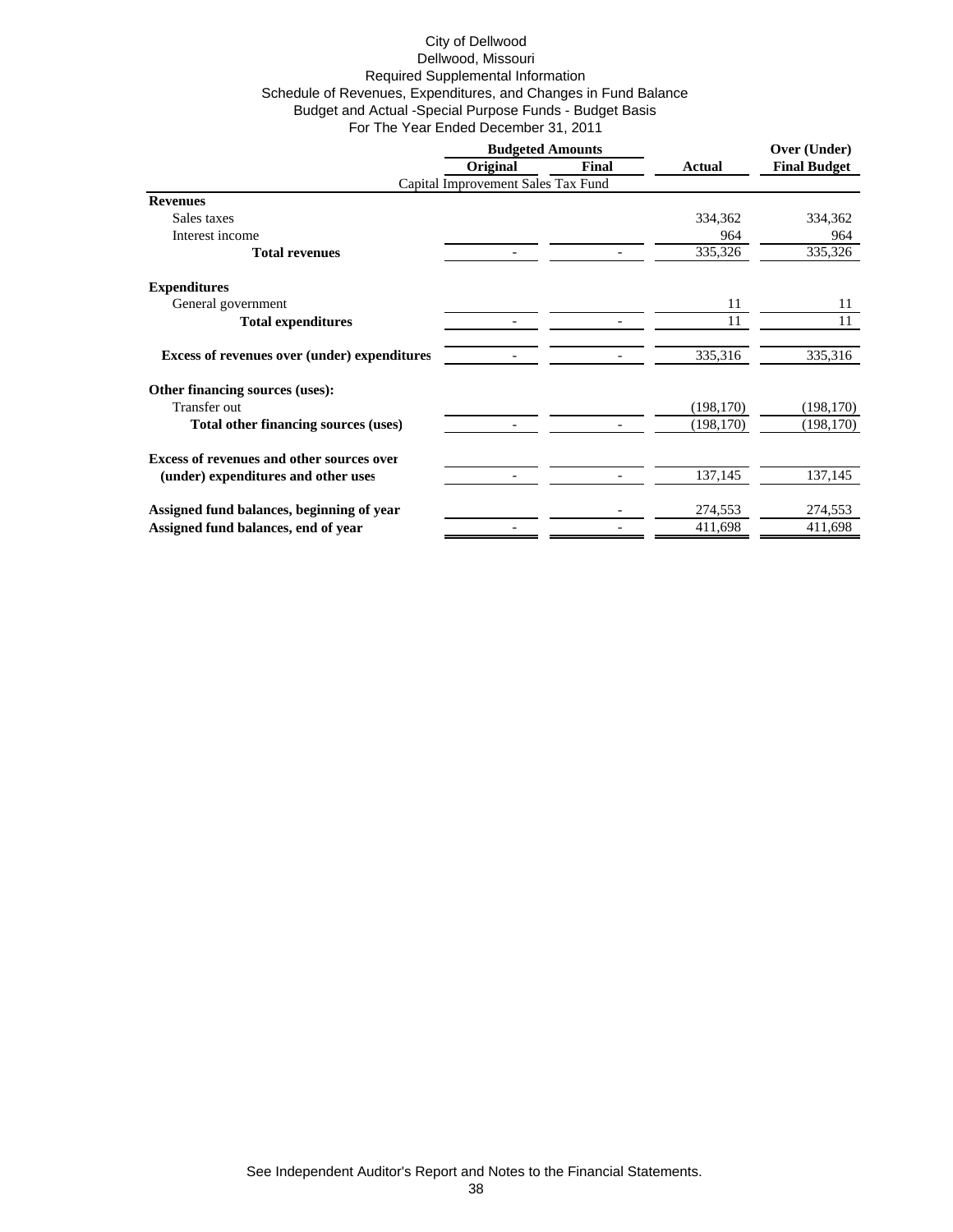|                                                  | <b>Budgeted Amounts</b> |                |    |       | Over (Under)  |    |                     |
|--------------------------------------------------|-------------------------|----------------|----|-------|---------------|----|---------------------|
|                                                  | Original                |                |    | Final | <b>Actual</b> |    | <b>Final Budget</b> |
|                                                  | <b>TIF</b>              |                |    |       |               |    |                     |
| <b>Revenues</b>                                  |                         |                |    |       |               |    |                     |
| Property & other taxes                           |                         | $\overline{0}$ |    |       | 120,273       |    | 120,273             |
| Sales taxes                                      |                         |                |    |       | 93,306        |    | 93,306              |
| Interest income                                  |                         |                |    |       | 61            |    | 61                  |
| <b>Total revenues</b>                            |                         |                |    |       | 213,640       |    | 213,640             |
| <b>Expenditures</b>                              |                         |                |    |       |               |    |                     |
| General government                               |                         |                |    |       | 180           |    | 180                 |
| Debt service:                                    |                         |                |    |       |               |    |                     |
| Interest and paying agent fee                    |                         |                |    |       | 227,143       |    | 227,143             |
| <b>Total expenditures</b>                        |                         |                |    |       | 227,322       |    | 227,322             |
| Excess of revenues over (under) expenditures     |                         |                |    |       | (13,682)      |    | (13,682)            |
| Other financing sources (uses):                  |                         |                |    |       |               |    |                     |
| Transfer in                                      |                         |                |    |       | 26,726        |    | 26,726              |
| Total other financing sources (uses)             |                         |                |    |       | 26,726        |    | 26,726              |
| <b>Excess of revenues and other sources over</b> |                         |                |    |       |               |    |                     |
| (under) expenditures and other uses              |                         |                |    |       | 13,044        |    | 13,044              |
| Assigned fund balances, beginning of year        |                         |                |    |       | 47,107        |    | 47,107              |
|                                                  | \$                      |                | \$ |       | \$<br>60,151  | \$ | 60,151              |
| Assigned fund balances, end of year              |                         |                |    |       |               |    |                     |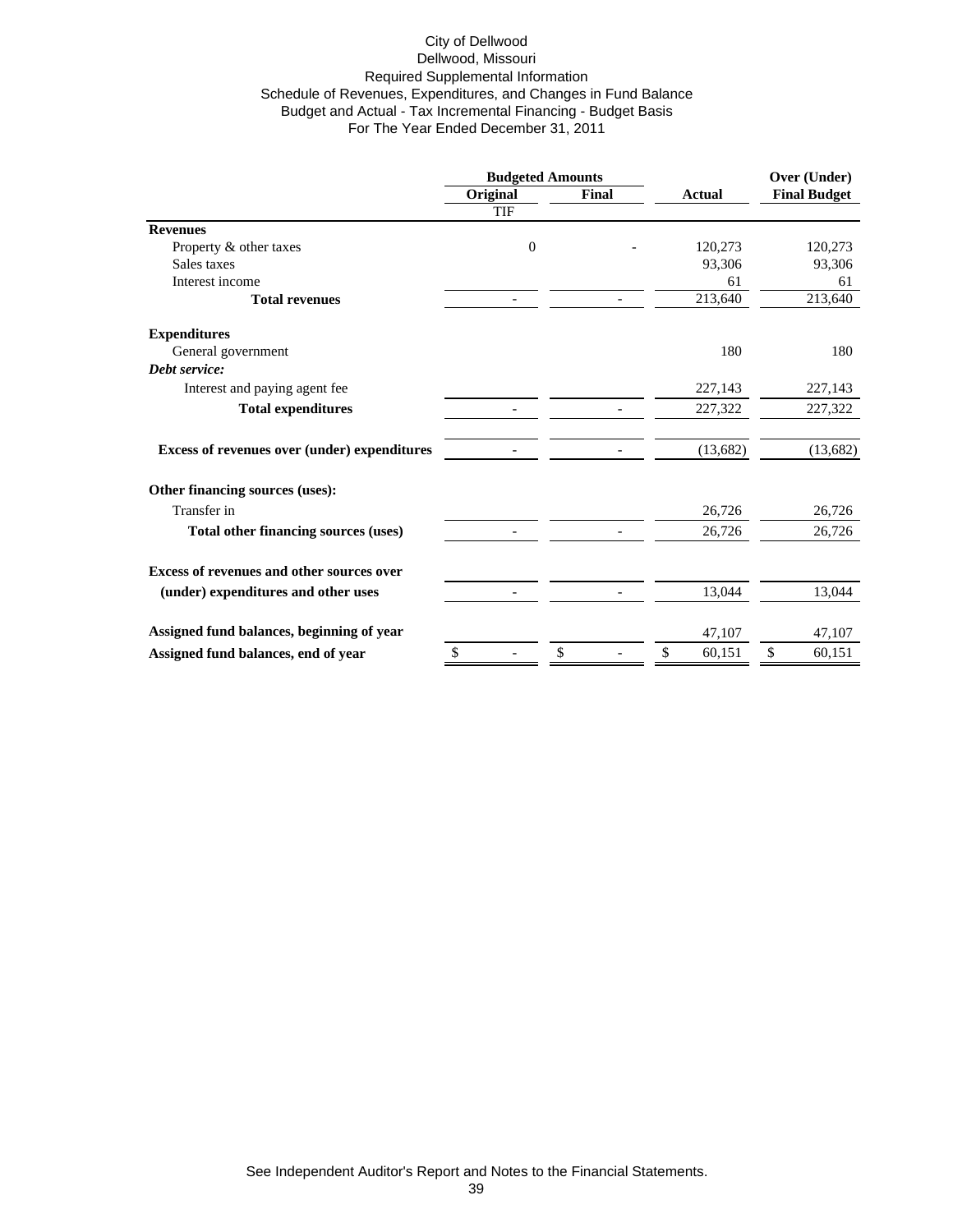October 5, 2012

To the Board of Alderpersons of The City of Dellwood Dellwood, Missouri

# **SCHEDULE OF INTERNAL ACCOUNTING/ADMINISTRATIVE CONTROL FINDINGS, AND RECOMMENDATIONS**

Communication of Significant Deficiencies and Material Weaknesses

In planning and performing our audit of the financial statements of the City of Dellwood as of and for the year ended December 31, 2011, in accordance with auditing standards generally accepted in the United States of America, we considered the City of Dellwood's internal control over financial reporting (internal control) as a basis for designing our auditing procedures for the purpose of expressing our opinion on the financial statements, but not for the purpose of expressing an opinion on the effectiveness of the governmental unit's internal control. Accordingly, we do not express an opinion on the effectiveness of the governmental unit's internal control.

Our consideration of internal control was for the limited purpose described in the preceding paragraph and would not necessarily identify all deficiencies in internal control that might be significant deficiencies or material weaknesses. However, as discussed below, we identified certain deficiencies in internal control that we consider to be significant deficiencies and other deficiencies we consider to be material weaknesses.

A control deficiency exists when the design or operation of a control does not allow management or employees, in the normal course of performing their assigned functions, to prevent or detect misstatements on a timely basis. A significant deficiency is a control deficiency, or a combination of control deficiencies, that adversely affects the entity's ability to initiate, authorize, record, process, or report financial data reliably in accordance with generally accepted accounting principles such that there is more than a remote likelihood that a misstatement of the entity's financial statements that is more than inconsequential will not be prevented or detected by the entity's internal control. We consider the following to be deficiencies in internal controls.

## **Control Deficiencies**

## **2011-1 Finding**: **Budgets are not Developed Consistent with Financial Statement Reporting**

Condition: Financial statements were not prepared and presented to the Board of Alderpersons on a basis consistent with inclusion of the Statement of Financial Position, and inclusion of special revenue and fiduciary funds.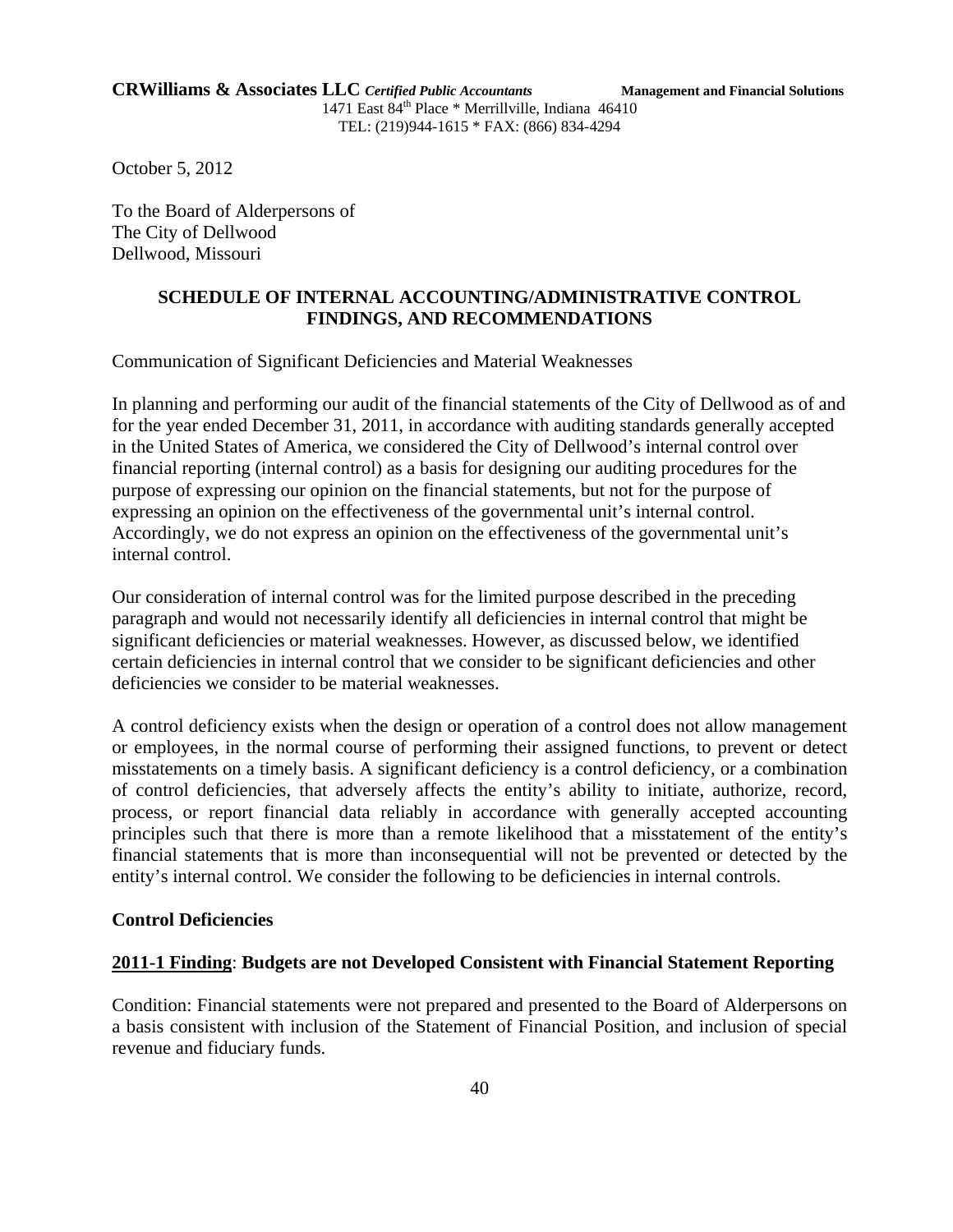Criteria: OMB A-110 Sec. 215.51 Monitoring and reporting program performance. (a) Recipients are responsible for managing and monitoring each project, program, subaward, function or activity supported by the award. (1) A comparison of actual accomplishments with the goals and objectives established for the period, the findings of the investigator, or both. Whenever appropriate and the output of programs or projects can be readily quantified, such quantitative data should be related to cost data for computation of unit costs. (2) Reasons why established goals were not met, if appropriate.

Cause: City receives multiple restricted and unrestricted sources of tax receipts, fee for service receipts, and varying fees for licenses, permits, and court related income. The City periodically reviews the financial statements for expenses, conducted an expense analysis to view any significant differences between the budgeted amounts and actual amounts. The City's budget does not present the budgeted cash position or an ability to analyze the City's cash position.

Effect: Communication of financial and compliance results is unclear, the potential for revenue and expense understatement exists, the potential for misstating financial statements increases based on the lack of the performance monitoring at the site and entity levels.

Recommendation: The City of Dellwood should consider expanding the budget reporting to reflect the multiple funds and the budgeted cash position. We recommend the City of Dellwood should evidence the monitoring function.

# **2011-2 Finding**: **Budgets are neither Revised nor Authorized to Make Line Item Budget Changes**

Condition: Numerous budgeted line items incur changes from the budgeted amounts. The City has not adopted a policy to indicate at what criteria constitute a variance sufficient to initiate an authorized budget change. The authorization of the material line items changes has not been documented.

Criteria: OMB A-110 Sec. 215.51 Monitoring and reporting program performance. (a) Recipients are responsible for managing and monitoring each project, program, subaward, function or activity supported by the award. (1) A comparison of actual accomplishments with the goals and objectives established for the period, the findings of the investigator, or both. Whenever appropriate and the output of programs or projects can be readily quantified, such quantitative data should be related to cost data for computation of unit costs. (2) Reasons why established goals were not met, if appropriate.

Cause: City receives multiple restricted and unrestricted sources of tax receipts, fee for service receipts, and varying fees for licenses, permits, and court related income. The City changes amounts disbursed to specific budgeted line items as the disbursement change occurs. Budget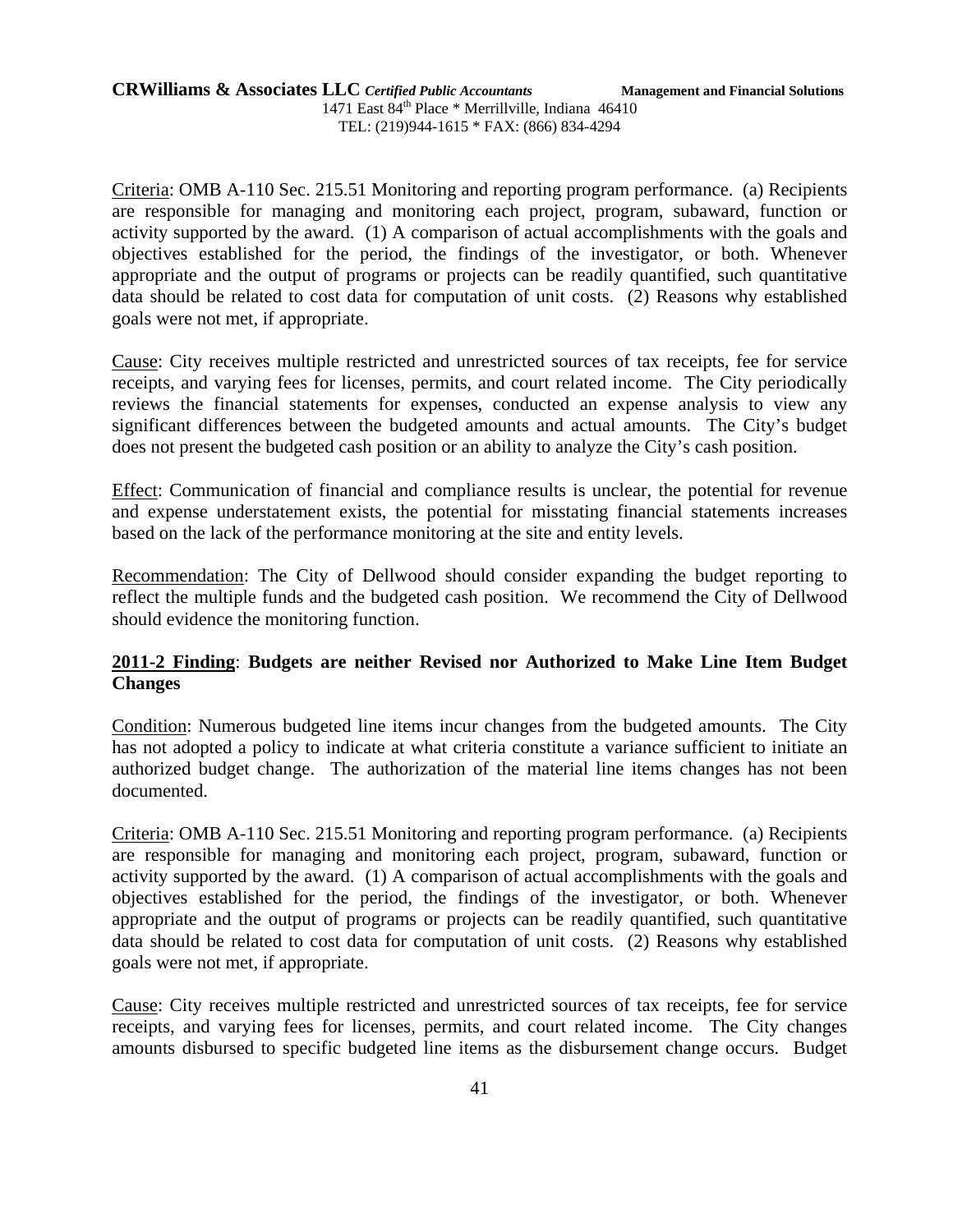## **CRWilliams & Associates LLC** *Certified Public Accountants* **Management and Financial Solutions** 1471 East 84<sup>th</sup> Place \* Merrillville, Indiana 46410 TEL: (219)944-1615 \* FAX: (866) 834-4294

changes are occasioned by the differences received in the multiple sources of receipts. The impact is to change the amount disbursed.

Effect: Disbursements occur as identified in the warrants. The disbursements may require transfers between line items to enable completion of the transaction process. The impact is communication of financial and compliance results is unclear, the potential for revenue and expense understatement exists, the potential for misstating financial statements analysis based on the lack of the accurate performance monitoring changes. The potential for noncompliance, materially overspending a budget or recording a loss in the fund, increases if the transfer between line items is not identified, authorized, and processed.

Recommendation: The City of Dellwood should consider expanding the budget reporting to reflect the multiple funds and the budgeted cash position. We recommend the City of Dellwood should evidence the monitoring function through providing criteria for initiating budget transfers.

# **Significant Control Deficiencies**

A significant weakness, yet important enough to merit attention by those charged with governance. We consider the following deficiencies in City of Dellwood's internal control to be significant deficiencies: a significant deficiency is a deficiency, or a combination of deficiencies, in internal control that is less severe than a material

## **2011-3 Finding: Special Revenue Fund Transactions Processing is not Reflected**

Condition: Sewer Lateral, Capital Improvements, and Parks and Storm Water special revenue fund transfers stemming from the special revenue tax assessments records the receipt of the taxes in the general fund. The cash is transferred to the restricted cash account. The revenue is not recorded or reclassified to special revenue.

Criteria: (34 CFR sections 299.2(b)). Allowable Costs/Cost Principles; 15 CSR 40-1.010

Cause: The written fiscal and administrative requirements must: (a) be sufficiently specific to ensure that funds are used in compliance with all applicable statutory and regulatory provisions, including ensuring that costs are allocable to a particular cost objective; (b) ensure that funds received are spent only for reasonable and necessary costs of the program;

Effect: The Parks and Storm Water sales tax assessment, the Sewer Lateral property tax assessment, and the CI sales tax assessment, had been recorded as associated general fund tax revenues. The special revenue component, included in the general fund, is never transferred to the associated special revenue fund subsequently requiring a transfer out to the special revenue fund. The potential increases for misstating the basic financial statement reporting and understating the City's special revenue obligations and net assets.